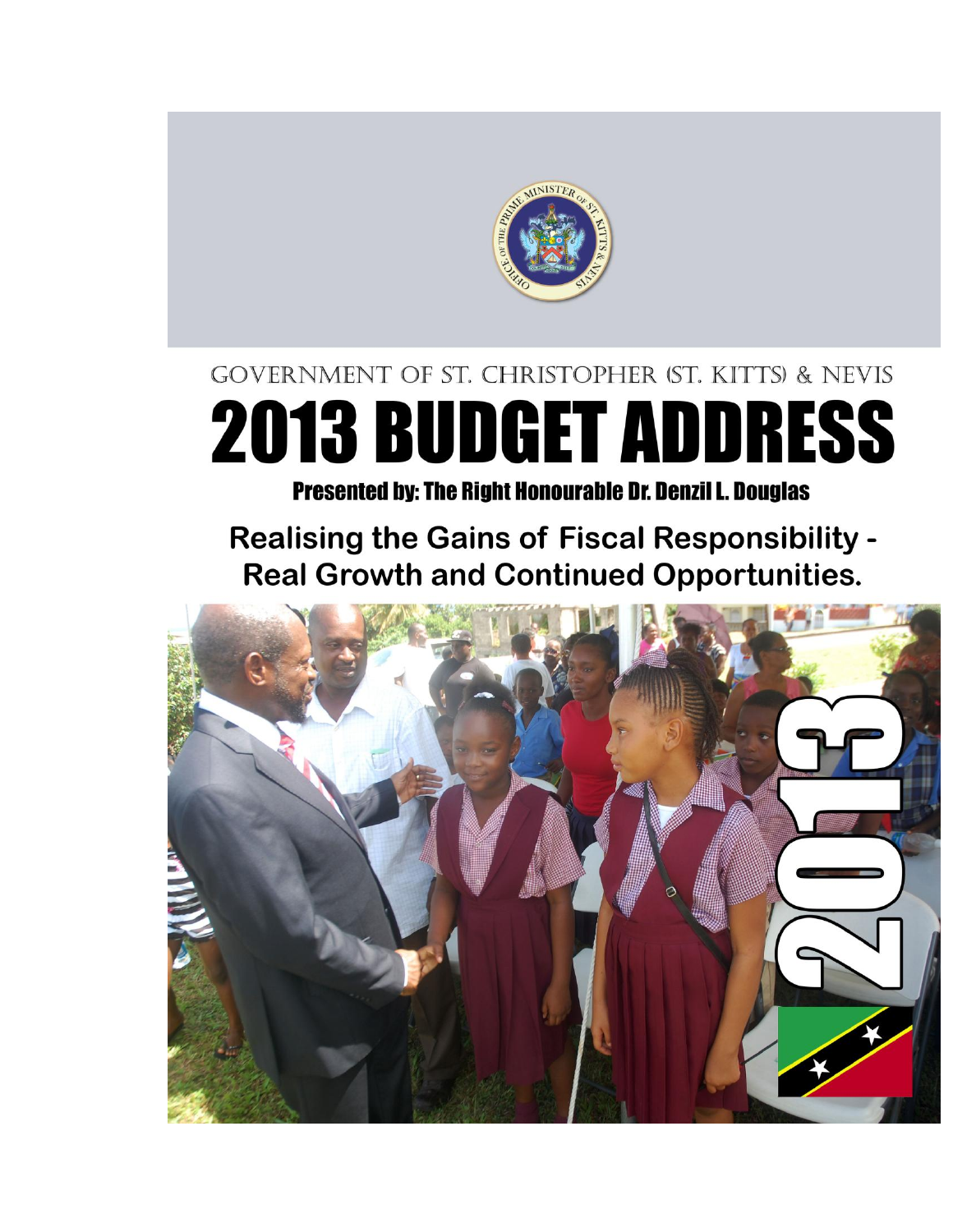**ST CHRISTOPHER AND NEVIS**

# **2013**

# **BUDGET ADDRESS**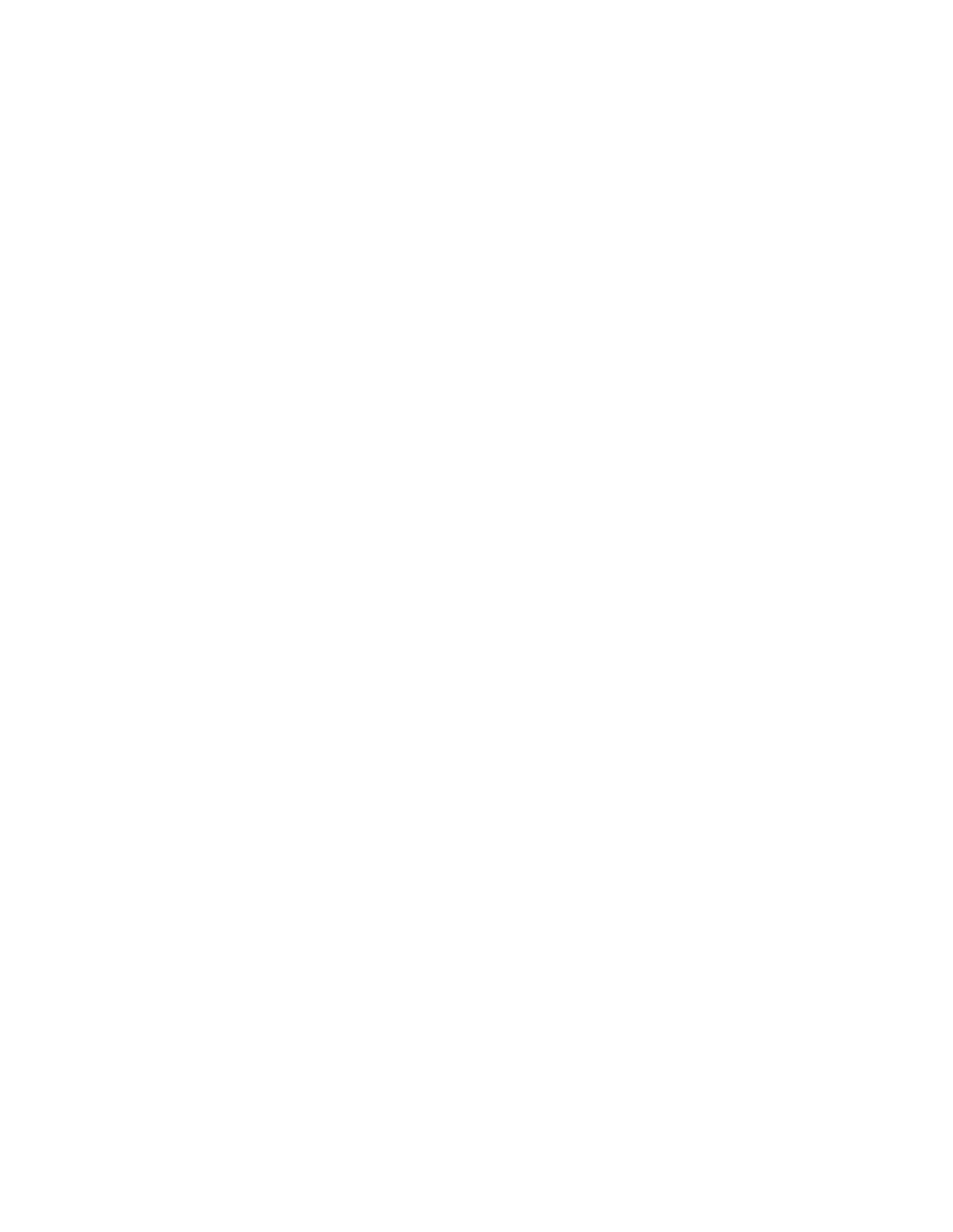1. Mr. Speaker, I beg leave to move the second reading of the Bill shortly entitled the Appropriation Act, 2013.

## **INTRODUCTION**

2. Our journey as a Nation over the last five years has been punctuated with heightened anxiety emanating firstly from the impact of the global economic recession and more recently from the sluggish and fragile recovery of the global economy. At home here in St. Kitts and Nevis the resumption of growth in the real sector has moved to the top priority on the development agenda of my Government. Over the last two years, fiscal consolidation and strengthening the financial sector has been at the cornerstone of our policy agenda. The decision to shift priorities was based on an examination of our macroeconomic indicators which suggest that the economy remained flat in 2012, following contractions in a number of sectors. Currently, the main drivers of growth are Tourism, Financial Services and Manufacturing. The preliminary results show an improvement in tourist stay over arrivals with prospects for the sector to achieve positive growth. Similarly, it is estimated that Manufacturing grew by 8% and Financial Services grew by 3.14%. The prospects for overall growth are promising and it is anticipated that the Federation will return to positive growth levels in 2013.

3. Mr. Speaker, in line with the thoughts of Nicholas Murray Butler the world is divided into several classes of people which include the few who make things happen and the many who watch things happen. This Government has chosen to be among the few who make things happen and we have sought to empower our people so that they not only know what is happening but they are active participants in what is happening. Over the past several years, we like many Governments around the world, have tried to manage a balance between fiscal consolidation and the need to stimulate growth. In this regard, we have taken steps to enhance the public financial management system and to strengthen technological and human capacity to ensure efficiency in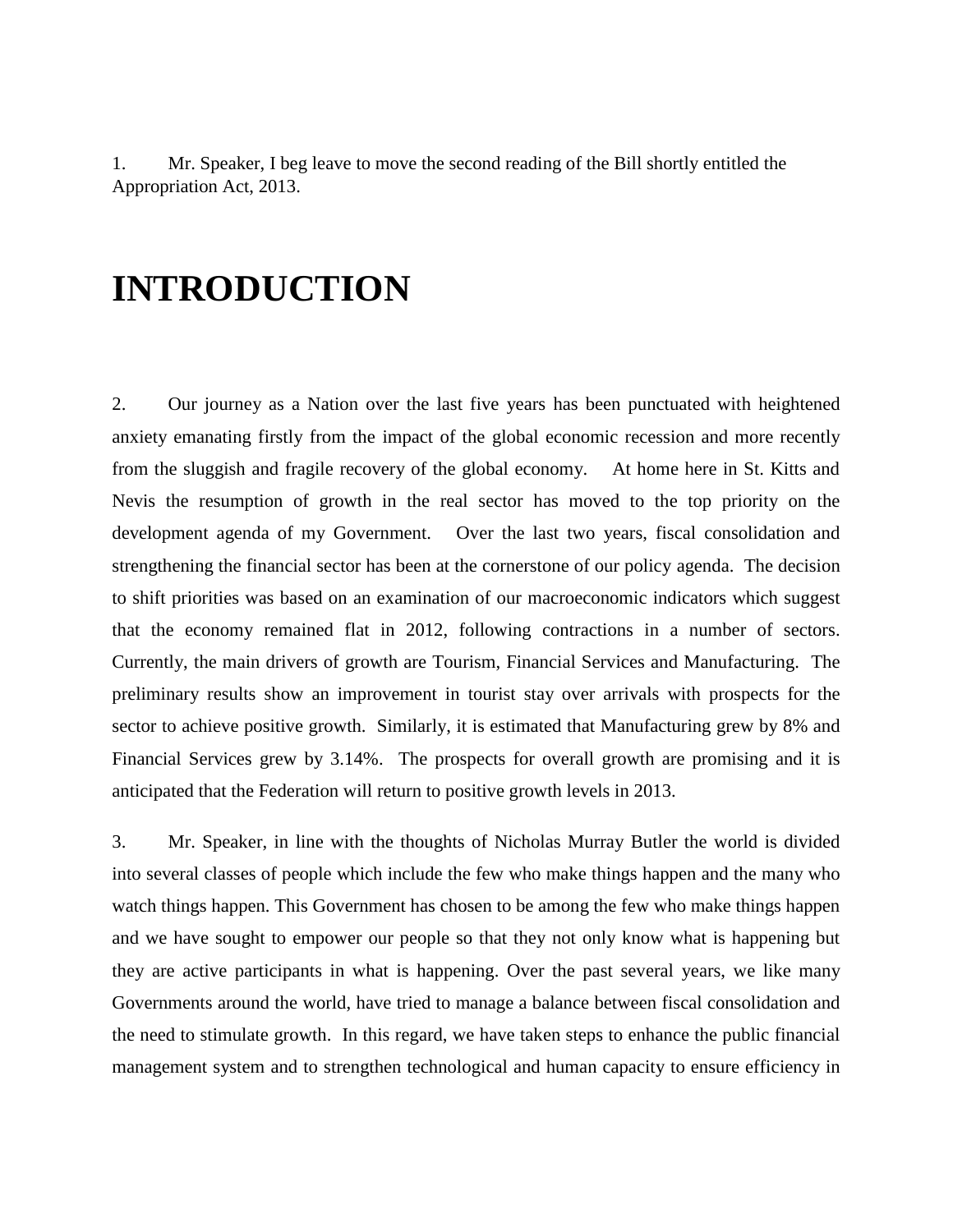the collection and distribution of Government resources. All this has been pursued to facilitate the provision of quality services to our citizens.

4. Mr. Speaker, we have performed credibly in terms of improvements to the legislative framework especially in relation to the governance of public institutions. We have revised existing legislation and introduced new legislation such as the Public Service Act 2011 and the Procurement and Contract Administration Act 2012 to provide the required legal support for building transparency and good governance in public administration. In 2012, steps were also taken to enhance the services provided in the Social Sector. At all times, we are ever cognizant of the plight of the vulnerable in our society and we are intent on putting systems in place that will not only provide relief to these persons but create a path for improved livelihoods. We have therefore prepared a National Social Protection Strategy (NSPS) that will facilitate better coordination of all of the social safety net programmes and improve the services provided to the most vulnerable citizens within our society. In addition, given that education is key to our success in life, a comprehensive National Technical and Vocational Education and Training (TVET) Implementation Plan has been developed to ensure improvements in the delivery of skills education and training in the Federation.

5. We are living in a challenging period when serious headwinds threaten at times to derail decades of economic, social and political progress. We have been put to the test and I am proud to say that as a Nation we are poised to stay the course, to remain steadfast on the journey towards our destiny which beckons with a bright light of a new economy brimming with real opportunities for our people. There is no denying that like many countries around the world, we have suffered some setbacks, but the reality is that St. Kitts and Nevis is now in a stronger position to build a brighter future where all Kittitians and Nevisians can achieve a better standard of living.

6. Mr. Speaker, building the new economy is only possible with thoughtful, proactive and decisive leadership. An important requirement, therefore, is strong, creative and courageous leadership in the public sector and in the private sector. It also requires cooperation, coordination and above all the understanding and contribution of all citizens whatever their current status in society, whatever their enterprise, and whatever their political persuasion. Even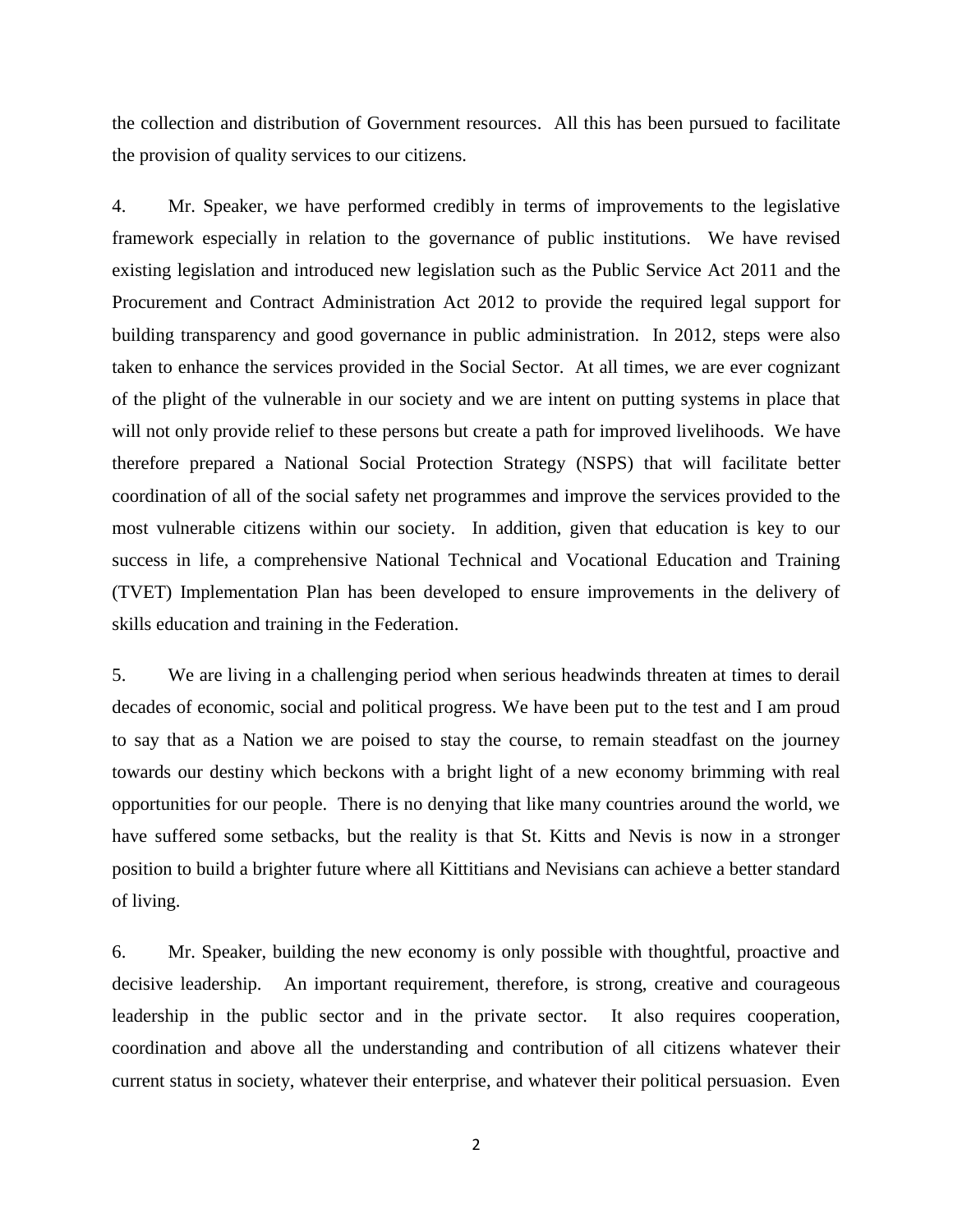in these challenging times there are real and exciting opportunities if we would only take into account the best interest of our Nation. Let us for a moment consider the point of view that destiny is shaped in our moments of decision. The bold and necessary decisions taken by my Administration are now beginning to yield positive results. The debt restructuring and fiscal adjustment programme introduced by my Government has been proceeding quite smoothly and to date have achieved all of the key fiscal and debt targets established by the Government at the commencement of the programme. Indeed, in December 2012 we received notice from that the Executive Board of the International Monetary Fund (IMF) that it completed the fourth review of our economic performance under the Stand-By Arrangement. I am pleased to report that once again our performance met their standards and approval. Our success in implementing the programme has also drawn commendations from the international community and has helped to build renewed confidence by our international partners and investors. Our outstanding achievements have paved the way for accelerating growth in the economy.

7. During the 2013 fiscal year, my Government will explore all avenues and opportunities for fostering the growth potential of our country. Even with the challenges confronting us, this Budget is designed to sustain Government's role in stimulating and facilitating growth in meaningful partnership with the private sector. We will continue the work already started in respect of fiscal and debt sustainability, improving education and skills training, and investing in critical infrastructure. We will also continue to support innovation and entrepreneurship, enhance the regulatory and general business environment, strengthen tax administration and public financial systems, and improve performance in the public sector.

8. Likewise, if our achievements are to continue to take root and bring benefits to our people over the long-term, our accomplishments in fiscal adjustment and debt restructuring must be accompanied and bolstered by appropriate levels of economic growth. It has therefore become necessary for us to focus on implementing a strategy that will maintain the core values of fiscal consolidation and debt sustainability while accommodating more direct growth enhancing policies, programmes and projects. A major focus of this Budget is therefore concentrated on stimulating growth with a view to creating more jobs for our people and opening up new opportunities for entrepreneurship. With this in mind, my Government in December 2012 launched a programme designed to target the unemployed youths of this country, and to

3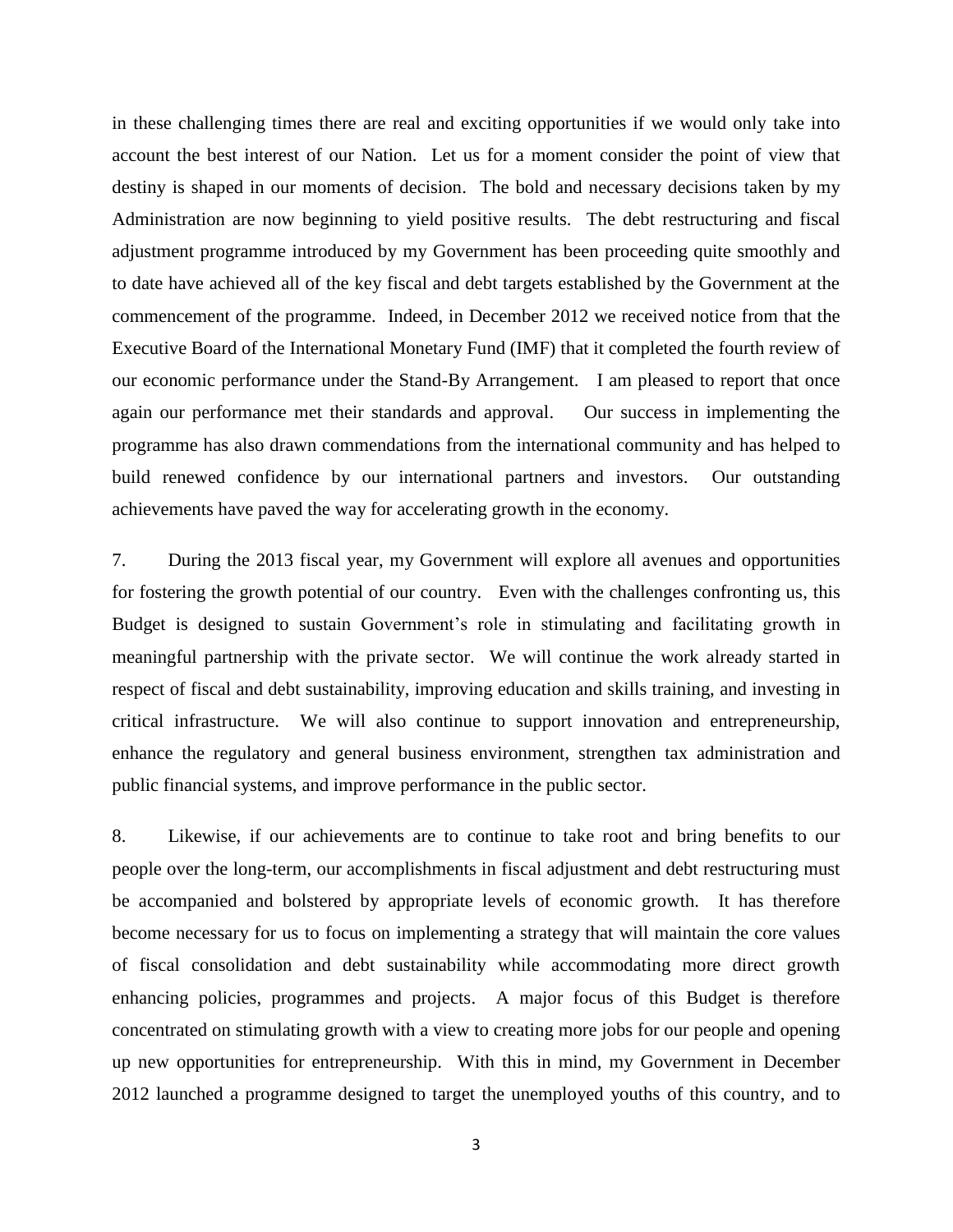assist them in acquiring skills that would be in demand in the new economy. I will say a little more about this initiative later.

9. In the context of the current global environment, stimulating growth at the national level will require us to work smarter and more cooperatively with each other in order to achieve success. At this stage in our development and in the face of the global challenges, it is untenable for the public sector alone to undertake the task of diversifying the economy. In this regard, greater public-private partnerships will be required to ensure the enhancement of our human capital through continuous training initiatives, enable the efficient and cost effective delivery of projects, ensure value for money through optimal risk transfer and management, and foster innovation and diversity in the provision of public services thereby resulting in greater benefits for all users of public services. This approach to development will require a new way of doing business in both the public and private sectors in St. Kitts and Nevis. It will require changes in our attitudes and a fundamental shift in the way we do business. We would seek to promote greater cooperation and direct investment in the expansion of emerging growth sectors such as health and wellness, offshore education, and renewable energy in an effort to broaden the base of the private sector beyond the traditional wholesale and retail ventures.

10. Mr. Speaker, it is important to place our current situation in context of the rest of the world. Therefore, I will now move to highlight some recent developments in the international and regional economy.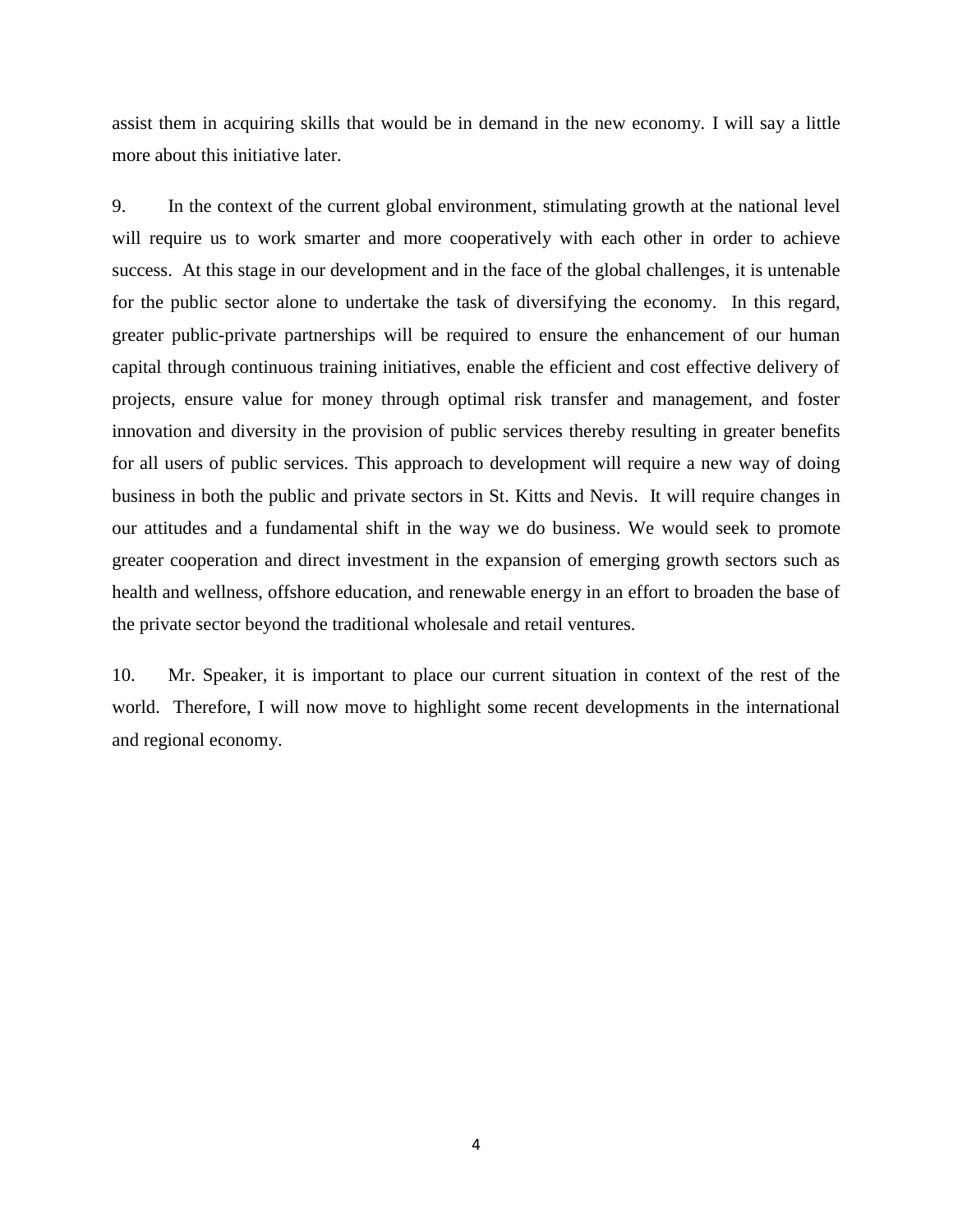## **THE EXTERNAL ENVIRONMENT**

#### **International Economic Developments**

11. Mr. Speaker, five (5) years after the onset of the global recession, the recovery in the global economy is tepid as downside risks continue to threaten the economic rebound. The last minute agreement on a US fiscal policy agenda has contributed to some improvement in the overall outlook. However, the continued weakening of the peripheral Euro zone economies is a major cause for concern. The IMF in the latest edition of the World Economic Outlook (WEO) reported that policies in the major advanced economies have not rebuilt confidence in the medium-term forecasts, while tail risks, relating to the viability of the Euro area and the implementation of the United States fiscal policy agenda, continue to preoccupy investors and business leaders.

12. Against this background a major assumption about the global economic outlook relates to the scope and pace of the policy reform process in the Euro zone countries. Specifically, policymakers in the Euro area will need to take further steps to gradually ease financial conditions in the periphery economies. These steps include the implementation of the European Stability Mechanism, articulating a credible path to achieve a banking union and fiscal integration and, at the country level, the reforms that are essential for growth, jobs and competitiveness. The prevailing anxiety surrounding the political gridlock in the Euro zone economies continues to cause uncertainty in the financial markets and threatens consumer and business confidence which remain vital in order to stimulate a sustained and robust economic recovery.

13. The emerging economies have been primarily responsible for the growth recorded in the global economy since the onset of the great recession. Growth prospects in these economies are expected to moderate in the wake of policy tightening and a reduction in demand for their products which is due, in no small measure, to the weakening of household income in the advanced economies. These signs are evident in the outturn of the economies of China and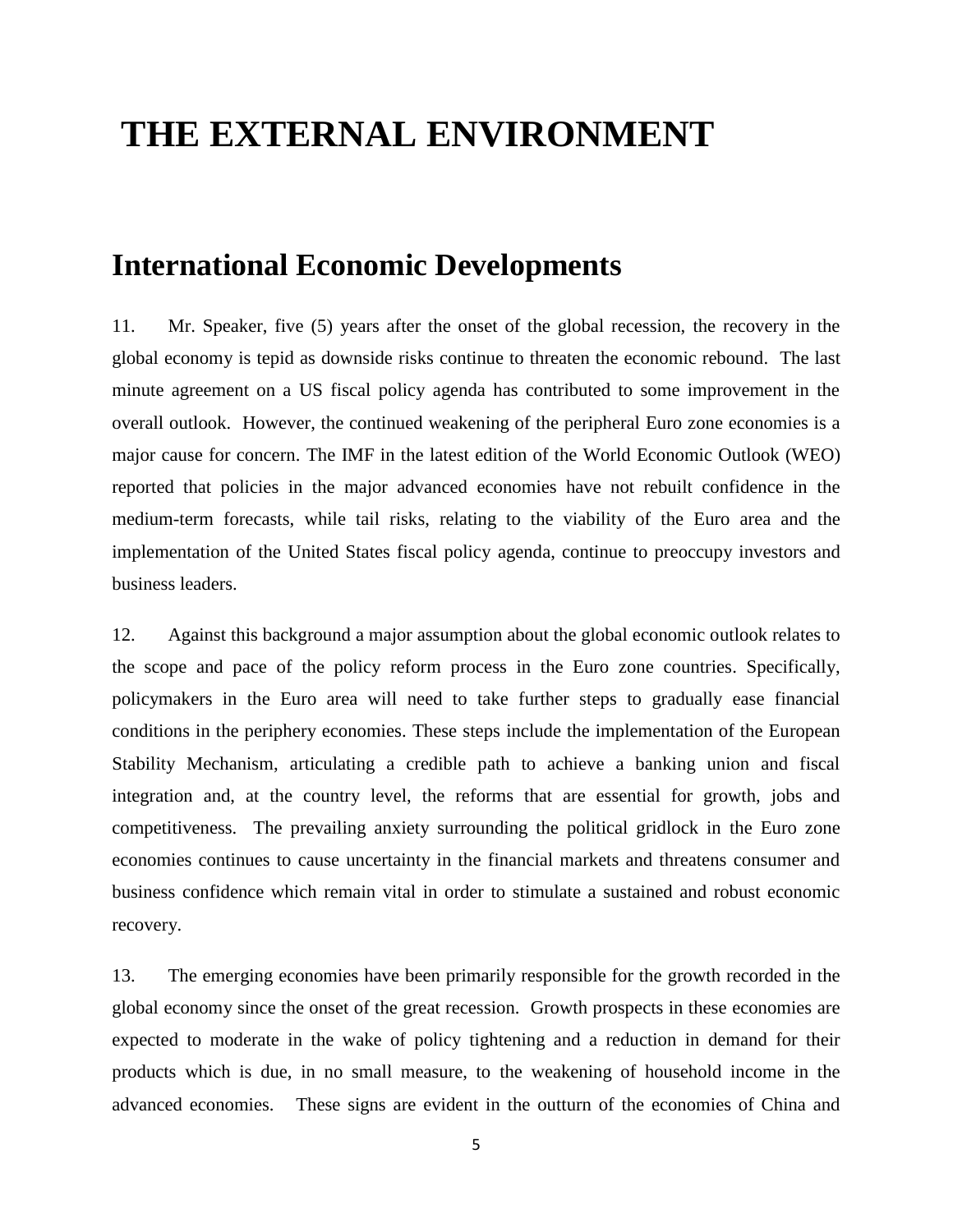India, which have lost some momentum resulting in projected growth rates of 7.8% and 4.9% in 2012 compared to 9.2% and 6.8% in 2011 respectively. Closer to home, the economy in Brazil continued to slow with an estimated growth rate of 1.5% in 2012 compared to 2.7% in 2011. Although the tight policies instituted are beginning to ease, it is anticipated that output from the emerging economies as a group will be lower than they have been over the past decade when economic activity was supported by financial deepening and rapid credit growth and relatively strong demand from the advanced economies. The reality is that the global economic recovery remains weak and fraught with uncertainty. Therefore, care and attention will be required in identifying the right mix of policy responses within these markets which manifest differences in cyclical positions.

14. The decisions taken in these regions will have a profound effect on the strength of future global economic activity which is projected to expand by 3.6% in 2013. This represents a slight improvement when compared to the outturn of 3.3% in 2012. In the advanced economies as a group, output is expected to expand by 1.4% in 2013 after recording a growth rate of 1.3% in 2012, as economic output within the newly industrialized Asian economies which include Korea, Taiwan, Hong Kong and Singapore, is expected to show signs of recovery expanding by 3.2%in 2013 after recording growth of 1.8% in 2012. Demand from the major advanced economies is also showing signs of improvement and the continued rebound in economic output in China combine to improve economic prospects for that region. In 2013, the Euro area is projected to record a growth rate of -0.2% a slight improvement when compared to -0.4% in 2012. This outturn is a revision downwards from the positive growth rate of 0.2% anticipated in the latter months of 2012 as concerns remain regarding the momentum of the reform towards a full banking union and greater fiscal integration.

15. Although the housing market in the United States has begun to stabilize, the outstanding challenges underpinned by the impasse at the legislative level, threaten to undermine the recovery process. Therefore, with businesses concerned about the pending tax increases and the resultant impact on the end-market, investment and spending, which is vital to spur increased economic activity and employment, has been postponed. It has been projected that the United States economy will expand by 2.0% in 2013 having recorded a growth rate of 2.3% in 2012. The United Kingdom is now in a double-dip recession as the legacies of the pre-crisis era,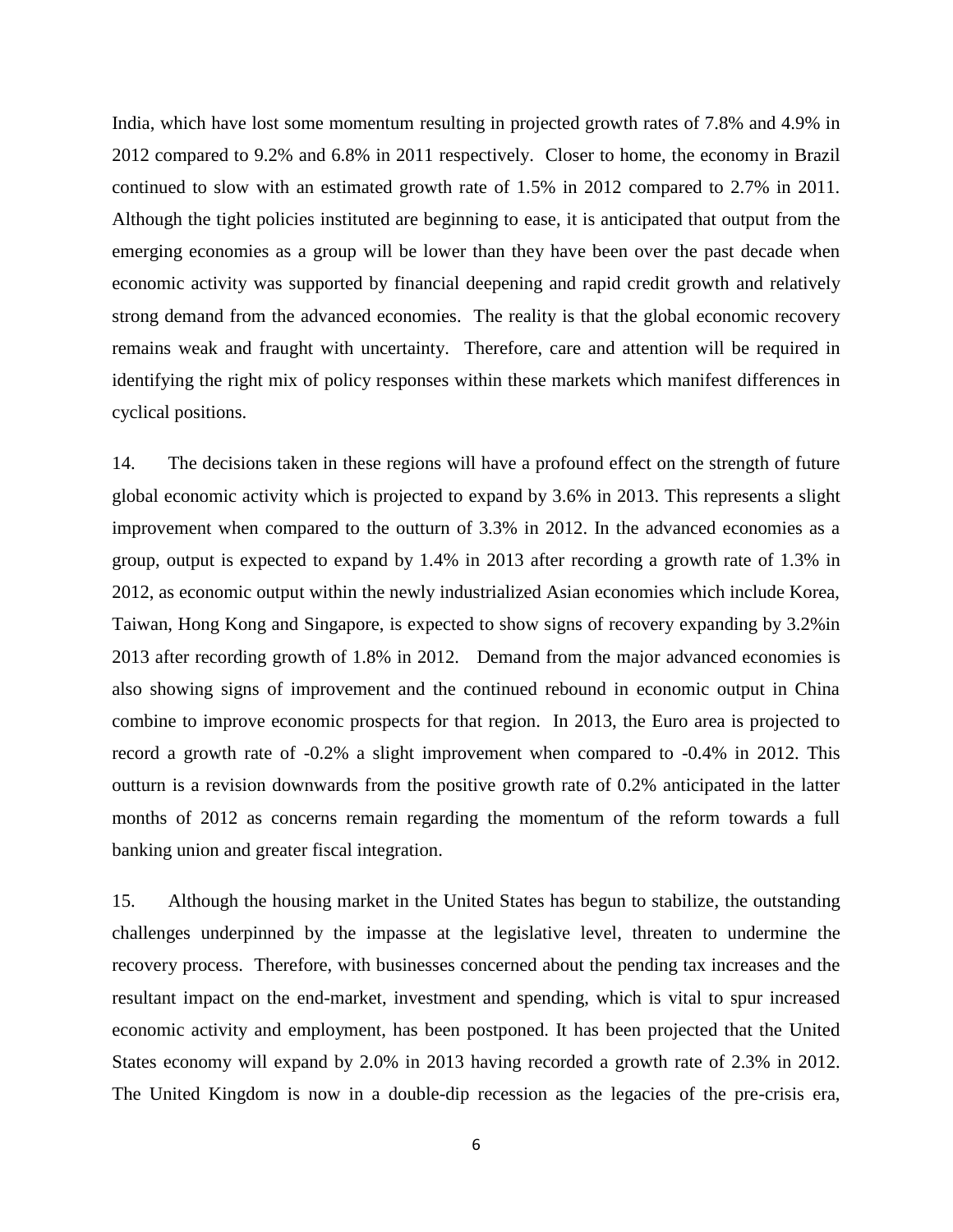including high household debt, have constrained private consumption and the negative effects of the difficulties in the Euro area, its largest trading partner, have impacted economic performance. Notwithstanding the fragility in the economy the monetary and fiscal policies that are being implemented show signs of yielding positive outcomes. As a result, it is projected that the economy will expand by 1.0% in 2013, an improvement from the performance in 2012 which recorded a contraction in economic output of 0.2%.

16. In St Kitts and Nevis, our small open economy is significantly affected by the lacklustre performance of the global economy and of the economies of our major trading partners. Hence, in this budget and in all activities, plans and programmes that emanate from this budget. We aim to intensify our efforts with a view to confronting the global challenges charting a course of social and economic progress that would take our people to the next level of development.

17. Hence, I turn to the Regional Economic Developments.

### **Regional Economic Developments**

18. Mr. Speaker, the Small Island Developing States (SIDS) in the Caribbean region have continued to take the necessary policy decisions to bolster their resilience during this protracted period of uncertainty in the global economy. Some analysts contend that the recent setbacks in the recovery process were due in part to the hesitant approach to policy decision-making in the advanced economies, continued high unemployment in the United States and the United Kingdom and uncertainty regarding the future level of oil and food prices on the international market as a result of political tensions in the Middle East and adverse weather in other parts of the world. This complex mix of issues has raised new cause for concerns for the recovery and the continued development in our island states. However, we remain optimistic as the prospects for deepening collaboration and cooperation within our region also hold potential for stimulating and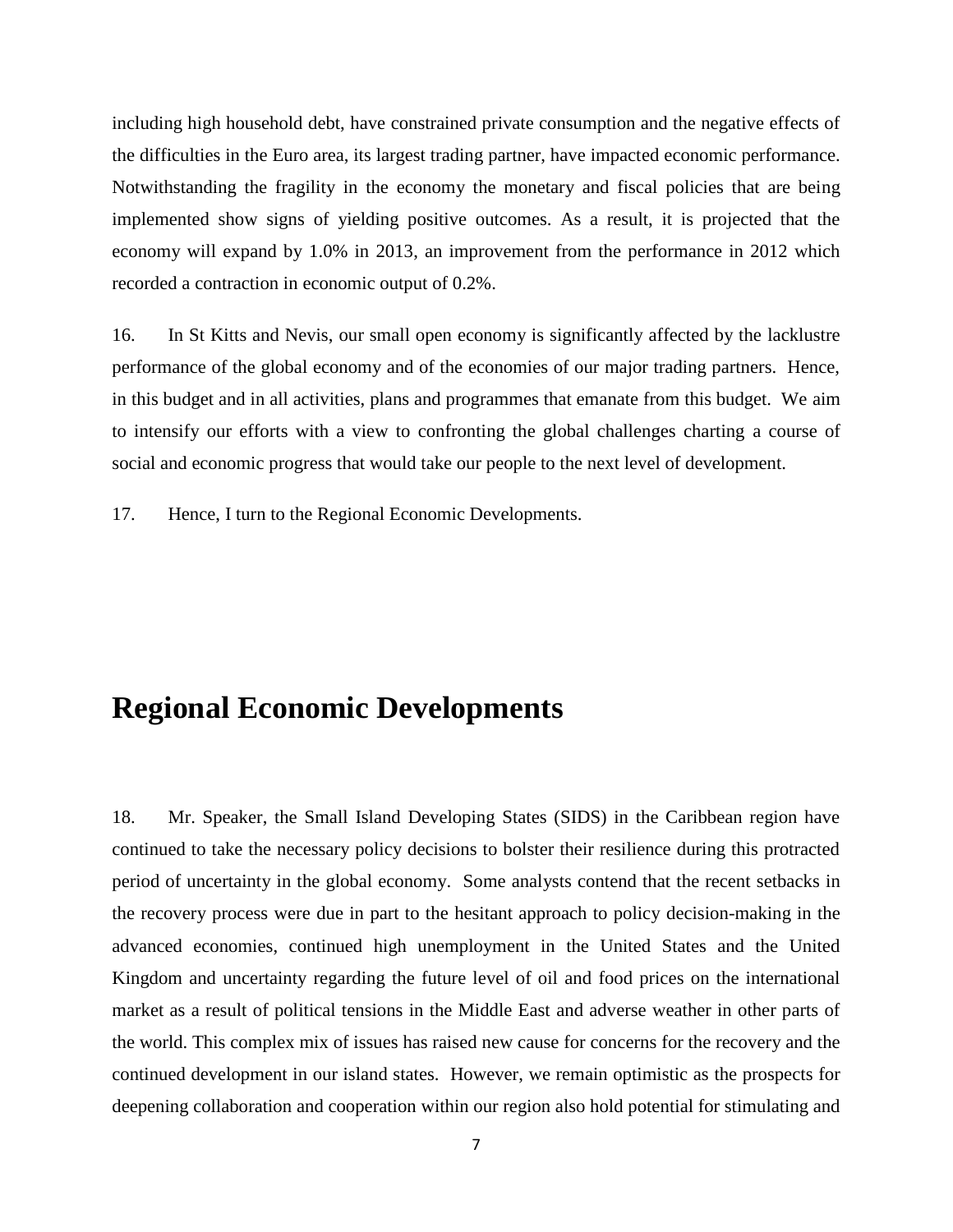sustaining growth of our small open economies. This is particularly true for the OECS group which has achieved remarkable progress in creating a single economic space with opportunities for expanding economies of scale to support growth in industry and commerce. In this regard, my Government will continue to support the regional integration movement while seeking out emerging opportunities which have potential for advancing growth in the national economy. In order to capitalize on the opportunities that may arise, it is imperative that we continue to broaden our production base, enhance service delivery and improve and expand basic infrastructure. We must also undertake continuous training of our people to become engaged in areas where the potential for growth exists locally, regionally and globally.

19. The economies within the ECCU region have shown evidence of some easing in their economic situations with a lower contraction rate of 0.5% in 2011 when compared to the decline of 2.6% in 2010. Albeit slow, this recovery can be attributed in part to improved performances in the Tourism and Manufacturing Sectors. The rate of decline in value added also slowed in Construction, Wholesale and Retail and the Transport, Storage and Communications Sectors which had been growth sectors in the years prior to the financial crisis. Preliminary data for 2012 indicates that economic output within the OECS region continues to improve, recording a decline of 0.1% due to sluggish recovery in the Agriculture, Manufacturing, Education, Public Administration, Real Estate, Transport, Storage and Communications, and Tourism Sectors. During this period, St. Kitts and Nevis recorded a decline in real economic output of 0.9%. Positive growth was recorded by the Manufacturing, Tourism and Financial Services Sectors while the rate of decline slowed in the Construction and Wholesale and Retail Sectors.

20. Mr. Speaker, in 2011 the larger Caribbean Community continued to struggle to achieve pre-crisis growth levels, showing some progress when compared to 2010. The rate of growth in Barbados increased slightly by 0.8% when compared to the positive growth of 0.3% recorded in 2010. This positive trajectory can be attributed to expansions in Tourism, Construction and, Transport and Communications Sectors. However, economic performance was impacted by a lack of significant expansion in the International Business and Services Sector and exports, and reduced investment in public sector projects as a result of the need for fiscal consolidation. The economy of Trinidad and Tobago continued to contract, recording a real growth rate of -2.6% in 2011. This outturn was due to declines in the Energy, Construction, Manufacturing and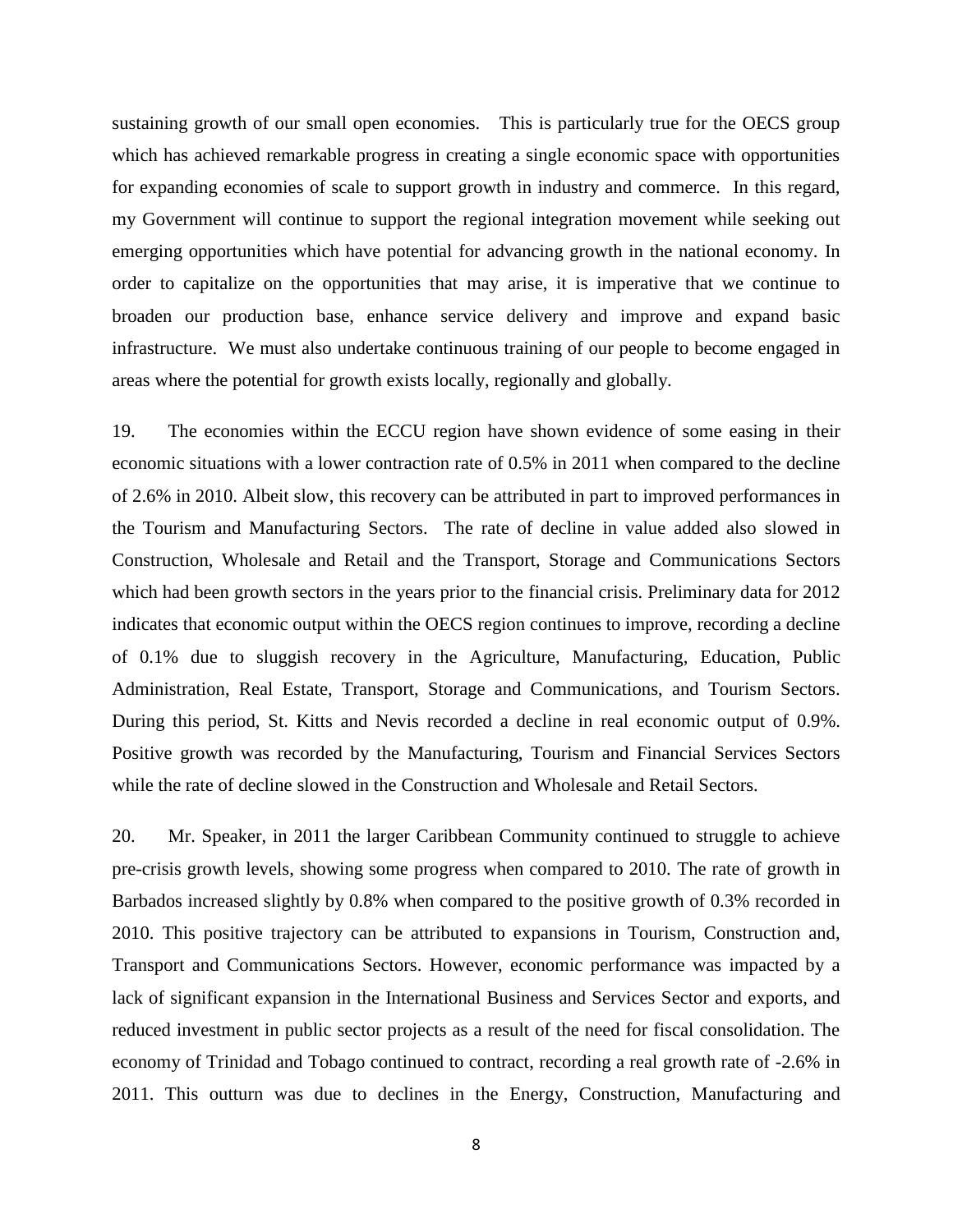Distribution Sectors. However, preliminary data indicates a rebound by 1.5% due primarily to improved output in the Distribution, Financial Services, Construction, Manufacturing and Energy Sectors. The economy in Jamaica recorded an increase in output of 1.5% after recording three consecutive years of contraction. Mining and Quarrying, Tourism and, Agriculture, Forestry and Fishing Sectors were the main drivers of growth in the Jamaican economy in 2012. Although the recovery in the Caribbean is projected to continue on a positive trajectory into 2013 the growth rate will remain lower than the levels required to create full employment.

21. The continued development of the Caribbean, particularly the members of the Eastern Caribbean Currency Union (ECCU), remains dependent on our ability to transform our institutions and enhance our human capacity to capitalize on the opportunities that become available in a global economy that is continually evolving. Most critical in this process is the modernization of both our national and regional institutions to ensure greater efficiency in the execution of policies and the development of the private sector to expand its operations across the ECCU ultimately transforming itself into a sector that can be competitive and be a major foreign exchange earner. Our regional institutions remain a valuable asset in this transformation process. To this end, the OECS Secretariat has formulated the OECS Development Strategy which aims to interface the regional strategy with those formulated at the national level. The aim of the strategy is to facilitate greater consensus in areas where there is potential for growth and where greater benefits can be derived from collective action. It is in furtherance of a unified approach to our development challenges that the OECS Assembly was convened on August 10, 2012. The inauguration of this important Organ of the OECS Economic Union will provide for a platform for improved dialogue and transparency which will strengthen the decision-making process to facilitate increased action to enable our continued development.

22. Mr. Speaker, I now turn to the Domestic Economy.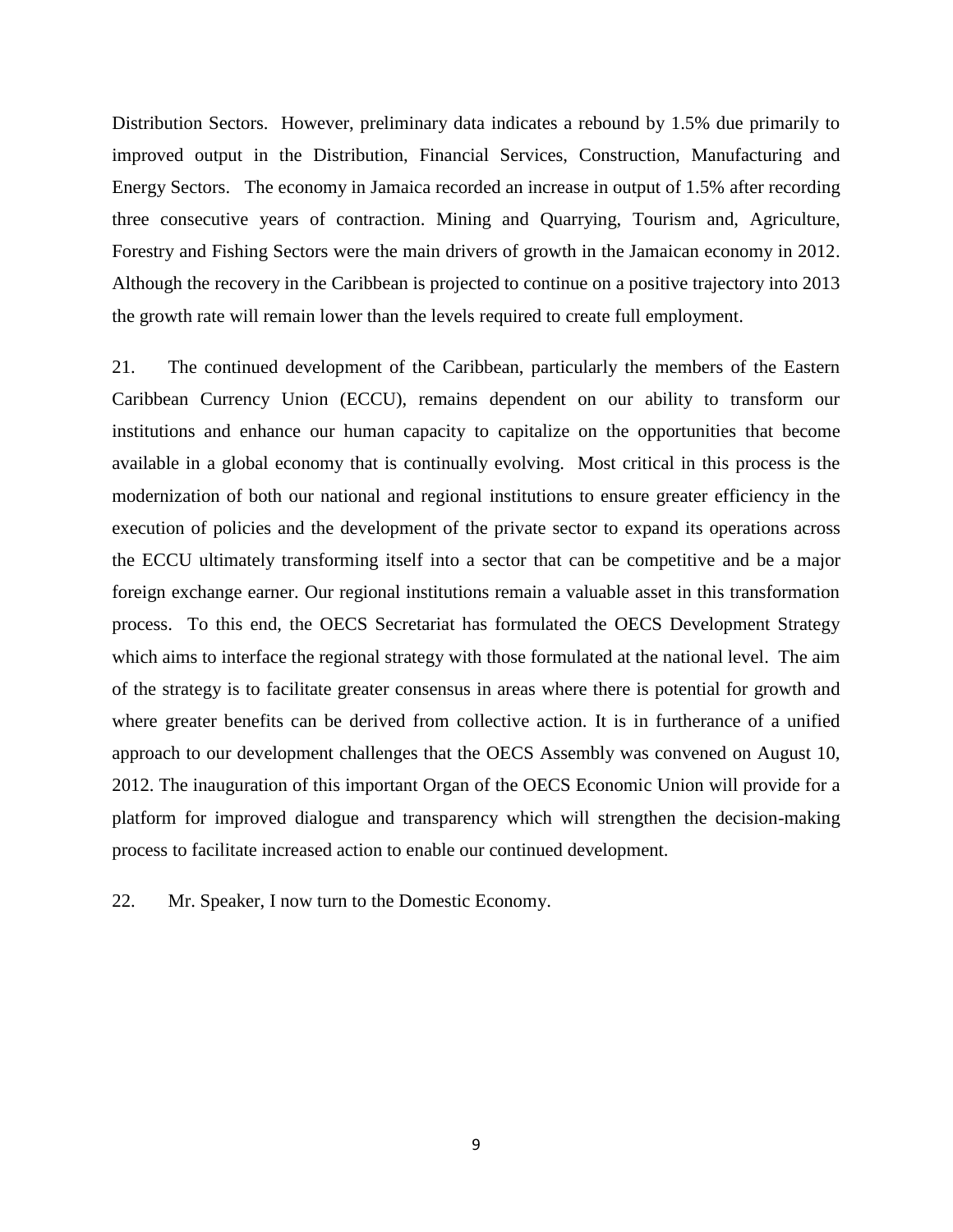# **THE DOMESTIC ECONOMY**

#### **Output, Prices and Balance of Payments**

23. Mr. Speaker, the continued volatility in the global economy had a profound impact on our economic recovery during 2011 resulting in a contraction in real GDP of 1.9%. This can be attributed to a decline in output in the Construction and Manufacturing Sectors of 4.4% and 15.2% respectively, and the slowing of activity in the Tourism Sector resulting in a positive growth rate of 0.3% when compared to 5.4% in 2010. In January 2013, preliminary estimates provided by the Eastern Caribbean Central Bank (ECCB) and the Department of Statistics indicated that the economy contracted by 0.9% in 2012 and will return to positive growth in 2013 with output levels expanding by 1.9%. This projected early return to growth is particularly heartening in view of the ravages of the financial and economic crisis that still litter the global economy and suppress growth in advanced economies as well as emerging markets.

24. On a period to period basis, the rate of inflation decreased from 7.1% to 1.4% when 2011 was compared to 2012. This can be attributed to the stabilisation of prices following the implementation of the Value Added Tax (VAT). This was projected in 2011 in this Honourable House when we sought to elicit a concerted effort by the business community to transfer the savings of cheaper imports under the VAT regime to its customers. I use this opportunity to thank them for their partnership. We will continue to be vigilant, as in the past months severe weather conditions have destroyed crops in several regions of the world, including the United States. This has resulted in low yield in crops such as corn which is an important dietary staple and source of animal feed thereby increasing the probability of an escalation in food prices. The heavy rains in the latter part of 2012 and the drought now being experienced in our Federation have also negatively impacted some of our farmers and as a result have limited the availability of fresh local produce at the market place.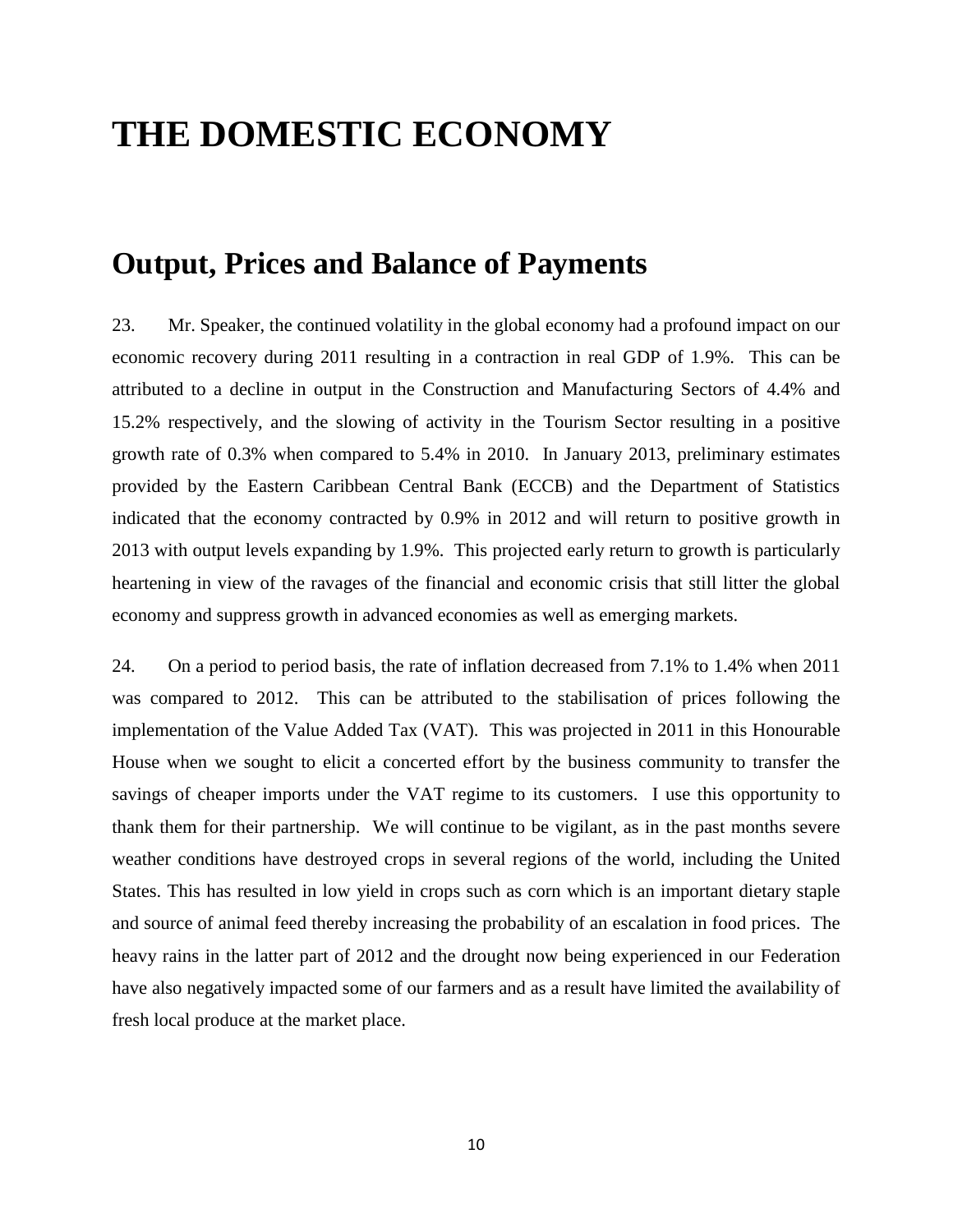#### **The External Account**

25. Mr. Speaker, I will now summarize the Balance of Payments Account which records all receipts and payments between the Federation and the rest of the world. In 2012, the Current Account deficit declined by 24.2% to \$180.6 million or 8.7% of GDP (\$2,082.3 million) at market prices. This improvement is mainly attributed to the decline in net import of goods and services by 21.3% to \$224.4 million or 10.8% of GDP. The downturn in net goods and services can be attributed to a decline in outflows in respect of the importation of consumer and capital goods, and the moderate increase in the exportation of electronic components. The Services Account increased marginally by 1.5% to \$180.1 million or 8.7% of GDP as a result of a contraction in net travel receipts. The Capital and Financial Account recorded a reduction of 67.1% in the surplus to \$161.3 million or 7.8% of GDP. Net Foreign Direct Investment contracted by 8.3% to \$271.4 million or by 13.0% of GDP when compared to 2011 due mainly to the significant decline in equity investment. Notwithstanding the decline in investment, the surplus on the Capital and Financial Account and Other Financing proved sufficient to offset the deficit on the Current Account, resulting in an overall surplus of \$66.5 million or 3.2% of GDP.

#### **The Tourism Sector**

26. Mr. Speaker, since the closure of the Sugar Industry in 2005, my Government has worked diligently to ensure that the benefits of travel and tourism result in the improvement of the lives of our people and sustained growth in the economy. While our overall Sustainable Tourism Development Strategy remains intact, our recent focus has been to respond to the realities of the uncertainties of the challenging global economic environment and resulting changes in consumer behaviour in our main source markets. In a competitive global market where travellers have numerous options, transportation costs, air accessibility and interline connectivity often define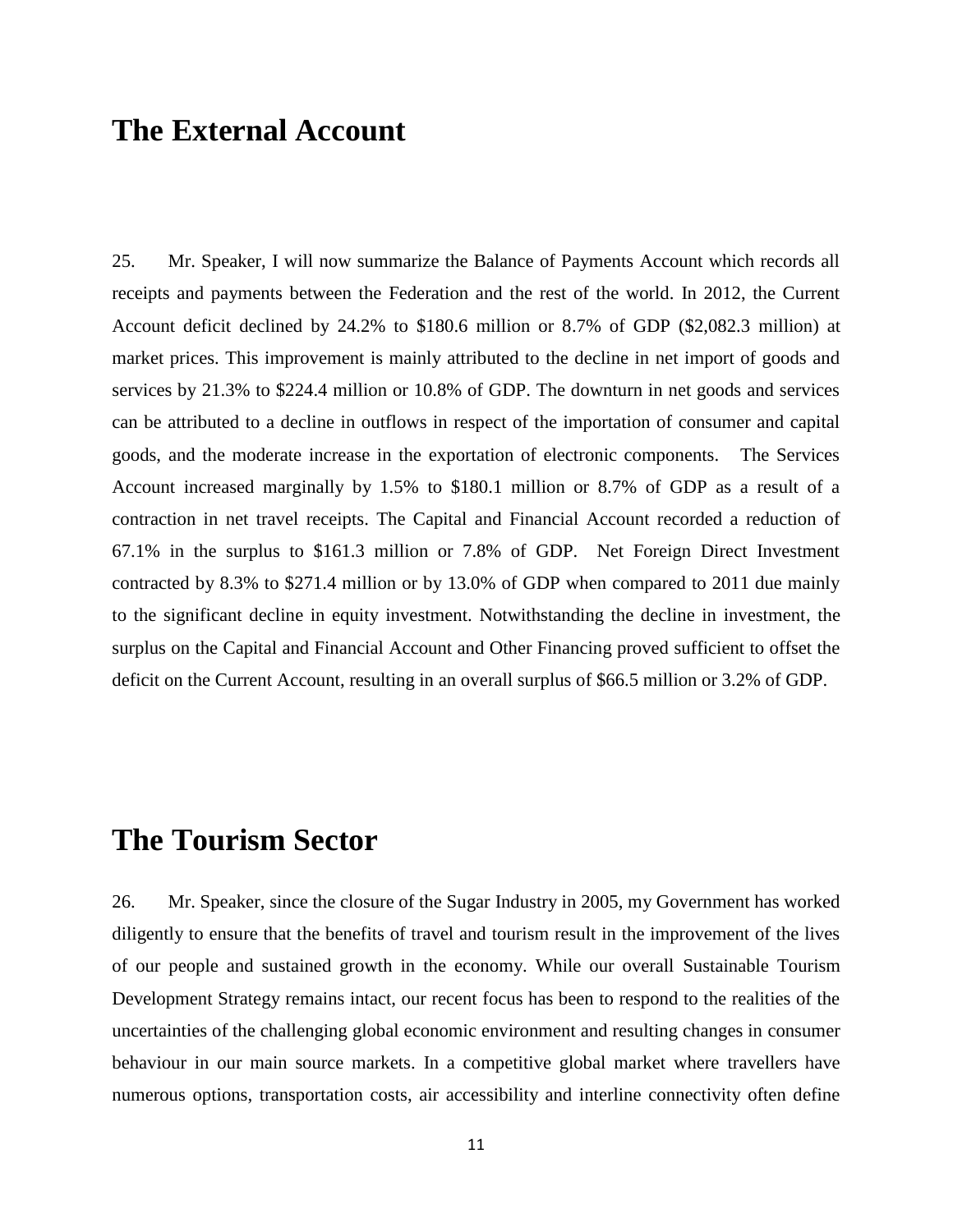our own competitiveness. Although we have little or no control over these factors, our decision to shift our focus to the higher end of the market, to invest in the development of a world-class airlift infrastructure and direct scheduled airlift arrangements, particularly from key cities in North America and Europe, are now showing positive returns.

27. Our partnership with American Airlines has seen the addition of two non-stop flights between the R. L. Bradshaw and Miami International Airports beginning November 16, 2012, arriving from Miami on Friday and Sunday nights and returning the following mornings. These two additional non-stop week-end flights are strategically timed to impact the peak winter travel season and allow for more connections from North American and International feeder markets as they provide options for later departures and earlier returns in and out of Miami, one of the largest airline hubs in the world. The days of the week identified have been found to be most ideal for our key niche markets, the destination weddings and honeymoon travellers as well as meeting and incentive groups. In addition, the seasonal Air Canada service introduced in 2011 resumed non-stop flights to St. Kitts from Toronto as of December 21, 2012. This flight makes the Federation a more viable winter destination choice for travellers from Canada while also providing easier access for our nationals both at home and in the Diaspora in the Toronto metropolitan region. Our twice weekly British Airways service from London continues to significantly improve our international connections to and from the United Kingdom (UK) and beyond.

28. Notwithstanding our budgetary constraints, I am pleased to report that our relatively lowcost online and public relations driven marketing strategy continues to bring good results. Most recently, our Federation was recognized by U.S.A. Today, the second largest newspaper in the United States, which named our own Brimstone Hill Fortress National Park as one of the world's best kept secrets and one of the ten great places to explore. In addition, U.S. News and World has ranked us third amongst the best islands in the world. These are only two of the numerous accolades that we have received from travellers and publications in recent months.

29. We are fortunate that notwithstanding the unfavourable global economic environment, our tourism sector continues to attract significant investment in tourism related facilities and infrastructure. These infrastructure developments are a critical component in our efforts to

12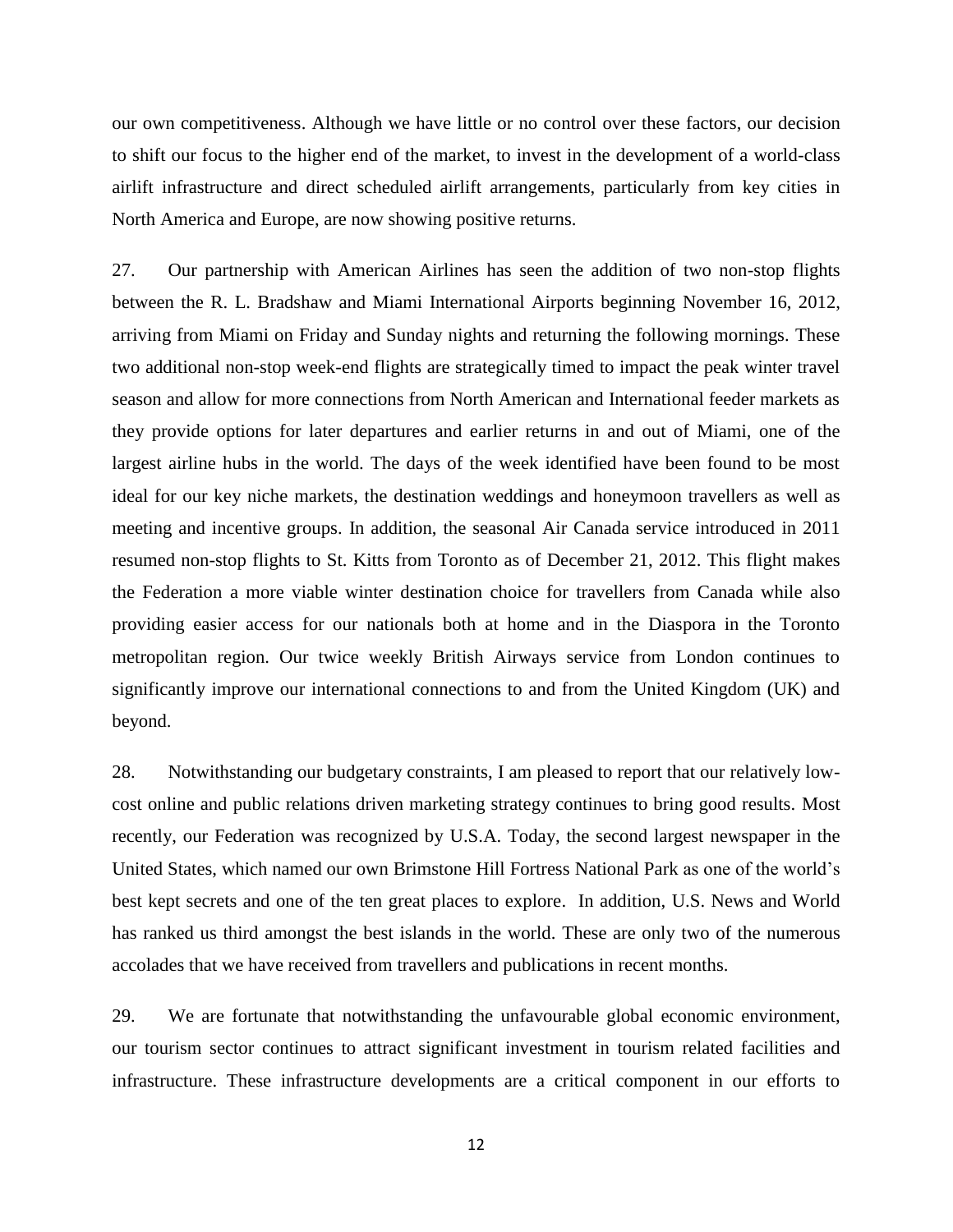expand our market share in attracting a more upscale clientele. In this regard we are now in the process of facilitating plans for the modernization and expansion of two of our local hotels. The construction of our world-class private jet terminal at the R. L. Bradshaw International Airport which commenced in February 2012 is expected to be opened in June 2013. This unique facility will include an arrivals and departure building which will accommodate customer service, immigration and customs, as well as an administration building which will provide top quality facilities for flight crew and staff. This private jet terminal will be the only one of its type in the region and will facilitate the increasing numbers of high-end clients who will frequent developments such as Christophe Harbour, Kittitian Hill, Park Hyatt and other similar developments in our Federation.

30. Mr. Speaker, I am pleased to report that work has continued at the Kittitian Hill Development with the construction of an eighty-five (85) room boutique cottage hotel and an 18 hole golf course. Currently, a number of one bedroom cottages and villas are in various stages of completion as well as the Kittitian Hill's Terrace Complex which includes a lobby, lounge, bar, all day dining and fitness centre, and main swimming pool. Therefore, it is expected that Phase One of the project, under the management of Sedona Resorts, will open for the 2013 – 2014 tourist season. Similarly, the Christophe Harbour Development also continues to make progress on the construction of the mega-yacht marina, the 'Harbour Side' homes and 'Windswept' villas. To further diversify the type of accommodations provided within this Development, my Government recently negotiated an agreement for the construction of a Park Hyatt branded Hotel which will have 200 hotel rooms and 50 residential condominiums. Phase One of this hotel will include the completion of 125 hotel rooms, 2 food and beverage outlets, a fitness center, a 12 room treatment spa and more than 7,000 square feet of meeting and banquet space. The second phase will include the completion of the 75 remaining guest rooms and a third food and beverage outlet. This hotel is scheduled to be opened in the winter of 2014. At the Silver Reef Resort Development, Phases One and Two, which feature seventy-two (72) apartments, have been completed and Phase Three commenced earlier this year. In addition, the St. Christopher Club Group of Companies will be investing almost US\$40 million in three condominium and commercial complex projects in Frigate Bay. The quality of these accommodations will not only aid in attracting the more discerning traveller but provide additional employment opportunities for our people.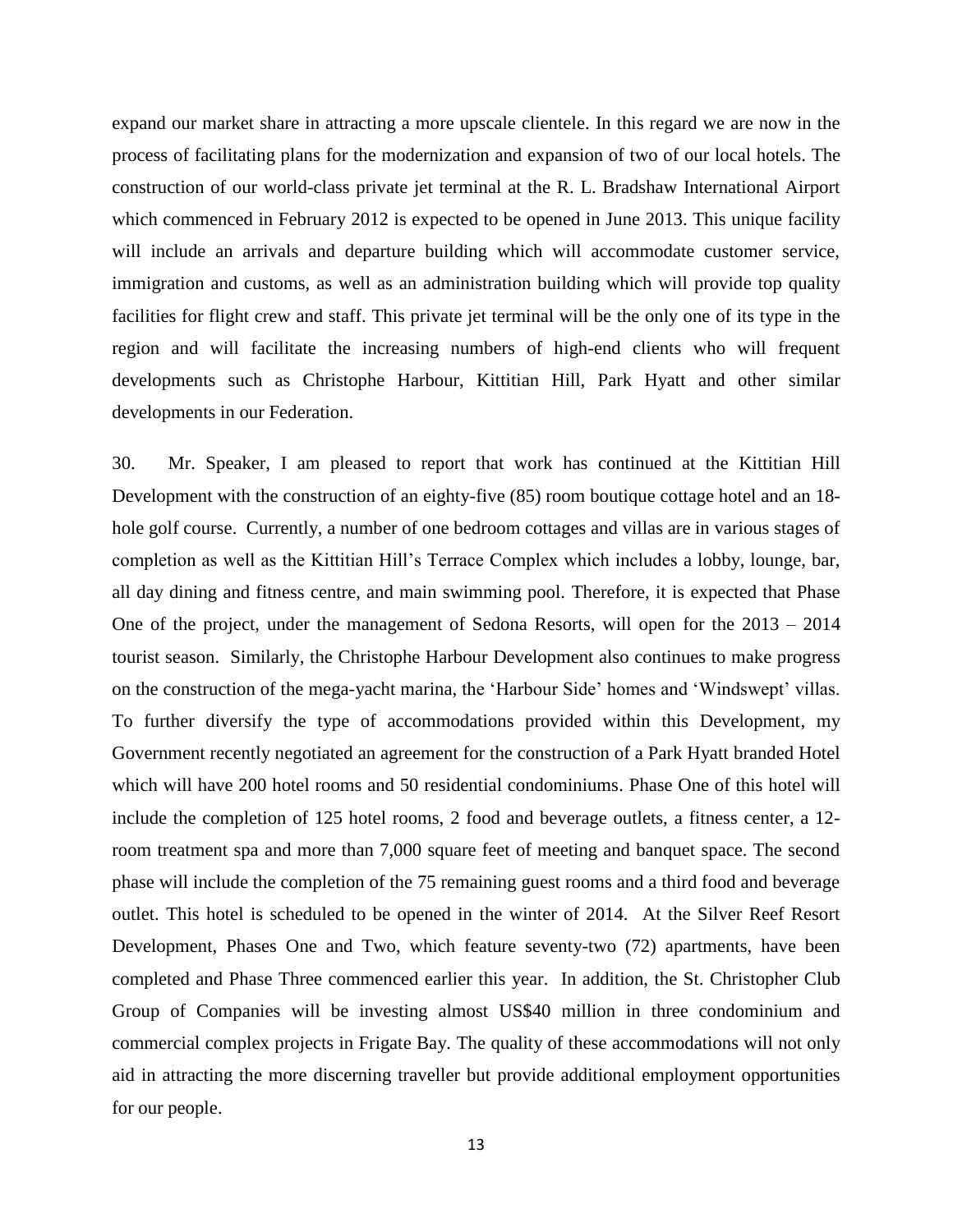31. Meanwhile, the performance of the Cruise Sub-Sector has remained robust due to our vigorous sales calls on cruise lines as a means of extending the traditional tourist season to year round activity. As a result, cruise passenger arrivals expanded by 17.2% in 2011 and remained steady in 2012. Currently, we are projecting to pass the 650,000 passenger arrivals mark for 2013/2014 season and then go beyond 700,000 passengers in 2014/2015.

32. Mr. Speaker, during the first quarter of 2013, we undertook a formal review of our Tourism Strategy which has guided developments in the sector since 2006. Much has happened in the world since 2006 – including dramatic technological changes which have ushered in the rise of social media. The unprecedented global economic recession, that is only now showing a sluggish recovery, has also forced the travel and tourism industry to wake up to the global competitiveness of our industry and the need for added value to the customer. The recent corporate consolidations and operational shifts in both the airlift and cruise industries have also impacted potential consumers' travel decisions since we conducted our last major strategic planning in 2006. Therefore, with such rapidly shifting market demands, it was a necessary and timely decision for us to update our tourism strategy.

33. An example of our own changing tourism landscape has been the rapid development of Education tourism and the related influx of international students, faculty and family members who now live, study, do business, and enjoy the leisure activities available in St. Kitts and Nevis, thereby adding significantly to the economy of our Federation. The strategic evaluation will also incorporate the most viable findings of the recently concluded Small Hotel Sector Assessment undertaken with assistance provided by the European Union in order to formulate a holistic approach to the development of the small hotel sector going forward.

34. Mr. Speaker, the centre of our new tourism strategy will continue to be the improvement of the well-being of our people, and the sustainability of our natural and man-made assets for future generations. To this end, you can be assured that my Government will continue to pursue the development of a Tourism Industry that is of the highest quality, one that will bring sustained growth and development to our Federation, and that will result in better living standards for all of our citizens.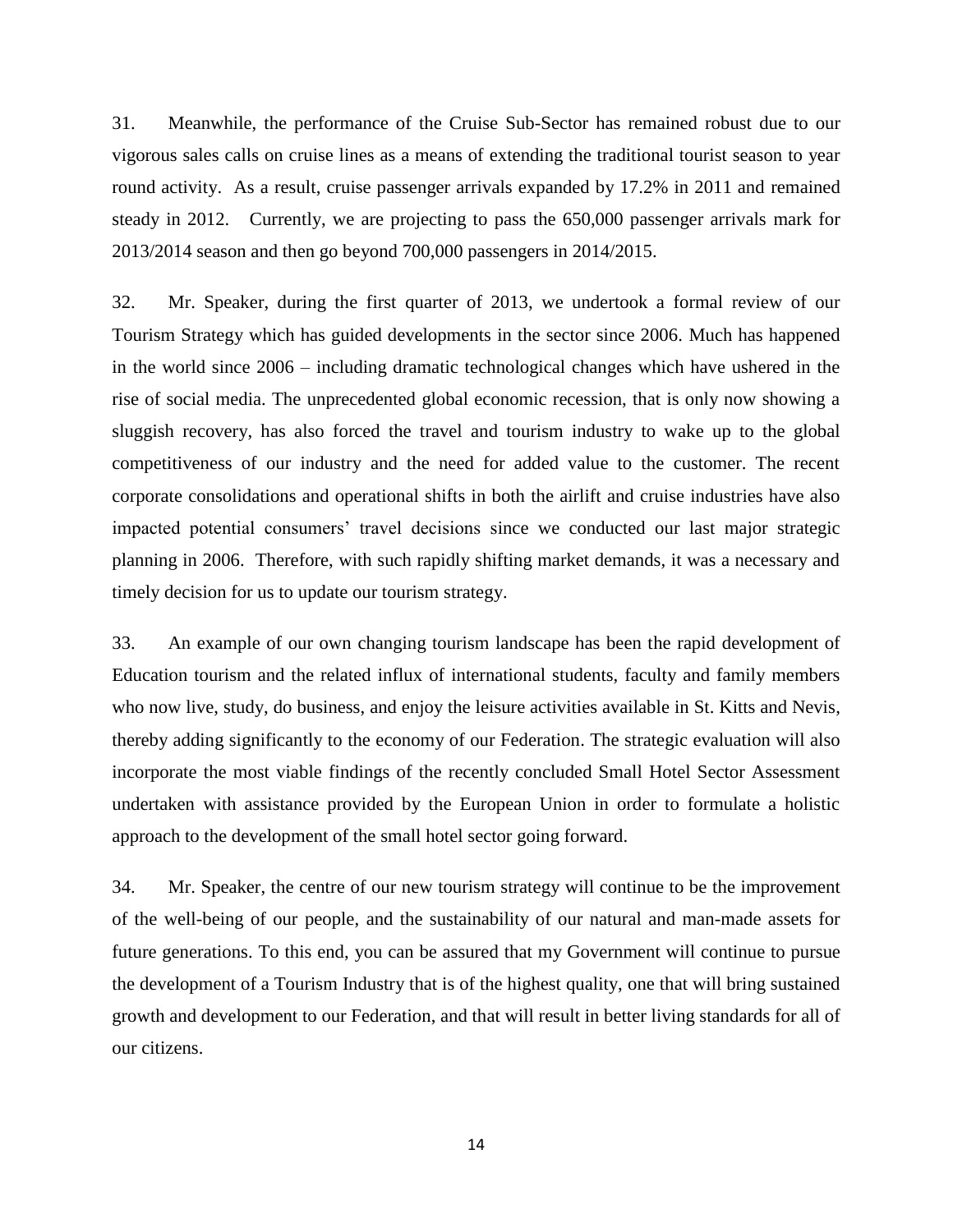## **Construction**

35. The Construction Sector has been a major growth area in the economy and the decline in output over the past four (4) years continues to impact the economic and social development of the Federation. In this regard, my Government implemented the Building Materials Incentives Programme in June 2011 which provided for a reduction in taxes applicable to building materials for first time homeowners' construction projects valued up to \$400,000. As of December 2012, over 350 applications were approved and we anticipate that additional applications will be submitted for approval before the end of the year. Some of the benefits of this Programme can be seen in the Eastern Caribbean Central Bank (ECCB) Commercial Banking Statistics Report which indicates that as of December 2011 personal credit issued in St. Kitts and Nevis increased by 3.6% to \$915.5 million when compared to December 2010. Of this amount, over fifty percent (50%), or roughly \$499.3 million, was attributed to home construction and renovation, and house and land purchases. As of December 2012, there were preliminary indications that credit issued to the personal sector had expanded by 0.2% to \$917.7 million when compared to December 2011. Following the trend observed in 2011, over fifty percent (50%) roughly \$492.0 million was attributed to home construction and renovation, and house and land purchases.

36. Mr. Speaker, empowering our people through land and home ownership remains a priority for my Government as it is considered a vehicle for upward mobility. Recognizing this benefit and the need to further strengthen the recovery process, particularly in the Construction Sector, my Government has provided the facilitating environment and negotiated with the Sugar Industry Diversification Foundation (SIDF) to provide financing for two initiatives in partnership with our own indigenous financial institutions; the Fund for the Realization of Economic Empowerment through Subsidized Housing (FREESH) and the Equity Assistance Fund (EAF). FREESH provides access to loan resources up to \$500,000 at a fixed interest rate of 5% for residential construction while the EAF provides access to resources to facilitate the removal of barriers to obtaining a residential mortgage such as legal fees and the required down payment. I applaud the SIDF, the Development Bank of St. Kitts and Nevis and the St. Kitts and Nevis Finance Company Limited (FINCO) for their partnership during this period of economic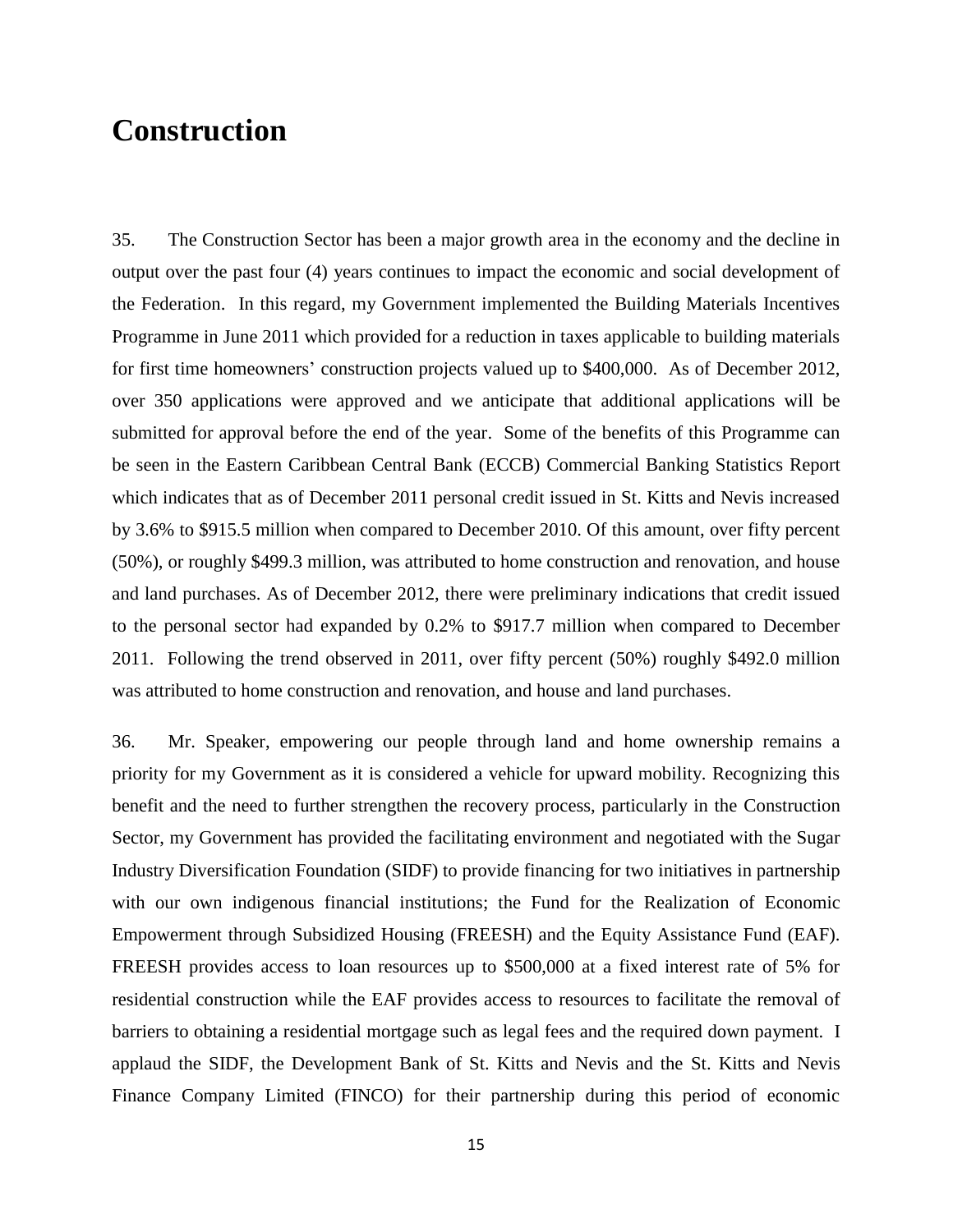recovery and I encourage our citizens to seize the opportunities that have been provided through these Funds.

#### **Agriculture**

37. Mr. Speaker, food security and the nutritional intake of our people remain a priority as we confront the threat of an escalation in global food prices and increases in chronic noncommunicable diseases such as diabetes and hypertension. Commercial farms have been identified as critical to increasing food production and security in the Agriculture Sector. In support of these efforts, work intensified at the Capisterre Farm in 2012 in an attempt to increase production of fresh vegetables. The objective is to increase the supply of selective crops to a point where consumers can benefit from reduced prices of vegetables on the local market. Capisterre Farm is on the right path to achieving this objective as a number of milestones have been achieved to date, including the establishment of an orchard and Shade House, the cultivation of twenty-two (22) acres for both tree and vegetable crops and the sale of approximately 7,000 kg of vegetables and root crops.

38. In addition to the obvious capacity to create employment, this farm has potential to provide an avenue to improve our approach to training in agriculture science, farming techniques and farm management. It has already provided exposure to fourteen (14) former sugar workers to the business of non-sugar agriculture and it is anticipated that more employment and training opportunities will become available as output expands. The technical staff at the Department of Agriculture has been working with farmers to find solutions to protect certain crops from severe weather and pests. In this regard, funding through the Agriculture Resource Management Project was used to procure seven (7) screen houses which provide environmental modification and protection from severe weather and pests during the cultivation process. Once these methods are successfully applied such action can help to increase crop production among our small farmers, reduce losses and increase profit margins for farmers. Individual farmers and farmer groups in Mansion, Con Phipps and Tabernacle have benefited from this initiative. We will continue to explore how best to expand the programme to other communities as well as the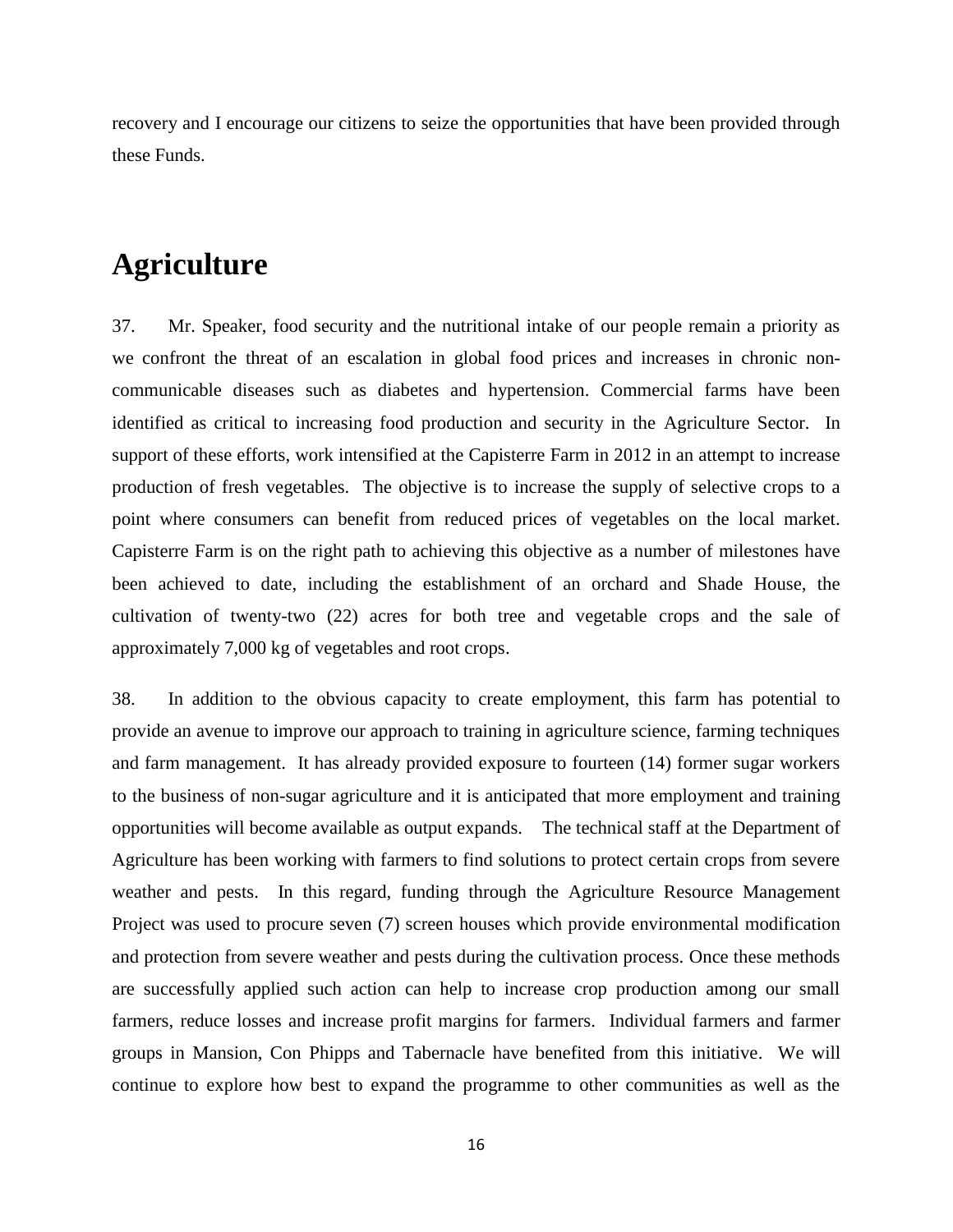feasibility of introducing other methods that are suitable to our conditions and that can enhance food security here in the Federation.

39. To further diversify the food products available to our people my Government has facilitated the establishment of a new agro-processors group – the St. Kitts Agro Processor Cooperative. This Cooperative is expected to assist with the introduction of new products into the market while at the same time secure new markets for existing products. I am pleased to report that, with the establishment of this group, we now have a total of ten (10) registered farmer groups. Agro-processing remains a viable niche market which can assist in poverty reduction through employment generation. To further develop this promising industry the Agro Processing Facility and the Demonstration Farm in Needsmust will be handed over to the Ministry of Agriculture later this month. Entrepreneurs operating in this industry will therefore be able to further capitalise on the resources provided via this facility. In addition, to further enhance the marketability of the locally produced goods available to the public, the Basic Needs Trust Fund (BNTF) has provided equipment which will allow processers to generate and affix labels and barcodes to their products. The equipment is compatible with the systems used by shops and supermarkets in the Federation and will improve the stock management process. It will also allow agro-processers to meet the expectations of consumers in regard to packaging and presentation of products. It is our hope that this will lead to a greater penetration of agroprocessed products in the local market and increase the potential for export to markets regionally and internationally.

40. Mr. Speaker, in 2011 and 2012 we continued to enhance the development of the Agriculture Sector in collaboration with various organizations. In partnership with the Food and Agriculture Organization (FAO) we have improved gardens at six (6) primary schools around St. Kitts. The objective of this undertaking is to enhance the exposure of our young people to agriculture and to enable them to develop the connection between the sector, food security and nutrition. We have also commenced work on a four (4) year regional initiative in collaboration with McGill University and the West Indies Crops Programme to promote sustainable agricultural technologies to increase food availability and diversity in food choices. During 2012, a number of crop related activities were undertaken including the establishment of a carrot varietal trial at the La Guerite Station, procurement of three (3) pumpkin seed cultivators and the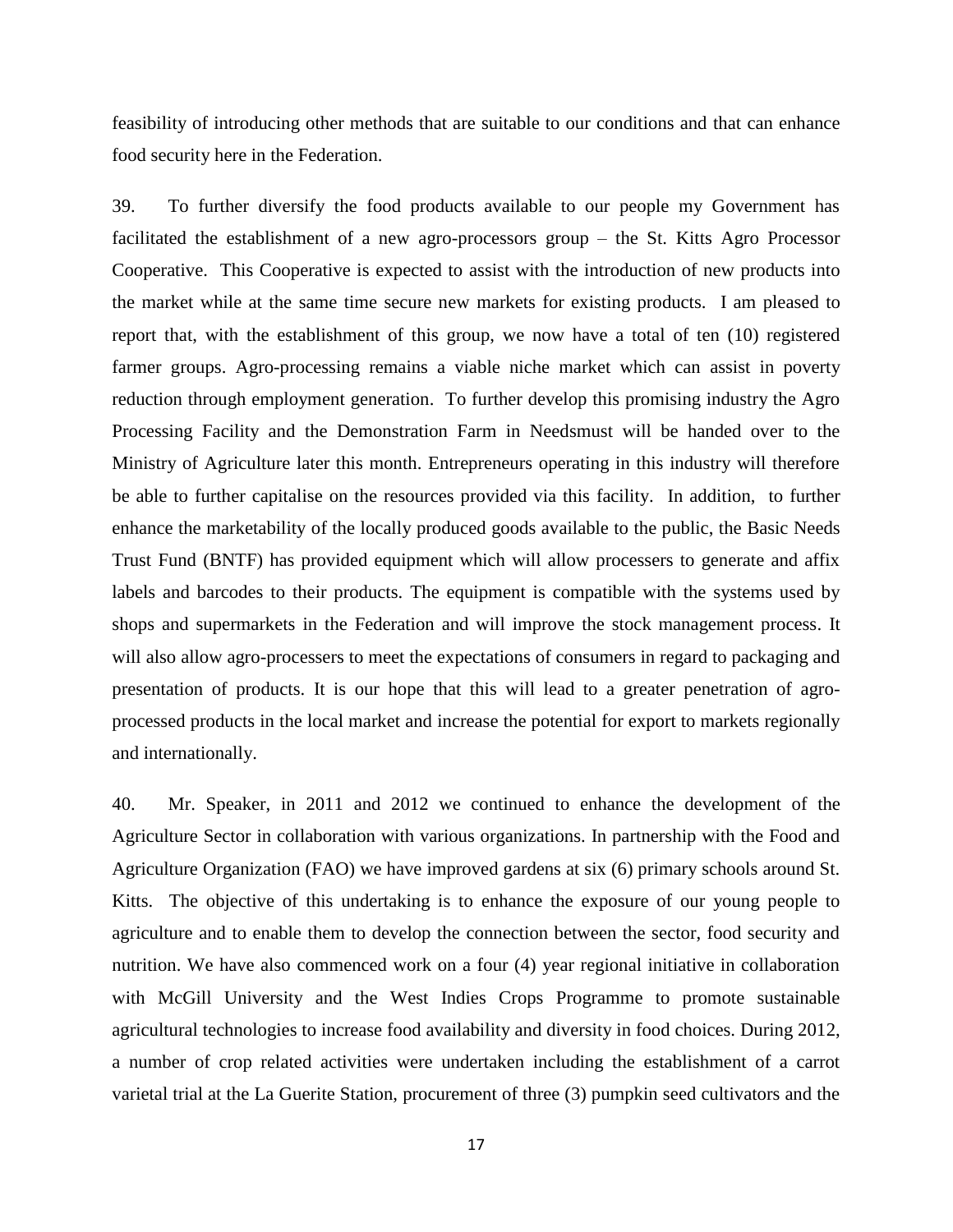signing of a Memorandum of Understanding (MOU) between McGill University and farmers located in Stapleton and Mansion. The MOU commits the University to providing technical assistance to the farmers in order to improve the quality of produce which will be used to enrich the school meals provided to our students. The project is now in its second year and I am pleased to report that the partnership has proven successful with the School Meals Programme having benefited from the output of the farmers.

41. In 2012 output from the Livestock Sub-Sector contracted by 26.0% as disease, poor husbandry practices and the high cost of feed remained a challenge for livestock farmers. Despite these difficulties, we have stayed committed to the expansion of output evidenced by the use of genetic engineering as a means of reducing the mortality rate of animals, particularly cattle which have been hard hit by the resurgence of the Tropical Bont Tick and the associated Dermatophilosis disease. To provide assistance to farmers in the control of Dermtophilosis, Bayticol was made available to farmers at a subsidized price in 2012. Further, to facilitate the artificial insemination programme, three (3) cattle chutes were installed on farms in Newton Ground, Con Phipps and Lamberts. To date, this procedure has been performed on a number of animals and one (1) calf was born during 2012 as a result of this process. We will continue to monitor the programme to ascertain its success as four (4) additional calves are expected in 2013.

42. Mr. Speaker, the Fishing Sub-Sector recorded a slight decline in performance during 2012. Fish landings declined by 3% totalling 692,780 pounds when compared to 2011 with a total value of \$6.8 million. We will continue to explore opportunities to expand the use of Fishing Aggregate Devices (FADs) and to provide continuous training to our fishers in various fishing techniques and use of equipment donated by the Japanese International Cooperation Agency (JICA) and the French Research Institute for Exploration of the Sea (IFEMER). As a result of these efforts, new large pelagic species such as sword and bill fish, and blue marlin have now been introduced into the market and the increase in landings has allowed the fishers to share their success through donations to Government institutions such as the Joseph N. France General Hospital. I would like to thank the fishers for their generosity to the community.

43. As a Small Island Developing State (SIDS), the effects of climate change can have a devastating effect on the continued development of the Fishing Sub-Sector. At this time, we are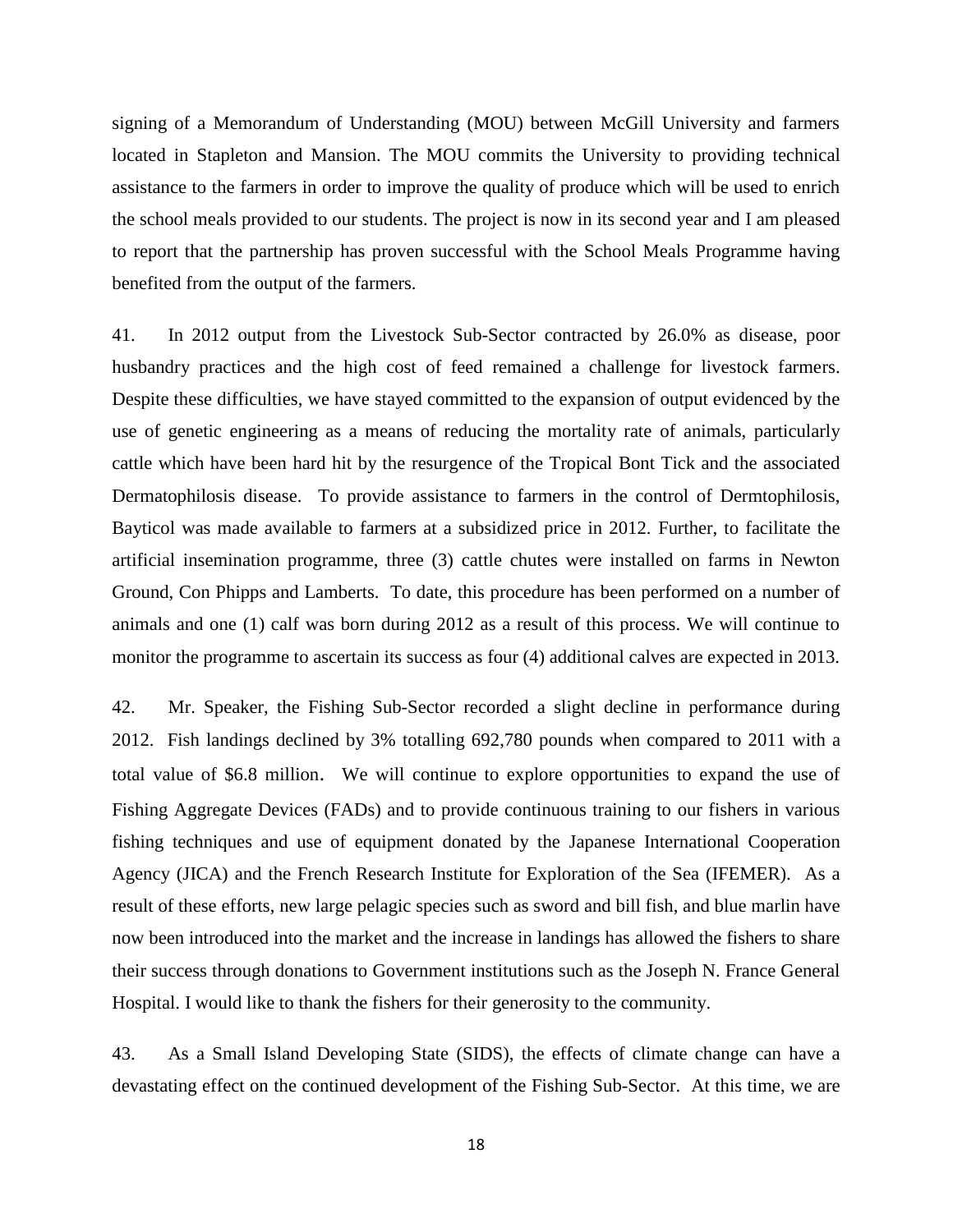concerned about potential changes in the distribution and structure of species, their habitats and the impact of extreme weather associated with abnormally high sea surface temperatures which can damage coastal ecosystems and related infrastructure. In order to address this challenge it has become necessary for us to explore adaptive measures that will build resilience within the sub-sector, as well as protect the biodiversity of our marine species in our surrounding waters from over-fishing. Therefore, through the Department of Marine Resources, we have taken steps to explore the viability of aquaculture on a wider scale as success has been shown through the development of the St. Kitts and Nevis Aquaculture Pilot Project (SNAPPER). Recognizing that consistent long term development would be required, assistance was sought through the African, Caribbean and Pacific (ACP) FISH II Project, financed by the European Union, to provide technical assistance to conduct an inventory and analysis of the current strengths and weaknesses that could facilitate or hinder the development of aquaculture and formulate an Aquaculture Development Strategy. I am pleased to report that the study has been completed and the Strategy is being reviewed bringing us another step closer to achieving another milestone in the development of the Fishing Sub-Sector.

44. My Government has acknowledged that the protection of our marine biodiversity requires a holistic approach particularly as we consider the existing and emerging threats caused by nature and by man. In order to conserve, manage and facilitate the sustained development of our marine life we signed a Memorandum of Understanding endorsing the partnership between the Caribbean Regional Fisheries Mechanism (CRFM) and the Organization for Fisheries and Aquaculture of the Central American Isthmus (OSPESCA). This collaboration will enhance our access to additional information and expertise shared between both organizations from research findings, resource management and policy coordination which will redound to improved management of our marine resources. Equally important is the need to curtail Illegal Unreported and Unregulated (IUU) Fishing which has become a major challenge for our Federation. In this regard, my Government has sought assistance from the Commonwealth Secretariat to provide legal and technical advice to enable us to commence negotiations with neighbouring islands to establish an agreement on our maritime boundaries. Through the Department of Marine Resources, in collaboration with other stakeholders, we expect to commence negotiations later this year with our Dutch neighbours to delimit our marine boundaries. This will provide the legal parameters not only for the management of marine resources but for law enforcement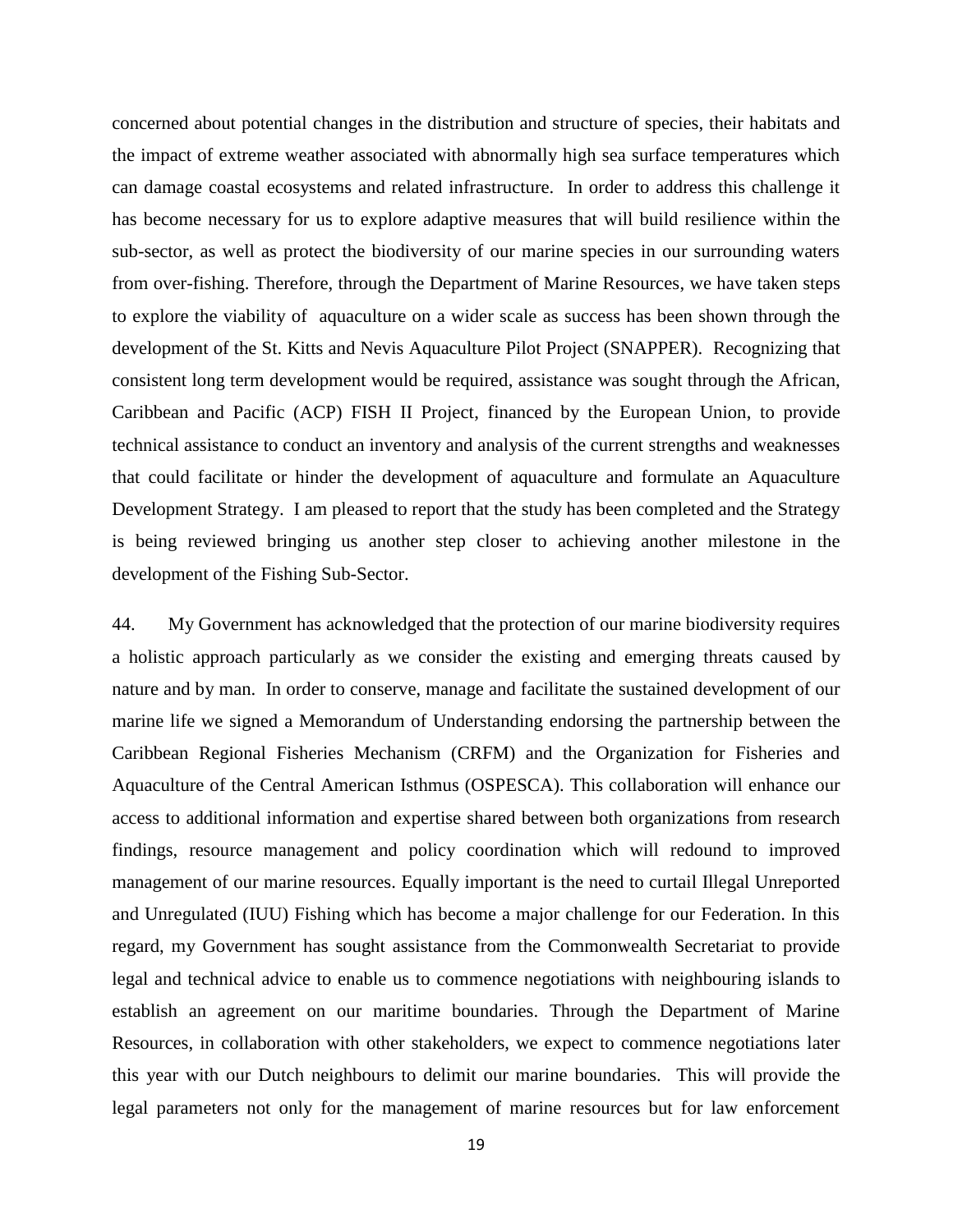activities such as drug trafficking. My Government remains committed to the utilization of all means available to ensure the continued development of the Fishing Sub-Sector and to provide a facilitating environment for the advancement of the work being undertaken in related sectors.

#### **Manufacturing, Industrial and Enterprise Development**

45. Mr. Speaker, the Manufacturing Sector continues to be impacted by the slow economic recovery in its major trading markets but shows resilience in its Enclave Sector which involves the assembly of electronic components. As a result, earnings from the export of electronic components to the United States increased by 9.4% recording a total value of \$91.7 million in 2011 when compared to 2010. Further, two major manufacturers in this sector expanded their operations thereby improving their capacity to meet the increasing demand. This was evidenced by the increase in value of exports which was recorded at \$108.2 million in 2012.

46. As a major employer in the Federation, the Manufacturing Sector continues to make every effort to maintain its cadre of highly skilled employees and forego as much as possible the reduction of the work force even as the global recession continues to impact its markets and create some level of uncertainty. A long standing strategy deployed within the sector is simply to consistently produce high quality products, at reasonable prices, on time. This Administration applauds these efforts and will continue to provide the support necessary to ensure that the sector continues to be an important contributor to the health of the economy.

47. In order to ensure the continued expansion of the sector it is vital that we capitalize on the opportunities that present themselves in other burgeoning economies, as well as to improve the manner in which business is conducted on a daily basis. In this regard, I am pleased to advise that in May 2012, my Government successfully completed negotiations for the Federation to accede to a Partial Scope Agreement (PSA) with Brazil. Notwithstanding reports of a slowdown in the economic growth rate in that economy, there remains potential for further expansion thereby providing a viable market for consumption of our manufactured products. Efforts to bring this Agreement into fruition have continued and we expect that it will not be much longer before local manufacturers will benefit from improved access to the Brazilian market. The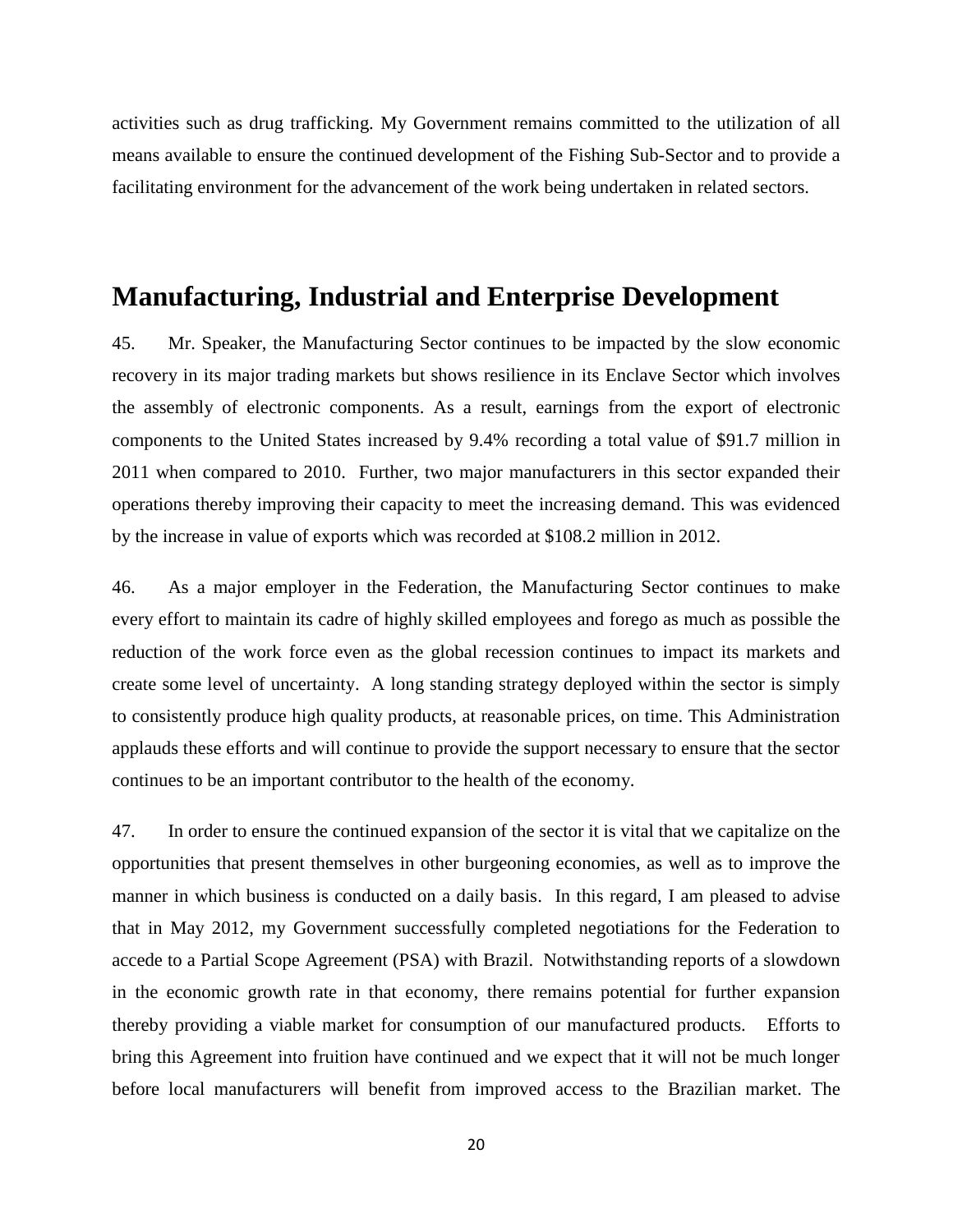expected increase in exports as a result of this Agreement will translate into growth in employment in the sector and industries that provide complementary services.

48. Mr. Speaker, we have also acknowledged that the cost of energy has a profound impact on the capacity of our manufacturers to operate efficiently and expand their operations. As a result, my Government, through the Ministry of International Trade, Industry, Commerce and Consumer Affairs and the St. Kitts Investment Promotion Agency (SKIPA), with the assistance of the Caribbean Development Fund (CDF), has taken the initiative to conduct a comprehensive energy audit of the sector under the Manufacturers Competitiveness for Energy Efficiency (MACEE) Project. This exercise will aid in identifying areas where the sector can improve energy efficiency through the reduction of leakages and wastage, and most importantly the incorporation of conservation, and renewable and energy efficient technologies.

49. As the economy becomes increasingly service-based it is imperative that we explore opportunities to ensure the viability of the Services Sector in a regional and international context. It is therefore necessary for us to develop a structured approach to exploring market opportunities and therefore my Government has secured technical assistance, through the Commonwealth Secretariat, to develop a Services Sector Strategy. The Strategy will identify options for enhancing competitiveness within the area of professional services. This undertaking is critical in capitalizing on the opportunities that can be derived through the CARIFORUM-EU EPA Agreement, the CSME and CARICOM-Canada Trade and Development Agreement when brought into force as we venture to not only export goods to other markets but the skills and knowledge of our people as well.

50. Mr. Speaker, I am pleased to report that in July 2012 my Government established the Economic Partnership Agreement (EPA) Unit within the Ministry of International Trade, Industry, Commerce and Consumer Affairs. The purpose of the Unit is to actualize the objectives and provisions of the EPA through public sector coordination and private sector development initiatives. The EPA Unit has already commenced a public awareness campaign and has accessed technical assistance through the Centre for Development Enterprise (CDE) to assess the challenges that may hinder the ability of manufacturers to benefit fully from the EPA and provide guidance on utilizing the provisions of the Agreement to maximize their benefits.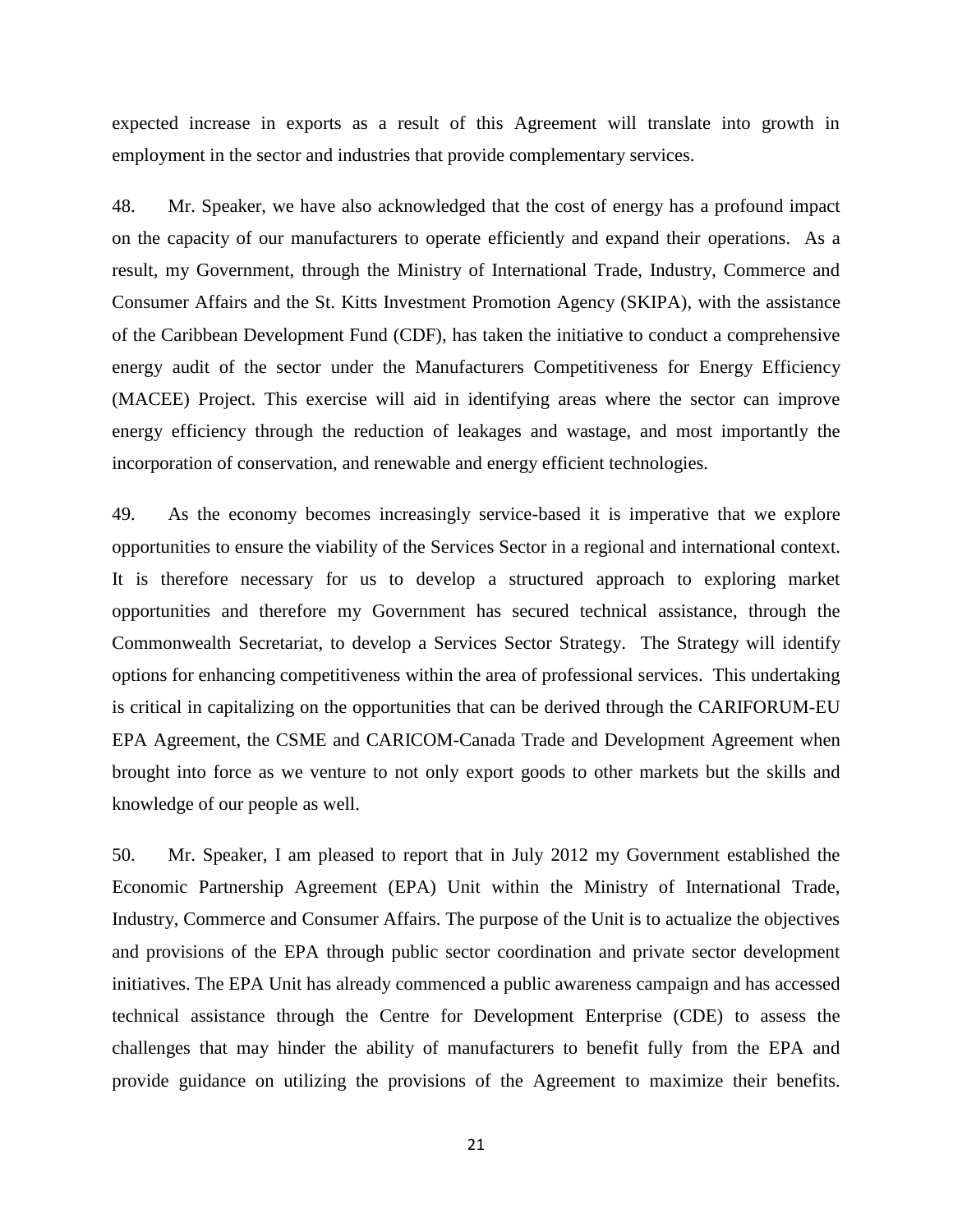During 2013, the Unit will formulate a number of projects to assist the private sector such as the establishment of a microfinance facility for small businesses, and will seek technical assistance to aid in the development of local agro-processing capabilities and trade missions. The fostering of greater collaboration between the public and private sector by the EPA Unit is expected to redound to greater economic gains for the Manufacturing, Services and other key sectors of the economy.

## **Information Technology and Telecommunications**

51. Mr. Speaker, I am pleased to report that my Government, through the Department of Information Technology, has successfully completed the One-2-One Laptop Project which provided 7,000 students, and by extension their families, with the means to learn, communicate and contribute utilizing virtual classrooms, literature and markets. This Project was developed as a vehicle to aid the increased integration of our people in the global market through access to additional academic and/or vocational certification programmes through accredited institutions. The project is also intended to promote the export of knowledge-based services, the development of innovative solutions, increased information literacy-awareness and the production of local content for the benefit of the ever expanding Information Society. My Government is committed to undertaking initiatives that will form synergies with this Project. These synergies will facilitate the upgrade of information management and processing capabilities to enable improved sharing and learning within the education system. In this regard, we have embarked on the development of an Education Network (EduNET) with the assistance of the Eastern Caribbean Telecommunications Authority (ECTEL). The system will enhance peer learning and collaboration, master teacher tutoring and streamline communications among our schools at a reduced cost. During 2012, the required equipment to effect the operationalization of the network was installed in our eight (8) public high schools. Additional configurations will be undertaken to enhance the security and functionality of the system to facilitate the handover and official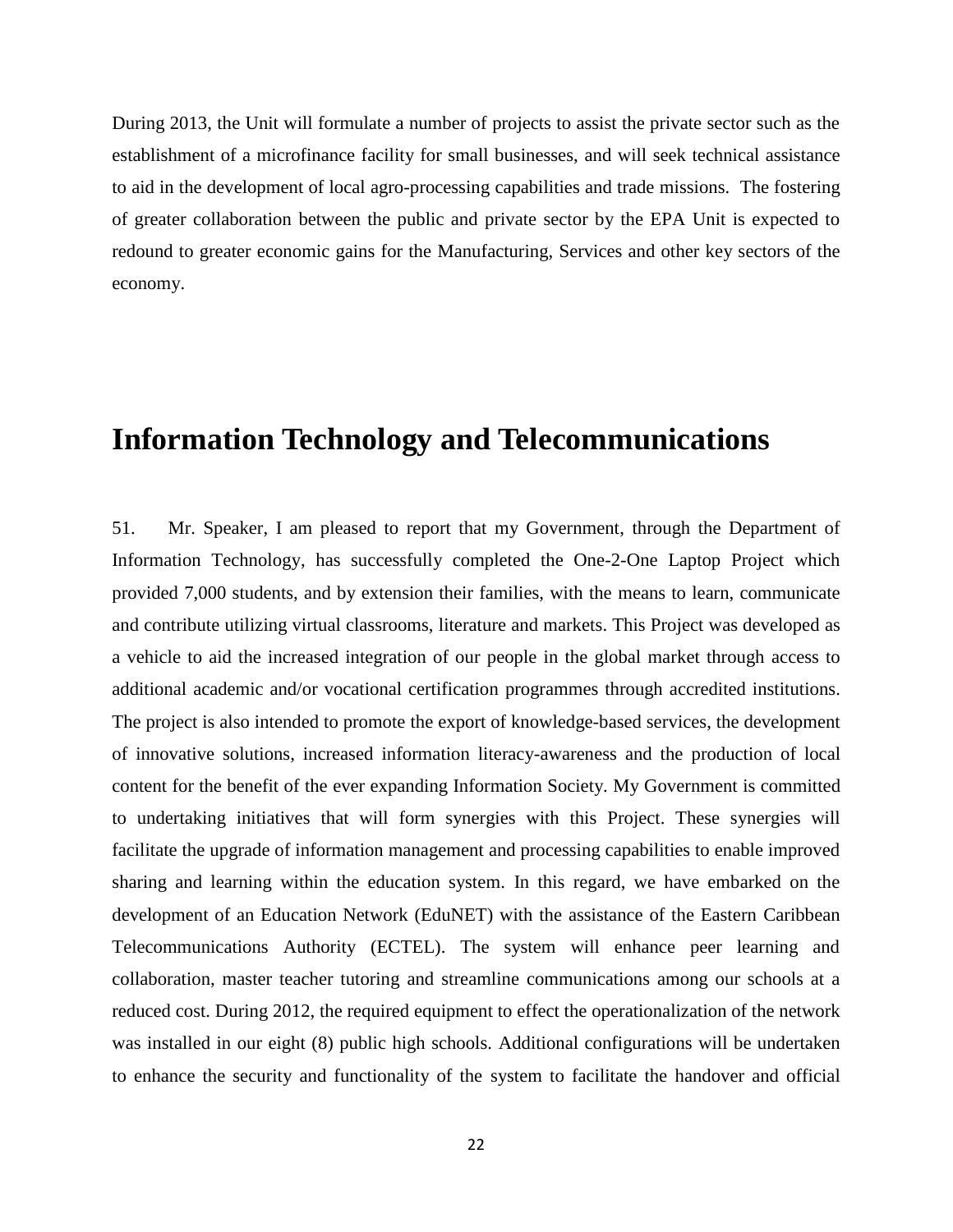launch of the network by the National Telecommunications Regulatory Commission (NTRC) later this year.

52. This Government has remained at the forefront in the utilization of information technology as a means of achieving cost savings and greater efficacy in the delivery of public services. In order to ensure good governance it is vital that there is a means of effective communication between Government Ministries and Departments, and the citizenry that allows for universal access. With assistance from the International Telecommunications Union (ITU) we have advanced our efforts to facilitate the establishment of the Government Wide Area Network (GWAN) through the development of a business case which outlines the benefits and rewards to be derived from the system. With the GWAN providing the infrastructural foundation for a converged communications platform, the type of information and communications services deployed over this medium will determine the level of efficiency and savings to be realized from implementing this initiative.

53. Mr. Speaker, the technological advances being pursued by this Government are in line with the regional approach to improve governance, modernize the public sector and enhance integration through the use of information technology to facilitate greater returns to stimulate economic growth. To this end, we have deemed it beneficial to participate in two regional initiatives namely the Enhancing Competitiveness in the Caribbean through the Harmonization of ICT Policies, Legislation and Regulatory Procedures (HIPCAR) Project and the OECS E-Government for Regional Integration Programme (EGRIP). The increased utilization of the internet to enhance the competitiveness of and collaboration between the public and private sectors nationally and regionally requires that government information and transactions be facilitated electronically thus making it critical that our legislative frameworks be more robust to address issues such as the legitimacy of electronic documents and signatures, and to provide protection of electronic forms of payment.

54. In January 2012, we signed a Grant Agreement with the Caribbean Development Bank (CDB) making it possible for St. Kitts and Nevis to benefit from valuable technical assistance which facilitated the assessment of departmental activities and the development of a framework for an E-government desk. When the project concludes in June 2013, St. Kitts and Nevis will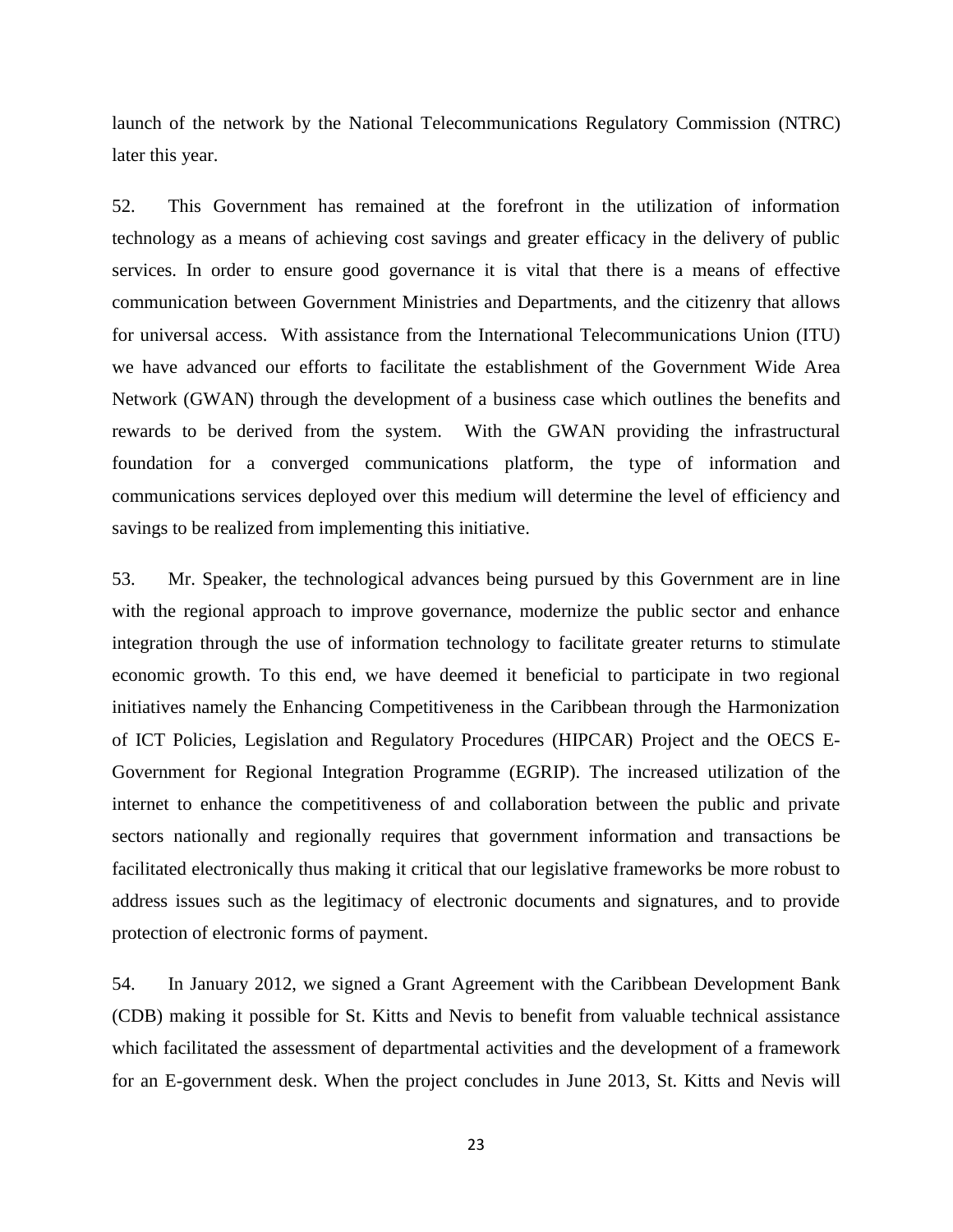gain access to an OECS E-procurement system for pharmaceuticals which will improve the services provided by the OECS Pharmaceutical Procurement Service (PPS). My Government will continue to provide the facilitating environment, while enhancing its own services, to ensure that in this new technological environment business can be conducted within a safe virtual environment.

### **Energy Sector**

55. As we undertake efforts to return the economy to positive growth we recognize the importance of an affordable, reliable energy supply. The increasing cost of energy is a real concern and has occupied the thoughts of many in our society. High energy costs have implications for the operation of both public and private ventures. Equally important is the fact that, as a Small Island Developing State (SIDS), which has no control over oil prices and has a traditional reliance on imports of petroleum-based energy products, we are left vulnerable to the effects of geopolitical forces and internal strife in the Middle-East.

56. The goal of our National Energy Policy therefore is to transform St. Kitts and Nevis into a country where sustainable, clean, reliable and more affordable energy sources are developed and used. In an effort to advance this goal, we have continued to explore opportunities where alternative energy and energy saving technologies can be integrated into the daily operations of businesses, households and community life. To further this transformation, my Government instituted a waiver on import duties and customs service charges on a number of alternative energy generating and efficiency equipment which include solar photovoltaic panels, hydrogen fuel cells, wind turbines, energy-saving bulbs, solar water heaters, tanks and high efficiency aircondition units.

57. Always one to lead by example, my Government, with the assistance of the Republic of China (Taiwan), installed a grid-powered lighting system which utilizes Induction Lighting along the Kim Collins Highway and the Frigate Bay Road up to the Sugars business complex. This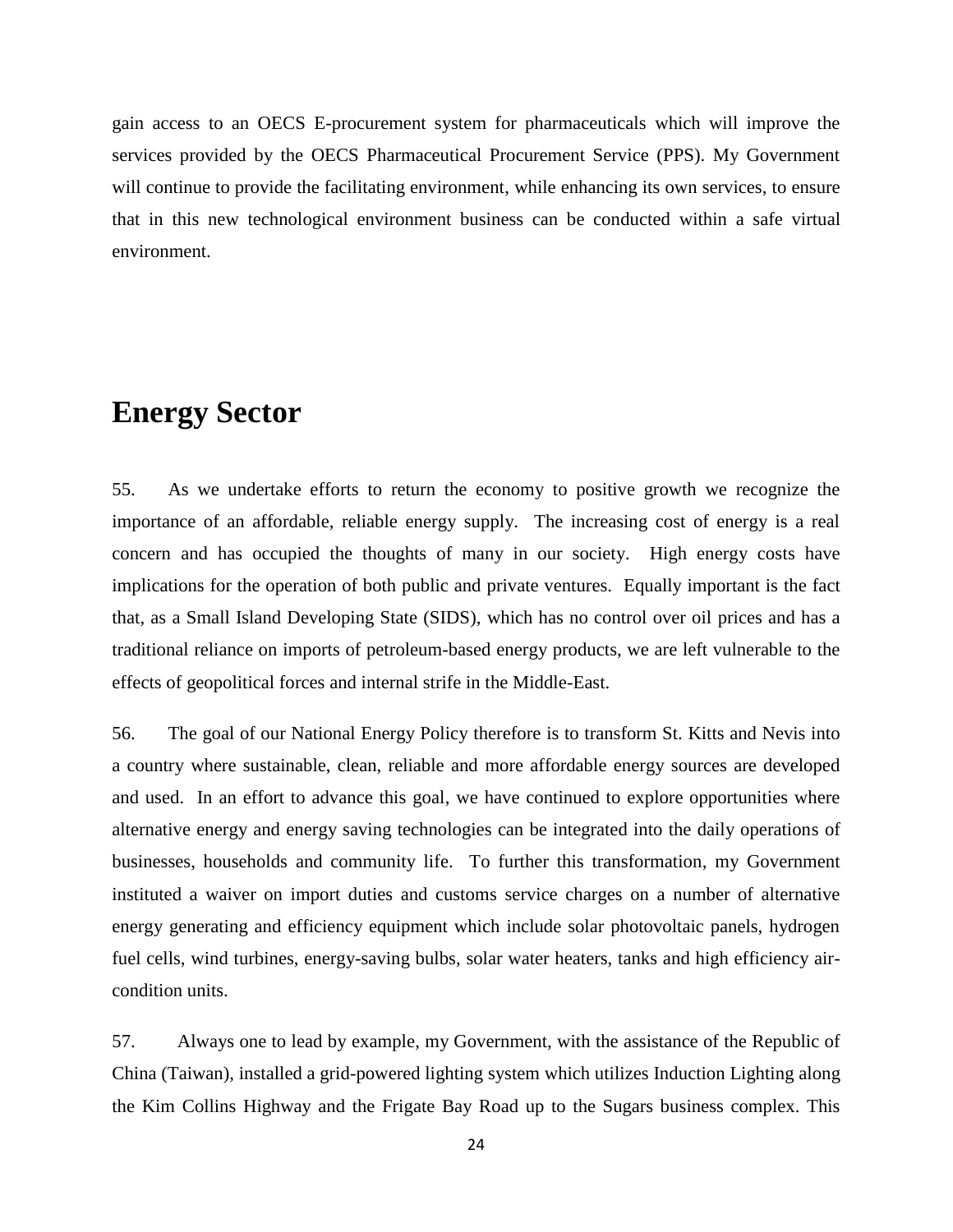lighting solution has advantages over other energy-saving bulbs such as Light-emitting Diode (LED) and Florescent lighting as it gives a brighter light output while using less energy, particularly at a high wattage. The second phase of this initiative was successfully completed with the installation of 120 solar-powered street lights along the main road starting in the proximity of the Sir Gilles Agro-Tourism Demonstration Farm to St. Pauls. These initiatives will not only aid in the reduction of our carbon emissions but will help to provide a tangible foundation for the integration of renewable energy as a viable option for reducing our dependence on fossil fuels and the advancement of our development agenda.

58. Mr. Speaker, our development has brought with it an increase in the amount of solid waste produced by households and commercial entities while there is limited scope for waste disposal using traditional means. Therefore, I am pleased to inform you that my Government has included Waste-to-Energy as a viable option to fossil fuel energy generation. We are currently encouraged by the formation of a new joint venture initiative between Nanovo Energy Incorporated and a local company, NICOL International Services. It is anticipated that the plant will be built over a two  $(2)$  year period in the vicinity of the Conaree landfill and would utilize 180 tons of waste per day to generate up to 14 megawatts of power which will be sold to the St. Kitts Electricity Company Limited (SKELEC) for distribution to consumers. We have also held discussions with a potential investor to establish a factory that will produce solar panels right here in our Federation. Both of these initiatives will provide employment options for our citizens as the economy continues to expand and evolve.

59. I turn now to the Financial Sector.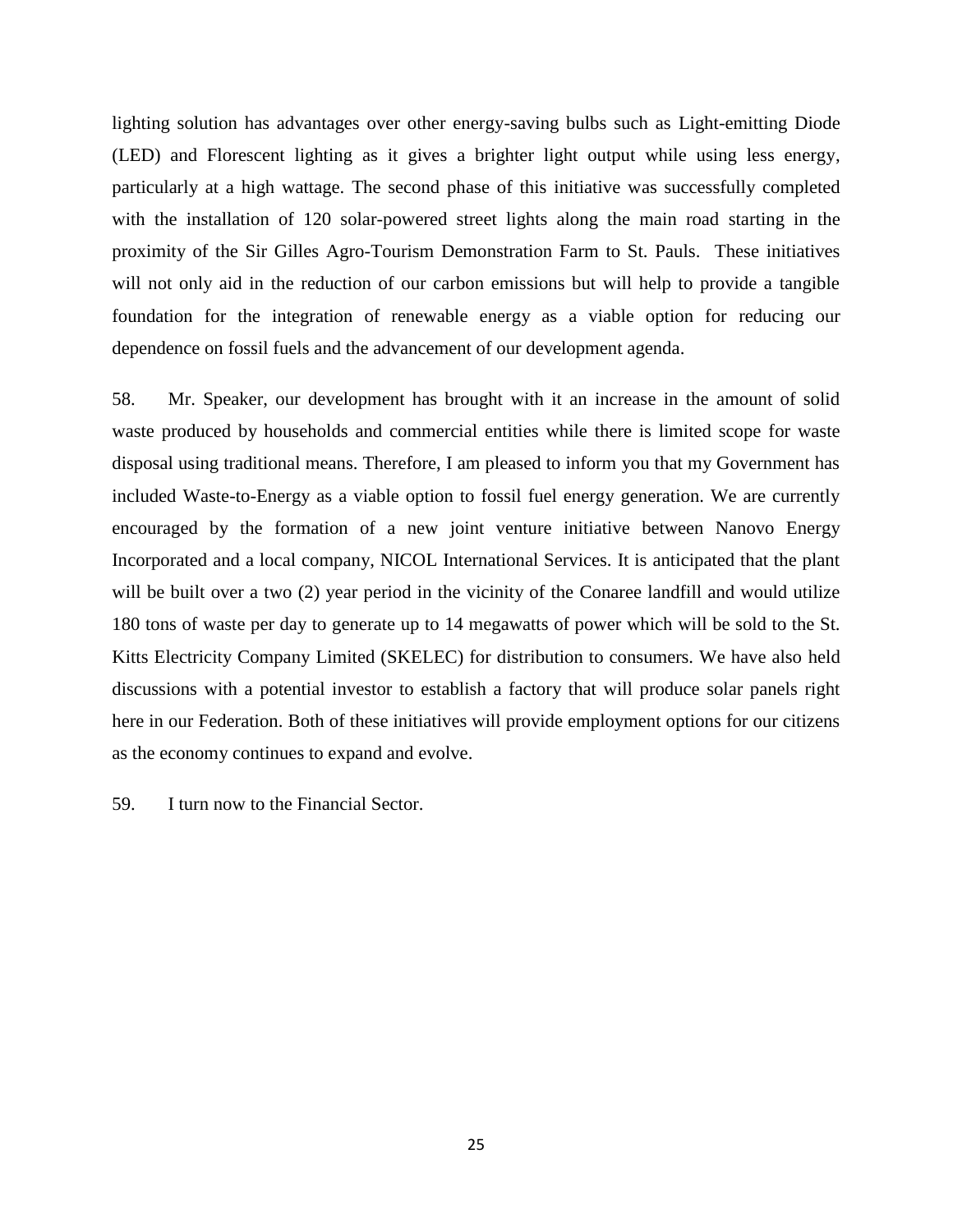## **The Financial Sector**

#### *Commercial Banks*

60. Mr. Speaker, although the global financial markets remain uncertain, our commercial banks remain well capitalized and poised to make a significant contribution to our future development. As of December 2012, the assets held by the commercial banks totalled \$5.5 billion, representing a 3.2% increase over the \$5.3 billion recorded at the end of 2011. During the year under review, deposits grew by 9.0% to \$3.7 billion while loans and advances contracted by 1.6% to \$2.5 billion. The approval of loans and advances remained subdued as a result of the very cautious stance of banks and the slow rate of recovery in the Construction Sector during 2012.

61. Mr. Speaker, since the start of the fiscal adjustment programme, the IMF has consistently reported that the domestic Banking Sector has remained healthy, adequately capitalized, resilient to a range of shocks and capable of withstanding the impact of the public sector debt restructuring. Liquidity levels have been growing and coverage of total deposits remains well above 40% and the regulatory requirement. This is partly explained by the slow pace of recovery of private investment in particular and the reduction of credit to the public sector. Indeed, one of the important challenges of the economic programme in the coming months will be to facilitate the movement of some of this excess liquidity into productive investment activity. The level of exposure to the public sector has been trending downward over the last year and is expected to contract sharply with the completion of the debt-land swap.

#### *Development Bank*

62. Mr. Speaker, the Development Bank continues to partner with the Government of St. Kitts and Nevis showing its commitment to advancing the development of this Federation through the provision of financing for the benefit of our people. In 2012, the Bank approved 952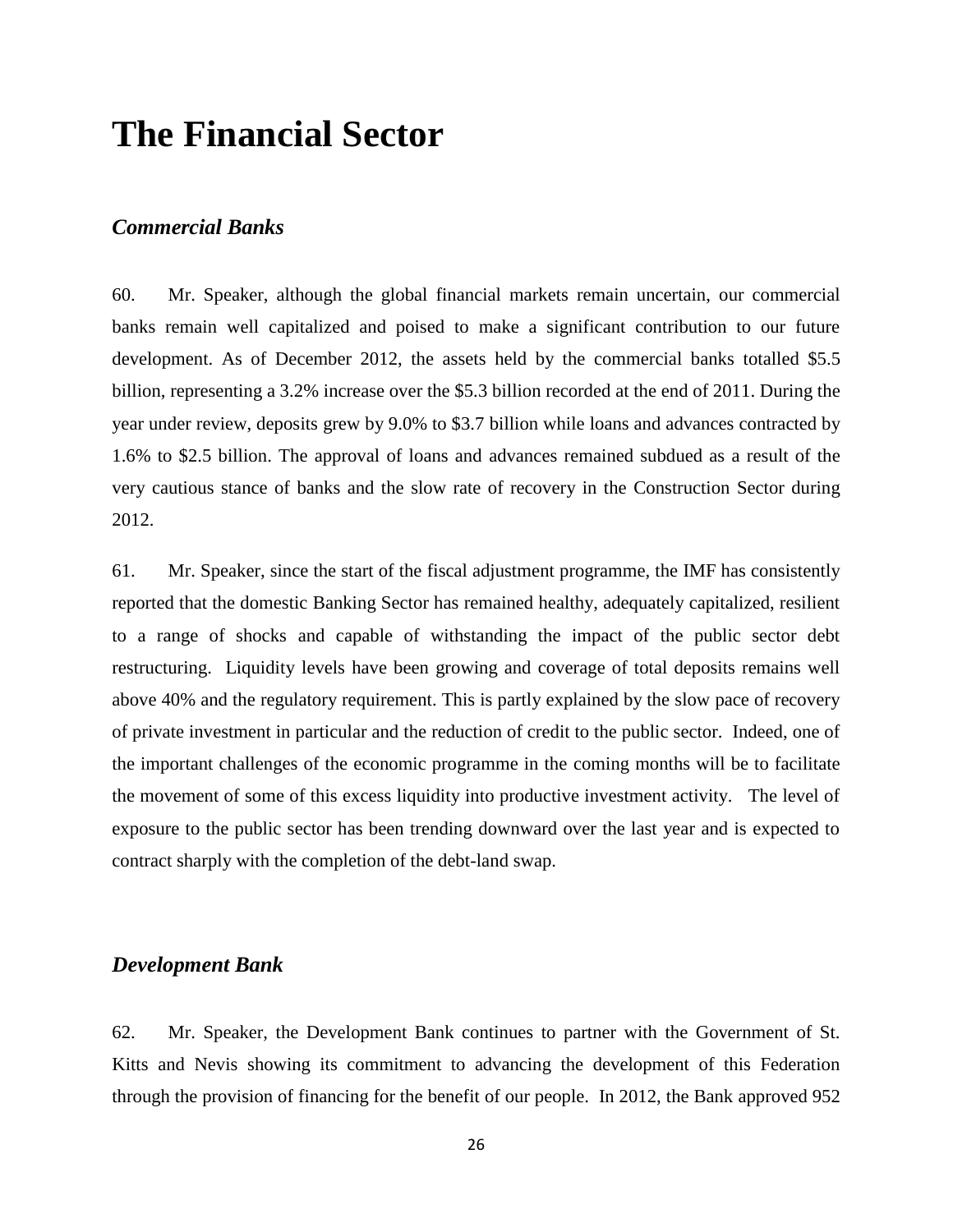loans with a total value of \$70.2 million. Of this amount, \$13.6 million was allocated to higher learning, \$23.1 million to business lending and \$3.3 million to mortgage financing. This institution continues to execute its mission to promote economic growth and development by providing financial and advisory services to viable ventures and programmes.

63. In furtherance of this goal, the Development Bank deepened its partnerships with the St. Kitts and Nevis Social Security Board (SSB) and the Sugar Industry Diversification Foundation (SIDF) to provide support during this period of economic recovery. The key areas targeted for stimulating economic activity are Construction, Agriculture, Manufacturing, and the expansion of private sector ventures. As a result, collaboration with the SIDF has assisted in the delivery of additional financing for mortgage, student, and business loans, while the partnership with the Social Security Board has contributed to financing for business development and expansion. A vital component in the delivery of the services of the Bank has been the provision of training to micro and small business operators, particularly in the Tourism and Agriculture Sectors. In this regard, a number of workshops were undertaken in 2012 to address issues such as E-business integration and sound financial management targeting taxi and tour operators, farmers and fishers. With the assistance of the Centre for the Development of Enterprise (CDE), the Development Bank reached an important milestone through the delivery of technical support valued in the region of \$100,000 to assist four (4) persons to develop viable business plans and marketing strategies for their respective investment ideas. I use this opportunity to thank the Development Bank for its continued efforts to support the people of St. Kitts and Nevis.

#### *Developments in ECCU Money and Capital Markets*

64. Mr. Speaker, during the period January to December 2012, there was a further decline in the region's debt and equities markets as the recovery from the global crisis remained weak and continued to impact investor confidence. At the end of 2012, a total of eighty-five (85) securities were listed on the Eastern Caribbean Securities Exchange (ECSE) which comprised of fourteen (14) equities, eight (8) corporate bonds and sixty-three (63) government instruments. There are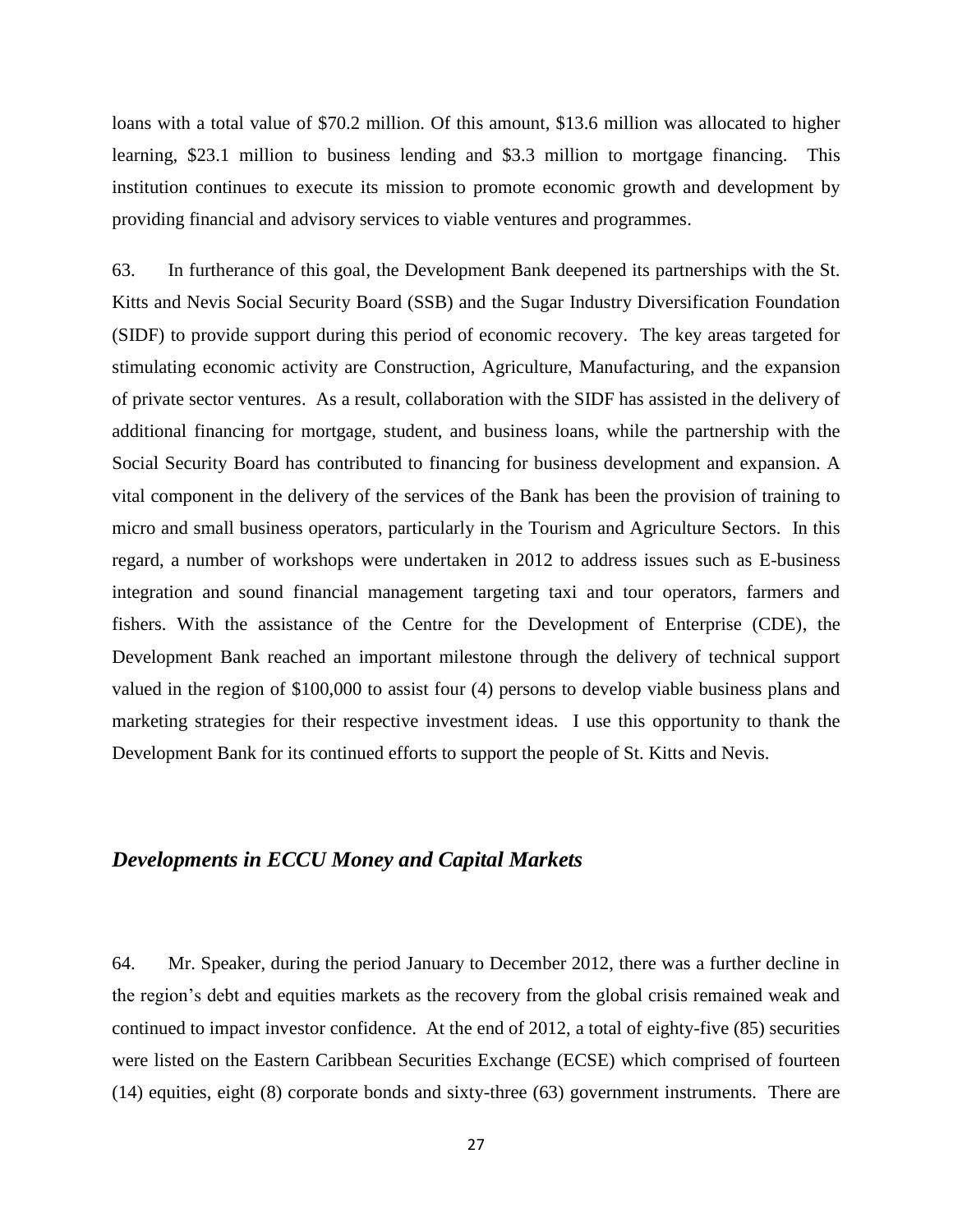currently thirteen (13) listed companies on the Exchange, of which eleven (11) are domestic to the ECCU and five (5) reside in our Federation. Domestic equity market capitalization was valued at EC\$11.8 billion for the year 2012, a slight increase from the EC\$10.9 billion which was recorded one year earlier. The ECSE Share Index which stood at 139.16 in December 2011 stood at 156.07 at December 2012 reflecting an increase in return for investors. The importance of the equity market should not be underestimated as it provides our citizens, both in the Federation and across the globe, with the opportunity to own a fraction of domestic companies thereby encouraging participation in the investments and expansion of those institutions in which they hold shares. In addition, the market has and continues to provide an avenue for companies to raise capital for further expansion, which would translate into employment for our people, either directly or indirectly, thus stimulating further economic growth and development.

#### *St Kitts Investment Promotion Agency (SKIPA)*

65. Mr. Speaker, notwithstanding the challenges within the global economy, the St. Kitts Investment Promotion Agency (SKIPA) recorded increased interest from both foreign and local investors in undertaking business ventures in St. Kitts. It is expected that this interest will remain strong into 2013 as a number of very large investment projects are being negotiated or have received approval which will redound to improved growth prospects over the short to medium term. During 2012, SKIPA facilitated the approval for the construction of a \$25 million condominium hotel and a \$300 million luxury resort and residence project, which will both be located in the Frigate Bay area. Local investors have also capitalized on the opportunity to establish businesses that will meet the needs of our people and visitors while also diversifying the services and products provided by our private sector. This is evidenced by the approval of our first Bowling Alley and Adventure Park in St. Kitts. These two developments will not only provide entertainment value to the Federation as a tourism destination but another opportunity for direct employment and increased earnings to those who will provide support services.

66. In line with our agenda to make St. Kitts and Nevis the smallest and greenest country in the western hemisphere, SKIPA has continued to promote St. Kitts as a market for investment in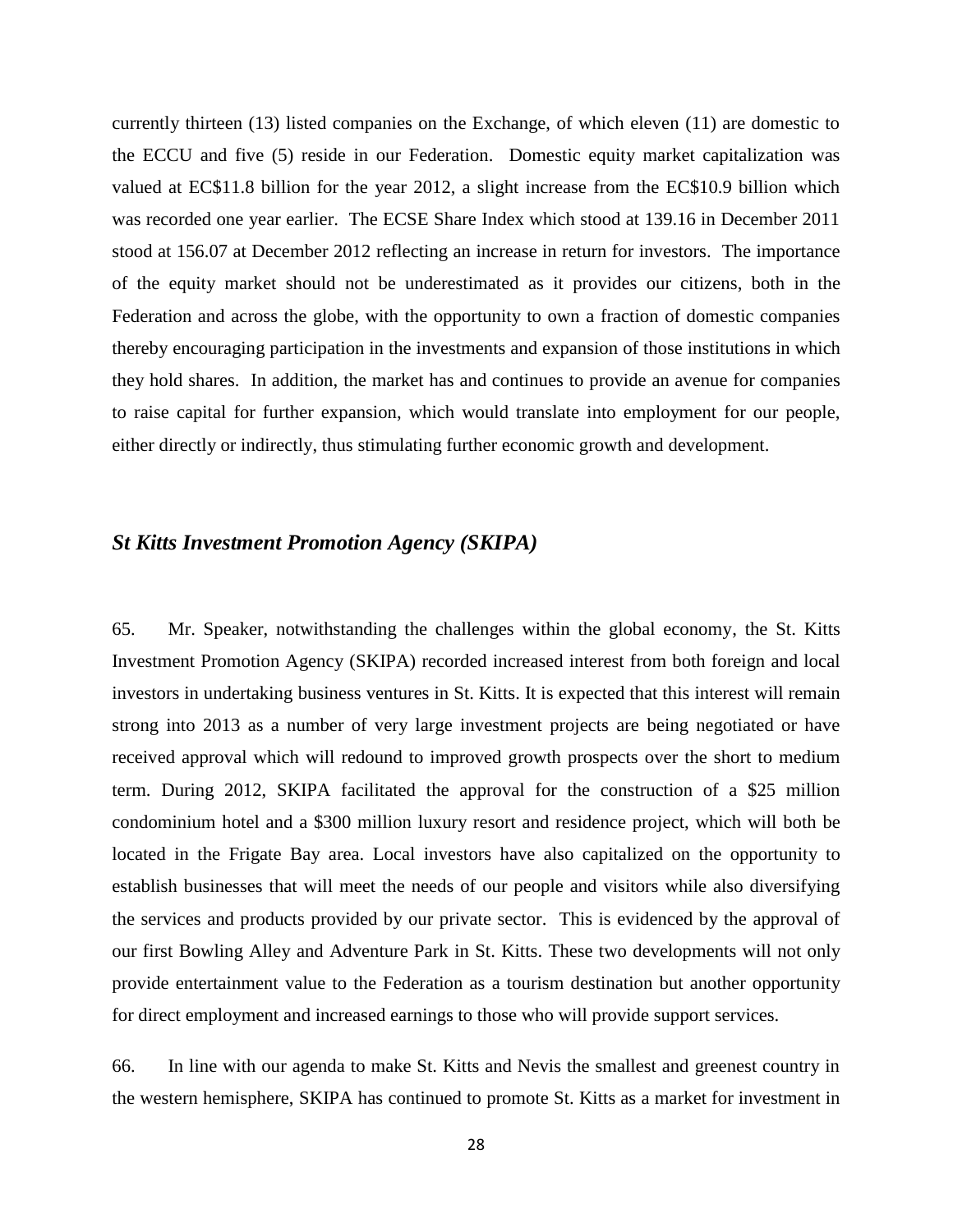renewable energy and energy efficient technologies which has resulted in an upsurge in proposals for the establishment of related businesses. In this regard, the Agency has and will continue to work closely with the Energy Unit, the St. Kitts Electricity Company (SKELEC) and other stakeholders in the public and private sectors to review and facilitate the approval of renewable energy solutions that best meet our requirements in the Federation. In order to maintain the level of interest that has been received from foreign and local investors my Government, through SKIPA, is refining a draft Investment Code that will clearly articulate the privileges and benefits to investors and the parameters that guide foreign investment in restricted areas, that is areas reserved for domestic investors, such as within the Tourism Sector, Agriculture and Fisheries, and Industry. During 2013, we will endeavour to lay this important piece of legislation before this Honourable House to strengthen how we do business here in the Federation.

67. I turn now to the Cross-cutting issues.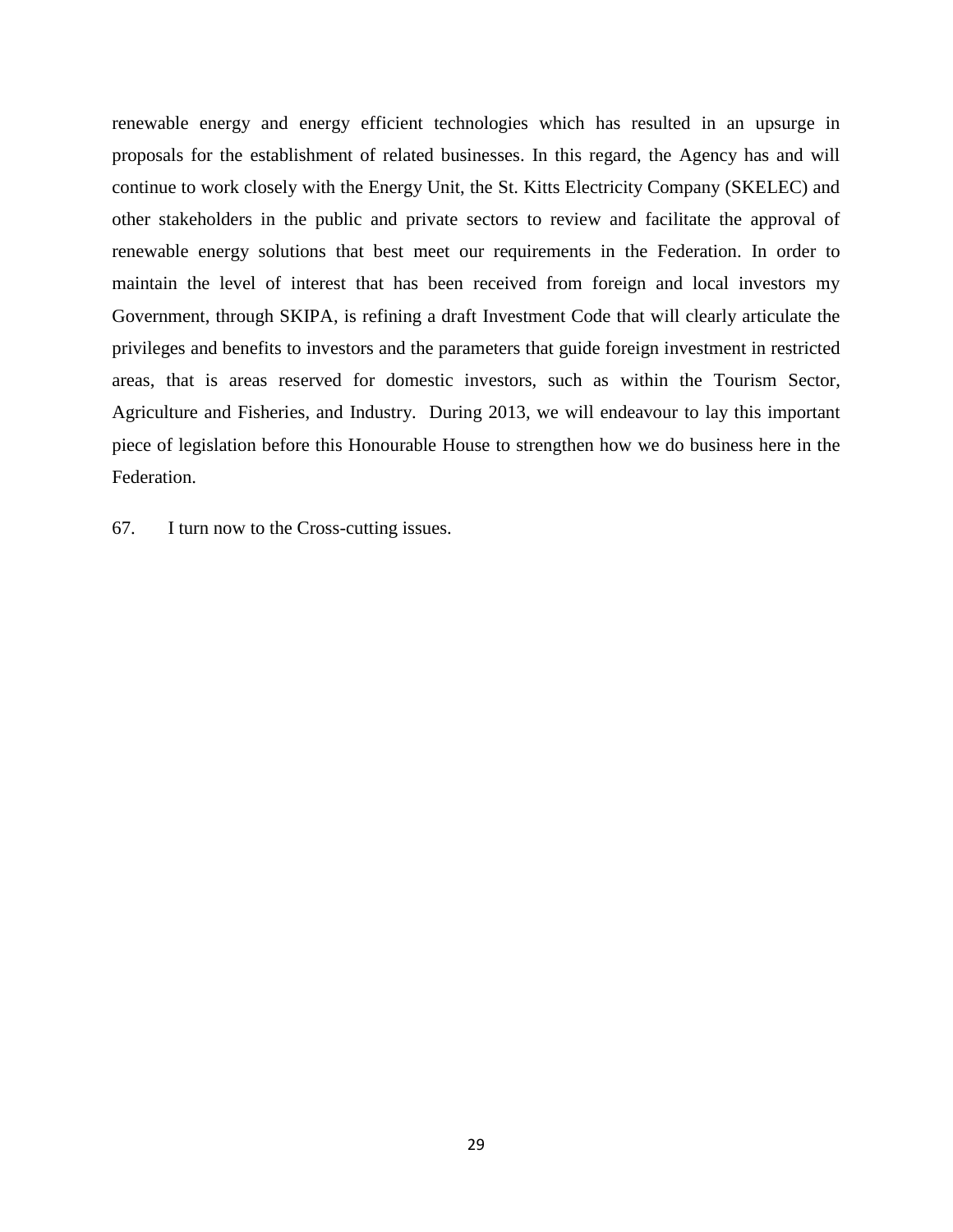# **Cross-cutting Issues**

#### *Social Development*

68. Mr. Speaker, although my Government has had to contend with fiscal constraints, we have remained committed to our mandate to ensure the delivery and improvement of our social safety net programmes, particularly during this period of economic downturn. In pursuit of our efforts to achieve further poverty reduction and sustained human development in St. Kitts and Nevis, my Government, through the Ministry of Social and Community Development, Culture and Gender Affairs, in partnership with the United Nations Children's Fund (UNICEF) and the United Nations Development Fund for Women (UNIFEM), undertook and completed the development of the National Social Protection Strategy and Action Plan 2012-2017. This Strategy is vital to ensuring the efficacy of the system as there are several programmes that extend across various Ministries and Departments. As a result, it was determined that there is need for streamlining of these initiatives to reduce duplication of effort by both Government personnel and clients seeking assistance thereby reducing wastage in the system. This document establishes the main priorities for social protection reform and the creation of a sustained, comprehensive and integrated social protection system. I am proud to report that this document is the first of its kind in the English speaking Caribbean and St. Kitts and Nevis is being considered a model from which others can take pattern.

69. The first phase of implementation will focus on the costing of the Plan of Action, consolidation of existing programmes, the development of an effective proxy means test and, the development of a Management Information System (MIS). It will also include capacity building in the areas of monitoring and evaluation in order to maximize improvements in the living standards of clients in an efficient and sustainable manner. It is our vision that these newly established mechanisms will contribute extensively towards improving the social and economic mobility of the most vulnerable in our communities and serve as a best practice model. I therefore take this opportunity to express thanks to the Ministry of Social and Community Development, Culture and Gender Affairs and other stakeholders in Government, civil society,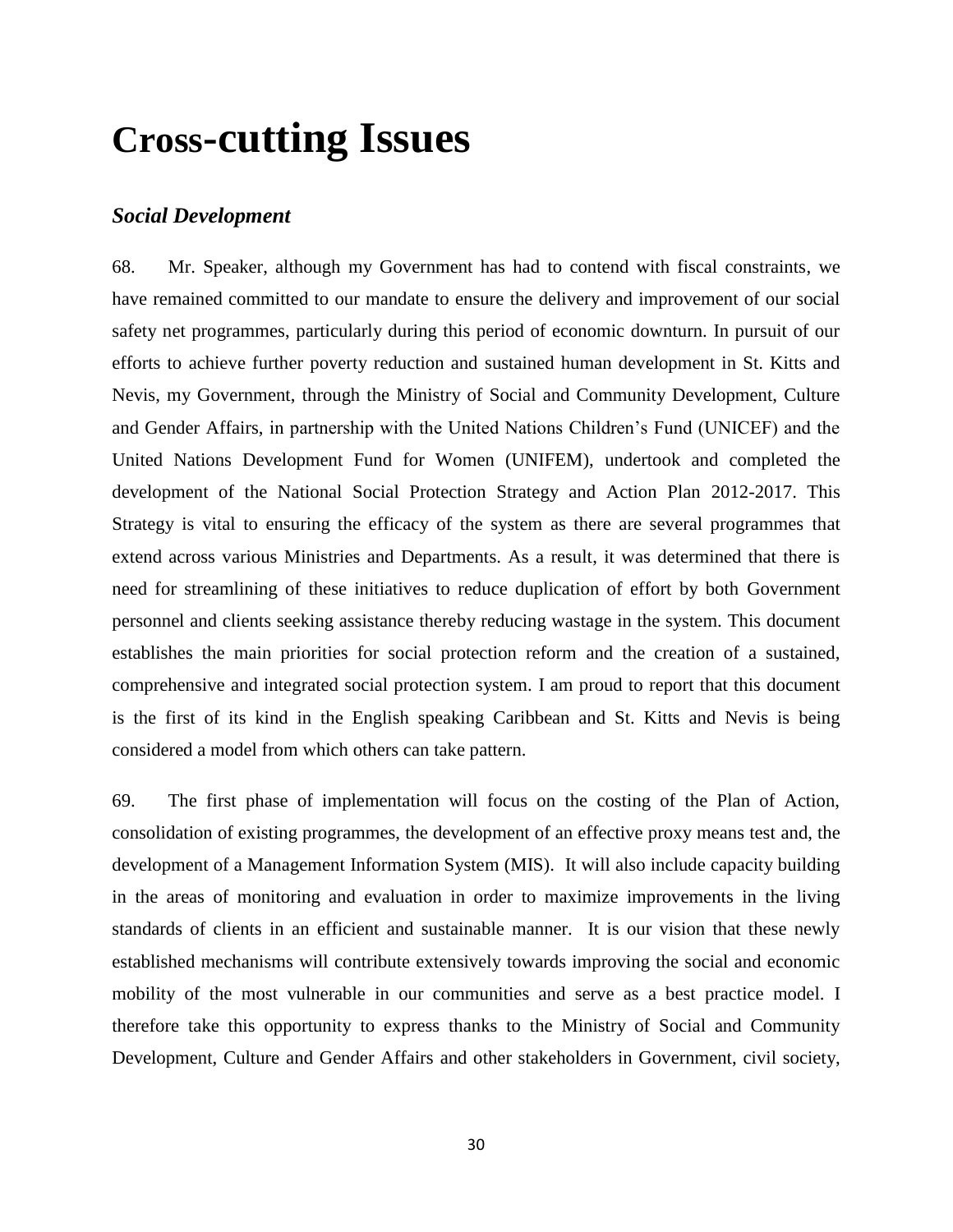the private sector and the international community for their invaluable contribution thus far and solicit their continued partnership as we move now to make the necessary changes.

70. Mr. Speaker, critical to the success of our social protection reform is the integration of co-responsibility mechanisms within the social safety net programmes to engender the need for personal responsibility in the achievement of sustained human development. It is within this context that my Government has developed our own national tailored initiative; the Mould, Empower, Nurture and Direct Families (MEND) Programme utilizing the best practice model, the Chile Puente Programme. This strategic intervention will be targeted at vulnerable families to provide support that will systematically address the complex issues that are attributed to generational poverty.

71. My Government considers the protection of our children to be paramount in order to ensure that we have future generations of well adjusted productive citizens. In this regard, we have continued to improve our strategy in addressing the issue of child abuse and neglect which is increasingly being brought to the forefront in our society. As the basis for establishing a more coordinated approach towards addressing the challenges regarding prevention, reporting and investigation of these matters, the Ministry of Social and Community Development, Culture and Gender Affairs completed the formulation of the National Child Protocol and Action Plan during 2012. This document is intended to provide assistance to a network of child protection service providers in identifying child abuse, acknowledging their responsibilities and ensuring children are protected and supported in order to safeguard their wellbeing. Cognizant of the need to have a mechanism in place that will monitor and evaluate services provided by Government agencies, residential institutions and other entities that serve children and help in their development, my Government supported the re-establishment of the Probation and Child Welfare Board in March of this year. This Board has drawn its membership from among educators, social workers, early childhood specialists, medical professionals, the security forces, the legal fraternity and the clergy. I would like to thank our generous and dedicated citizens for sharing their skills with the community and assisting to advance our objective of ensuring the rights and welfare of our young people are safeguarded.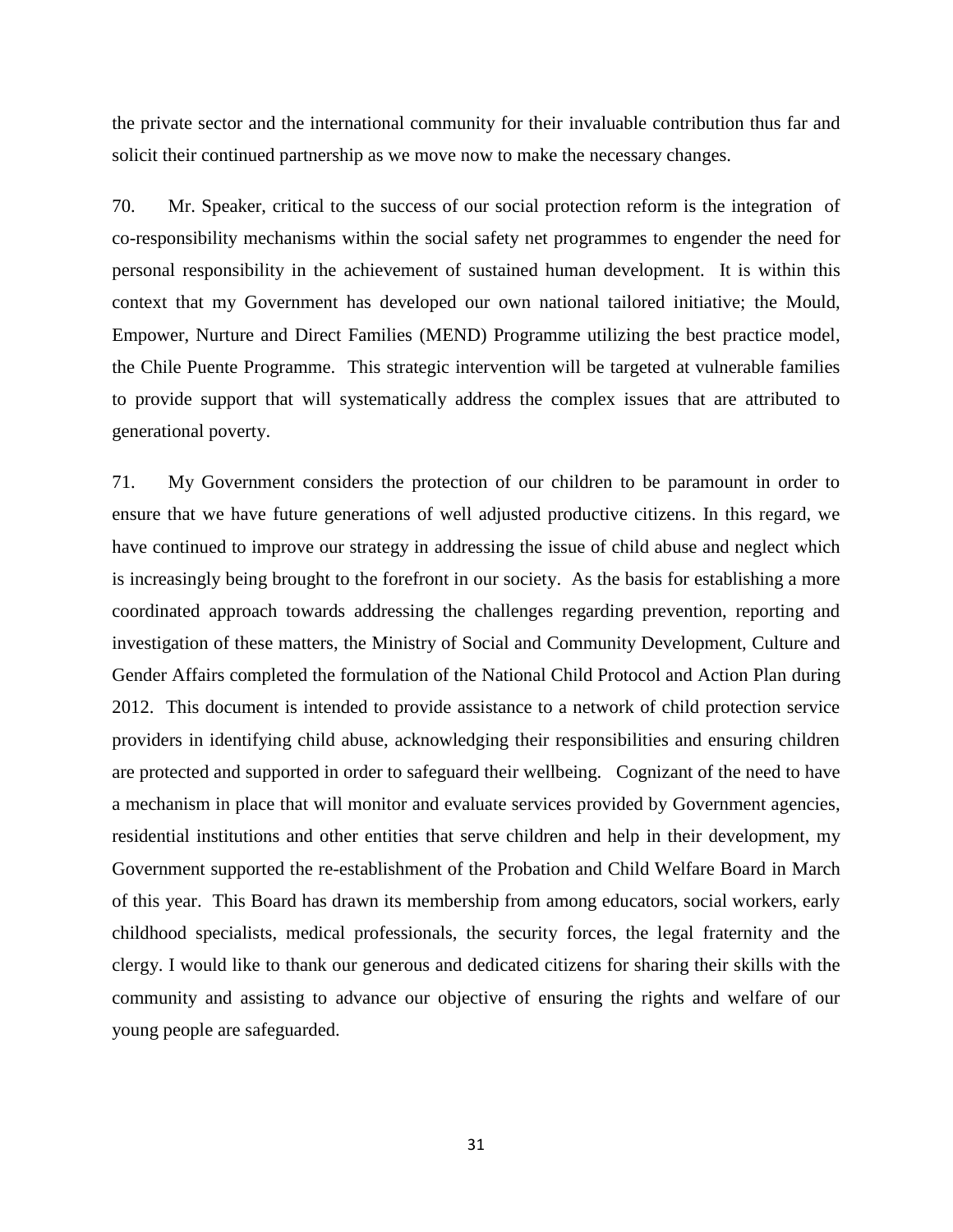72. Mr. Speaker, we are aware that our efforts towards achieving sustainable human development would be in vain without attention being given to our young people who are at risk. Therefore, my Government has overseen the construction of the New Horizons Rehabilitation Centre which was completed in September 2012 as part of a comprehensive exercise to provide rehabilitative care to youths who have committed offences. The Centre which was officially opened last month will provide quality treatment and child development services to male and female residents. These services include counselling, legal services, academic, technical and vocational training and career development. Training courses in anger management and decision-making will also become vital components of the programmes offered to aid residents in developing good social skills and becoming productive citizens. The strength and influence of the family remains critical in ensuring lifestyle changes. Therefore, provisions are made for outreach to family members and other persons in the community who exercise influence in the lives of these young people. Family counselling will also be provided to enhance parenting and communication skills. As the young residents at this facility find their way and chart new paths for themselves, they will need the love, care and support of the extended family, their communities and their country. Let us commit today to be more caring, more understanding, more loving and more supportive to all the young people of our beloved country, St. Kitts and Nevis.

73. Although the Government plays a vital role in ensuring that our young people who are at risk and marginalized are provided with opportunities to reduce the probability of them being found on the wrong side of the law through engagement in productive activities, we cannot undertake this huge task alone and welcome partnership from community organizations. The Skills Training and Entrepreneurial Programme (STEP) is one such partnership which was designed to deliver agriculture and entrepreneurial skills to our young people who feel as though they have been overlooked by society. This Programme is jointly coordinated by the Ministry of Social and Community Development, the Ministry of Education and Information, and the STEP Foundation which is comprised of a number of leaders in the public and private sectors. Through this initiative, approximately thirty-six (36) young men have benefitted from training in hydroponic agriculture and have shown great skill in the use of this technology. As a result of this initiative, the McKnight Community Farms have been able to supply produce such as tomatoes, lettuce and sweet peppers to supermarket shelves at Best Buy and the tables of local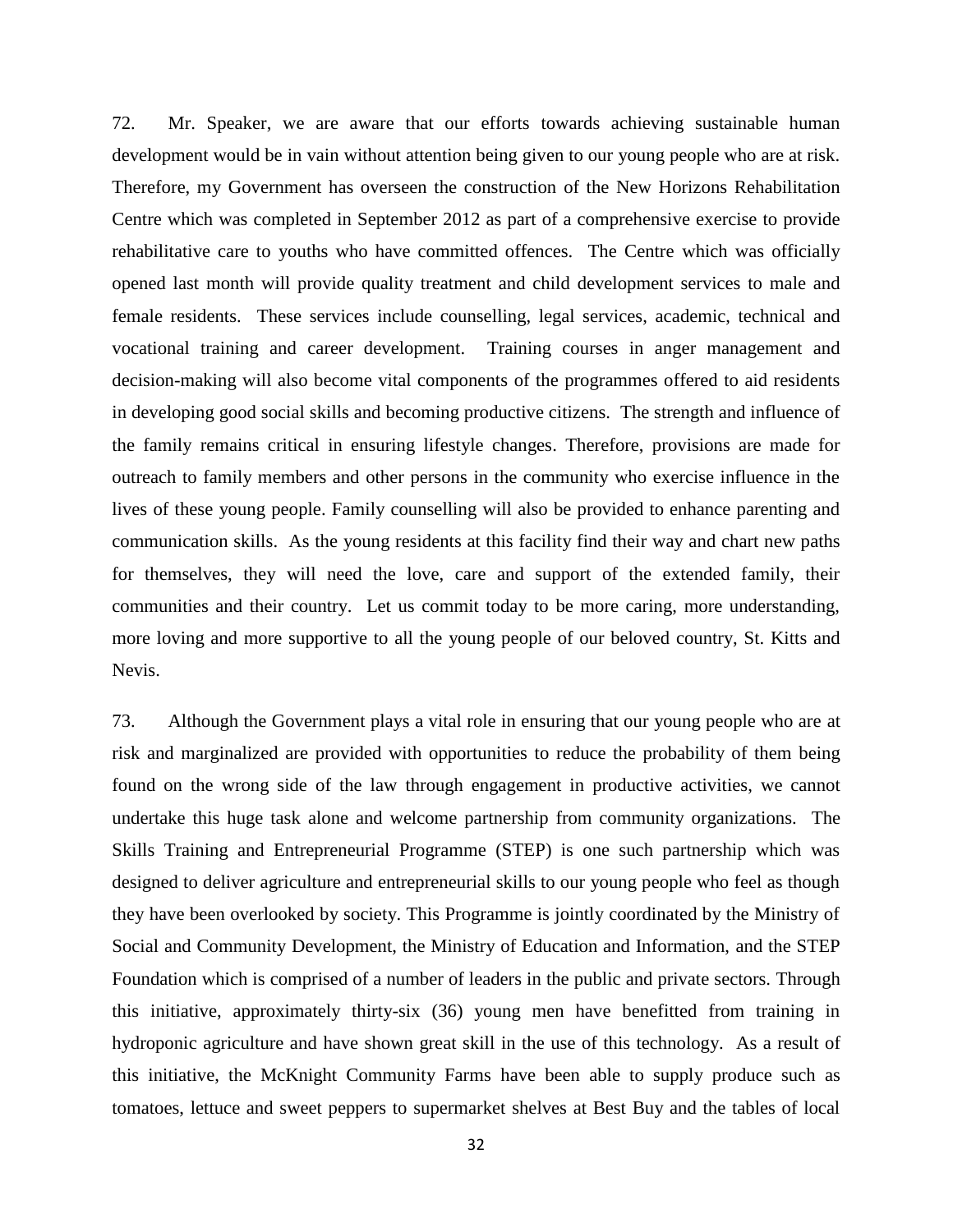restaurants such as Carambola, Marshalls and Excelsior. This cultivation technique helps residents living in high density areas to become actively involved in the expansion of the Agriculture Sector and provides a means of employment for themselves. I would like to thank the STEP Foundation and the public sector entities for their involvement in this programme. I am also compelled to recognise the young persons who have taken an interest in and capitalized on this programme to chart a new course for their lives. I congratulate them on their accomplishments to date. I encourage them to remain positive and to seize the opportunities that are being created through this and other initiatives.

#### *Law and Order*

74. Mr. Speaker, my Government is fully committed to and takes the responsibility for maintaining law and order very seriously. Our goal is to ensure that our Federation is a safe place where there is confidence in the security forces and residents can live with a sense of security. I again emphasize that security is an essential element of promoting an environment where development activity can flourish. The results of the past twelve (12) months have been encouraging as our security agencies have worked assiduously to implement a myriad of programmes as part of our crime fighting plan. These programmes have positively impacted our efforts to maintain investor confidence and improve the quality of life for our people. The High Command of the Royal St. Christopher and Nevis Police Force has reported a 60% reduction in crime during 2012 as the Police Force and the St. Kitts and Nevis Defence Force have jointly undertaken more strategic operations in response to the crime situation. I use this opportunity to extend to the rank and file of these two organizations the gratitude of our people for their diligence in the execution of their duties. With their commitment and coordinated action we will continue to make bold projections for safety and security as we are convinced that our vision for socio-economic growth must not be darkened by the anti-social behaviour of a minority. My Government will continue to pursue every avenue for crime reduction in support of our law enforcement agencies, and to ensure that the necessary resources are provided for the effective discharge of their crime fighting functions.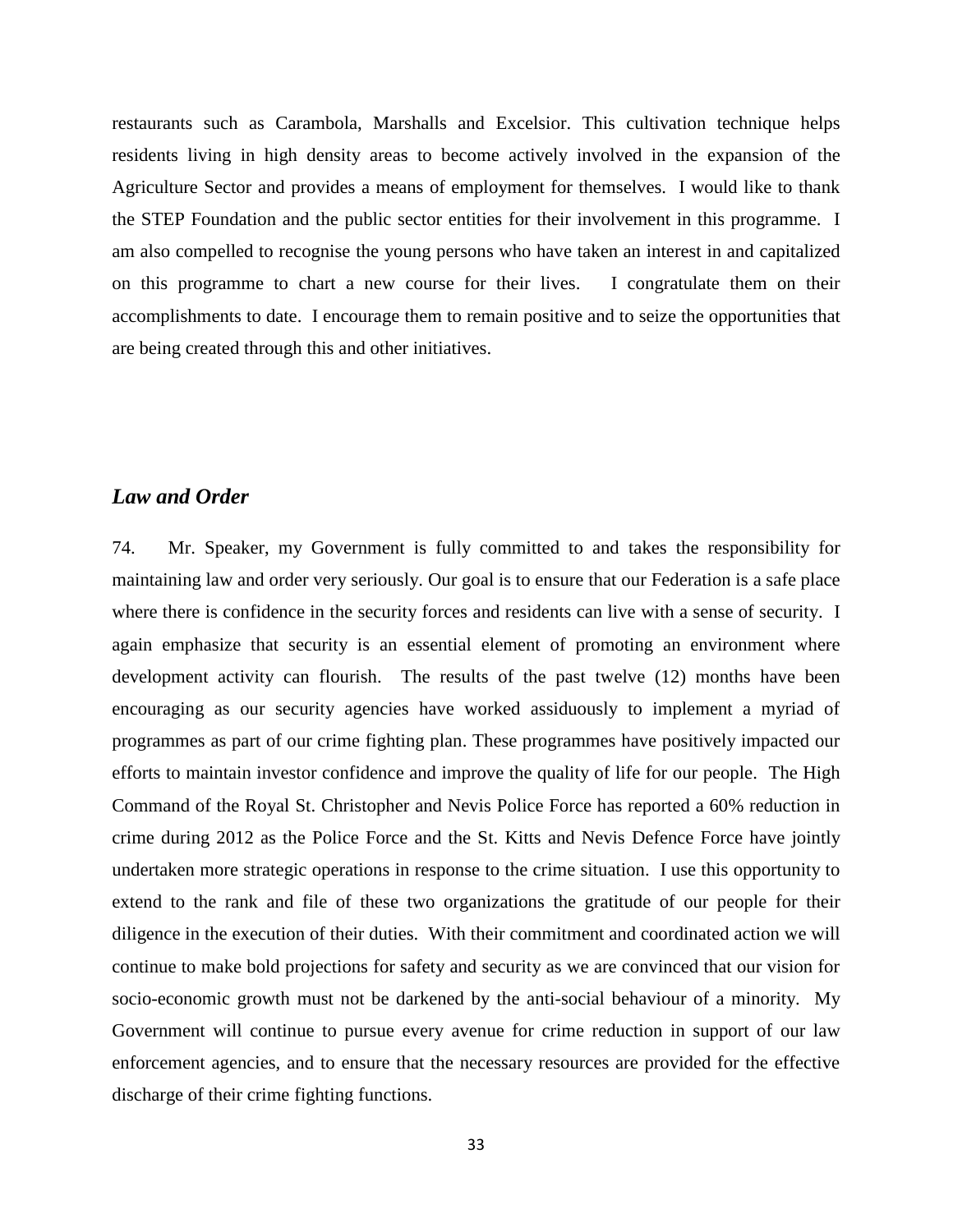75. We are mindful that threats to our security exist on several fronts and require deeper collaborative efforts with our national, regional and international partners in order to boost our capabilities and resources. In this regard, we continue to work with the Coalition of Support for St. Kitts and Nevis Security Initiatives (CSSKNSI) and other key partners such as the TDC Group of Companies Limited which provided essential equipment such as vehicles and bullet proof vests, as well as additions to our K-9 Unit to enhance the capabilities of our officers. The reduction in reported criminal activity is a positive outcome of this deeper partnership between the security forces, corporate citizens and the wider community. Therefore, I extend the appreciation of my Government and the people of the Federation to the Coalition, TDC, Ross University and our other private sector partners as this exemplifies what can be accomplished when we consolidate resources, both human and financial.

76. Mr. Speaker, it would be remiss of me not to highlight the strong support that has been received from our international partners. The United States (U.S.) Government has allocated over US\$200 million under the Caribbean Basin Security Initiative (CBSI) with the goal of substantially reducing the illicit trafficking of drugs, guns and people, and to enhance public safety and promote social justice for all. The security forces of the north and south corridors in the Western Hemisphere have been actively undertaking joint operations to reduce the illicit trade in drugs and firearms. An area of focus is the strengthening of the capabilities of our Coast Guard to effectively deter illegal activities in our waters. The United States Government has provided two (2) interceptor vessels which have been named the 'Hermitage Bay' and the 'Oualie Bay'. This security cooperation initiative with the United States goes beyond security and law enforcement by embracing a proactive approach to crime, strengthening and reforming institutions of the judiciary, prosecution and prisons, as well as addressing the social factors associated with the root causes of crime. With the assistance of the European Union (EU), we continue to implement activities under the Safety and Security Improvement Programme (SSIP). During 2012, this initiative facilitated the training of two (2) staff members from the Ministry of Justice and Legal Affairs to undertake training in legislative drafting which is a highly coveted skill among persons within the legal profession. It also facilitates the participation of a public officer at the Second Annual Conference of the Cooperation Programme on Drug Policies between the European Union and Latin America and the hosting of the Third Meeting of the Caribbean Basin Security Initiative (CBSI) Commission in October of last year.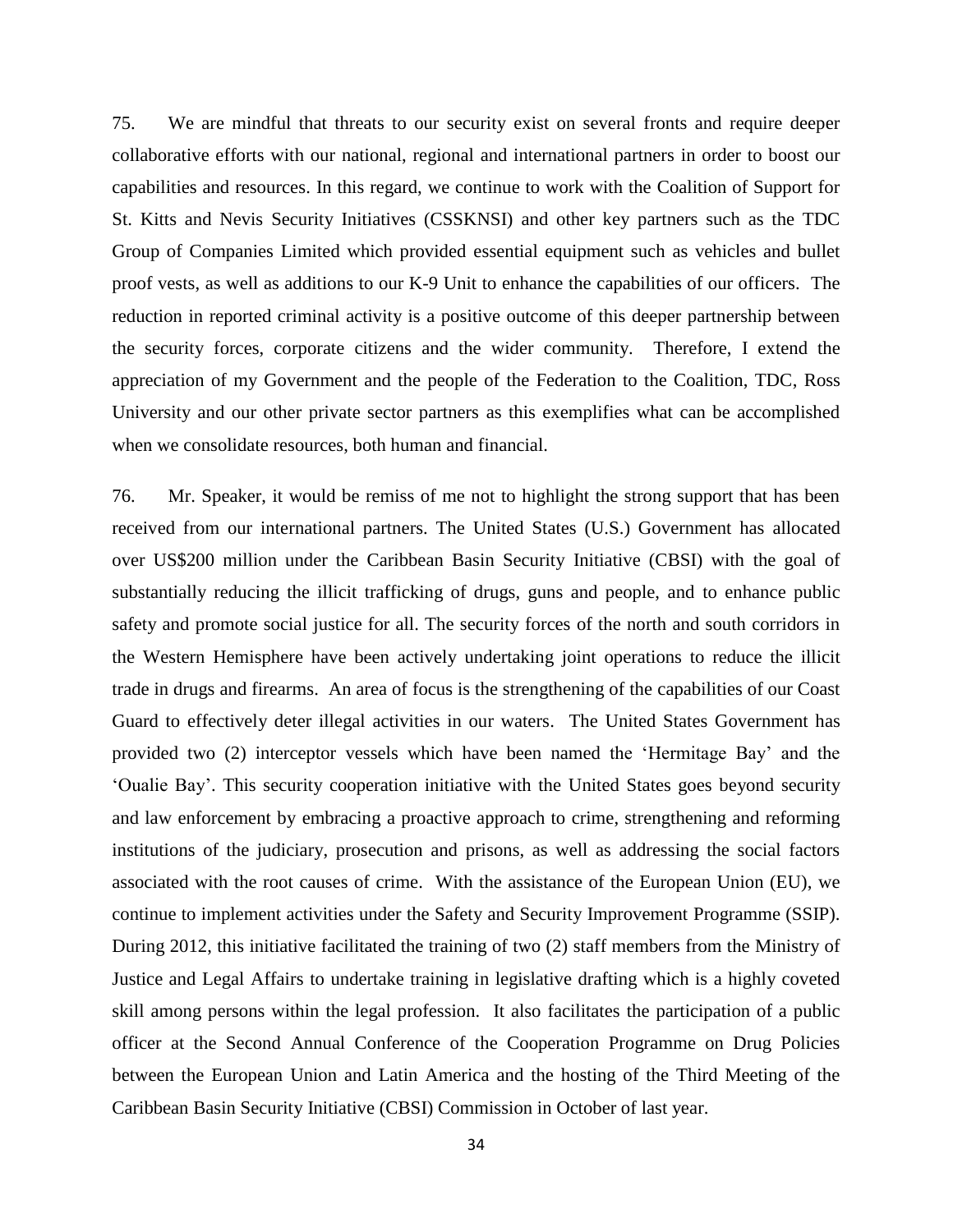77. Mr. Speaker, during 2013 my Government will buttress our crime reduction plan with several new initiatives including the creation of an Anti-Robbery Team with officers from the Police Force, Defence Force, and the Customs and Excise Department. Other initiatives will include a Firearms Tracking Investigations Unit, the first of its kind in the Eastern Caribbean, which will work with the United States Bureau of Alcohol, Tobacco and Firearms (ATF), and an Arson Investigation Unit which will be comprised of officers from the Police Force and Fire Services Department. The Arson Investigation Unit will also receive assistance from the ATF to enhance capacity in this specialised area to investigate fire offences and deter crimes which target our expanding residential, public and business infrastructure.

78. My Government will continue to shape legislation to effectively respond to the changing nature of criminal activity and to support the judiciary in the execution of its duties. During 2012, this Honourable House passed the Jury Act to modernize and enhance the performance of the jury system, the Bail Act to govern the granting and restriction of bail and the Justice Protection Act which made provision for the protection of witnesses and judges when it is determined that their safety is threatened. We have also passed amendments to several pieces of legislation including the Proceeds of Crime Act (2000) to improve our ability to work with other governments in the investigation of money laundering, the Anti-Terrorism Act (2002) to increase the penalties for acts of terrorism, the Immigration Act (2002) to address the illegal smuggling of persons across the borders of our Federation and the Offences Against the Person Act (1873) to ensure that all categories of indecent assault against the person perpetuated within our jurisdiction are addressed in a comprehensive manner.

79. Mr. Speaker, this Government will continue to invest in the enhancement of skills, equipment and infrastructure to improve the output of the security forces and utilize new approaches and legislation in order to ensure a holistic approach in maintaining law and order. I encourage our citizens to continue to support our men and women in uniform and in the halls of justice as they endeavour to maintain a society buttressed by laws.

80. Mr. Speaker, I turn now to Public Finance.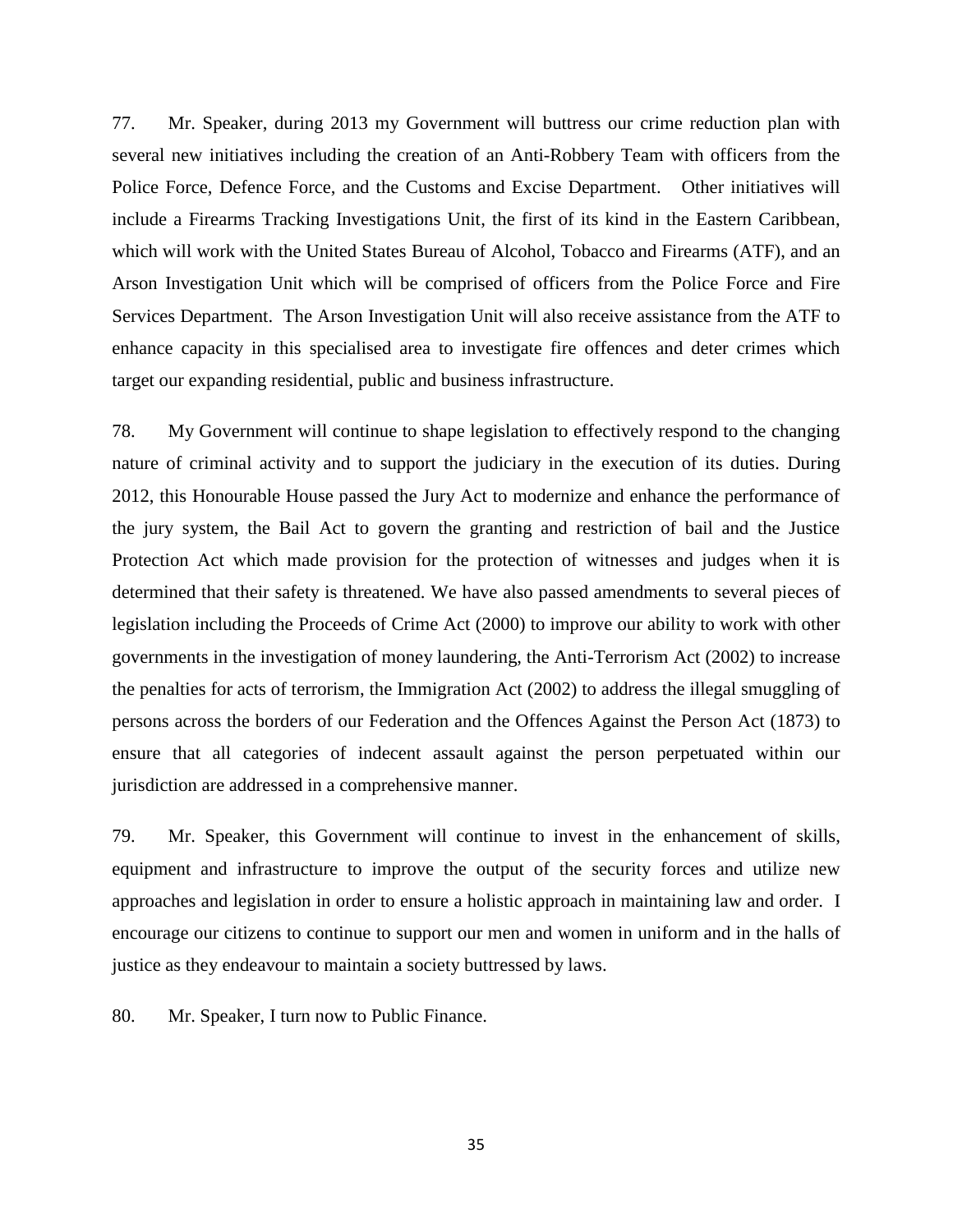# **PUBLIC FINANCE**

## **Fiscal Review**

81. Mr. Speaker, the world has been battling an economic crisis for the past five years – five long years - and to this day in many aspects the global outlook is still bleak. Recognizing the prolonged effects of the crisis, the level of uncertainty that it was creating and our vulnerability during recessionary times, we took the bold step in 2010 to devise our own home-grown economic recovery programme in order to stem the effects of the global economic crisis on our economy. The programme entailed measures such as the introduction of the Value-Added Tax, the restructuring of the Housing and Social Development Levy, the elimination of exemptions from Customs Service Charge and the adjustment of the electricity tariff. On the expenditure side, we introduced a wage and hiring freeze, corporatized the Electricity Department, executed a comprehensive debt restructuring programme and prioritized capital expenditure to focus on those projects that would stimulate growth in the economy.

82. Together, these measures had a positive impact on our 2011 fiscal position as we realized a Recurrent Account Surplus of \$46.6 million as well as Overall and Primary Surpluses of \$70.6 million and \$171.7 million respectively. Mr. Speaker, we do indeed expect this trend to continue and are in fact expecting to confirm a Recurrent Account Surplus in the region of \$100.2 million at the end of December 2012 as well as an Overall Surplus of \$102.7 million and a Primary Surplus of \$199.1 million. The 2011 and 2012 results are a significant improvement over the outturn for 2010 when deficits were recorded for the Recurrent Account, the Overall Balance and the Primary Balance. The attainment of surpluses in all categories of our fiscal accounts in 2011 and 2012 is a most noteworthy achievement that I expect will draw commendation from all members of this Honourable House, since the issue of fiscal deficits has occupied much of the attention of Honourable Members of this House in previous debates. Indeed, it symbolizes the tremendous resolve and sacrifice of our people as we strive to break free from the limitations of fiscal imbalances and debt accumulation.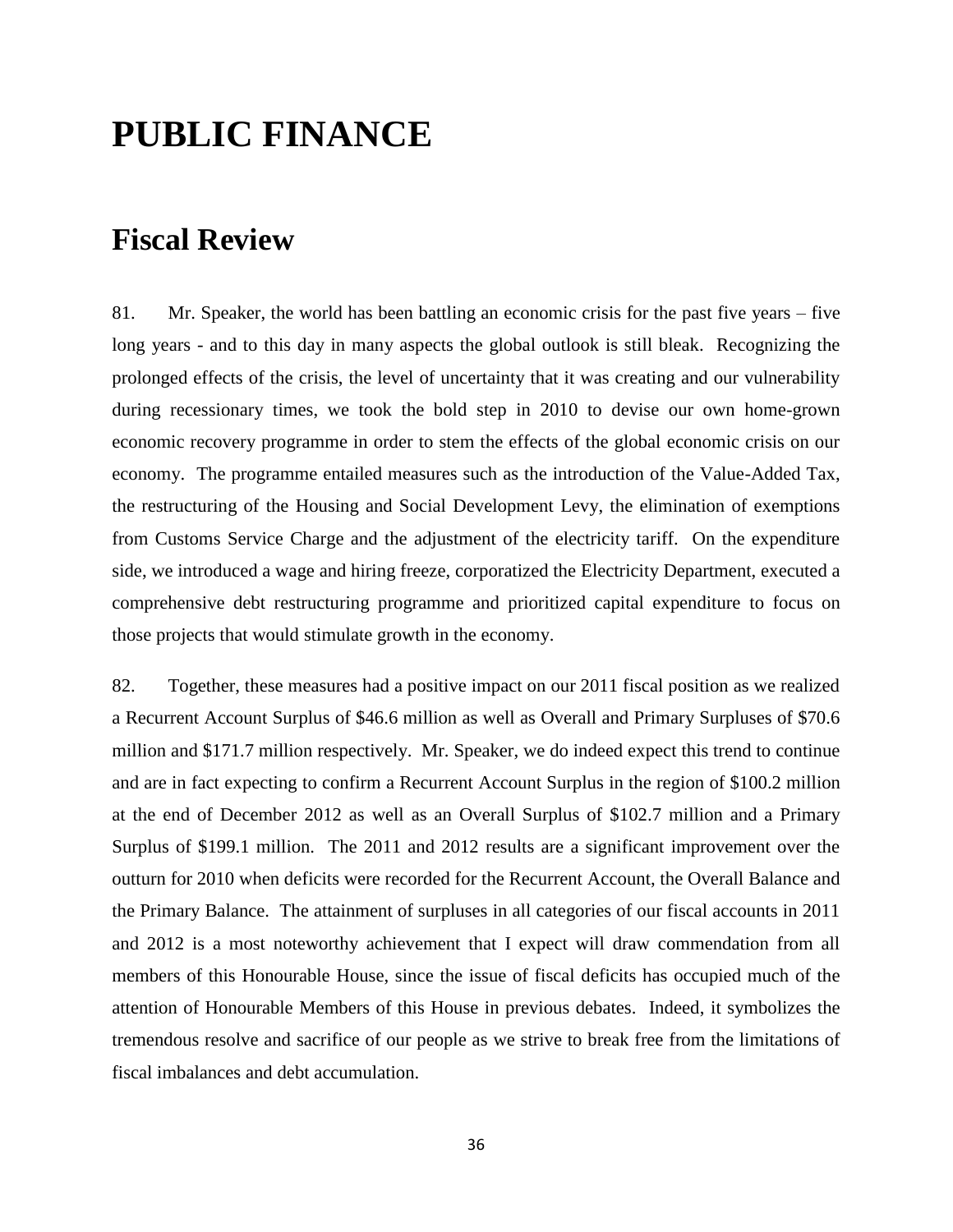83. The improvement in the Government's finances in 2011 was seen in Recurrent Revenue which amounted to \$530.5 million, 26.4% over what was collected in 2010 and 22.5% in excess of the 2011 budget. This outturn was mainly due to the strong performance of Non-Tax Revenue which surpassed the amount collected in 2010 by 48.0%. VAT yielded \$115.0 million during its first full year of implementation representing an increase of approximately 58% over the various taxes that it replaced. The success of the VAT contributed to an expansion of 95.5% in Taxes on Domestic Goods and Consumption and a 4.0% increase in Taxes on International Trade and Transactions over the previous year. Taxes on Income, however, declined by 9.5% when compared to the amount collected in 2010. In this category, the gains realized from an improvement in Withholding Tax and the restructuring of the Housing and Social Development Levy were insufficient to cover the continued decline in Corporate Income Tax.

84. In addition to the positive impact of the implementation of the various measures, the fiscal position for 2011 was also aided by the receipt of budgetary grants totalling \$61.3 million primarily from the European Union (EU) and the Sugar Industry Diversification Foundation (SIDF). I take this opportunity to sincerely thank all of our donor institutions for the generous support that they have given us during these turbulent economic times. I am quite aware that there are many other governments and organizations that compete for the same resources yet we have been successful in securing the financial support of our donors over the years and for that we are very appreciative.

85. Mr. Speaker, our focus during 2011 was not only on improving our revenue collection, but also on containing expenditure. To this end, we were able to curtail Recurrent Expenditure to \$483.9 million, 4.6% below what was incurred in 2010. In addition to being attentive to the use of our scarce resources, the reduction in Recurrent Expenditure was also associated with the removal of the cost of running the Electricity Department from Government's books. You may recall, Mr. Speaker, that the Electricity Department was corporatized in August 2011. This materialized a few months after we had envisioned and for that reason Recurrent Expenditure for 2011 exceeded the budget by 20.6%.

86. Mr. Speaker, funds expended for Capital Expenditure amounted to \$45.9 million or 2.3% of GDP. During 2011, the concentration of Capital Expenditure was on Economic Infrastructure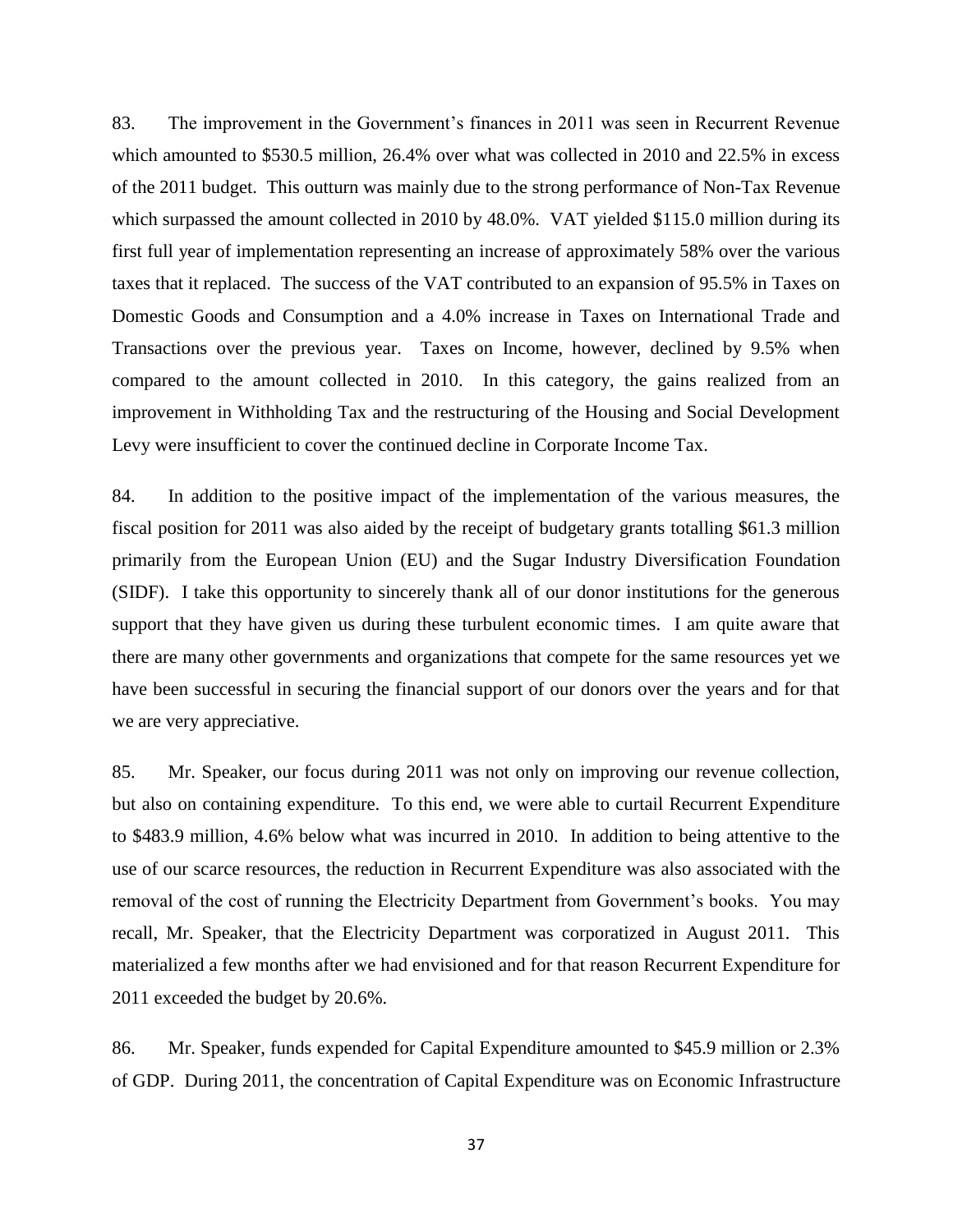which accounted for 43.4% of public investment and General Administration which represented 37.8% of the capital projects. The Social Services Sector consumed 15.6% of Capital Expenditure while 3.2% of the capital resources was spent on Economic Services. Some of the major undertakings in 2011 for Economic Infrastructure related to the West Basseterre By-Pass Road and the Hurricane Lenny Rehabilitation Project. The latter entailed the construction of a rock armoured sea defence wall at Half Way Tree and Bourkes in Sandy Point, a guard rail at Half Way Tree as well as other works to address the issue of soil slippage.

87. Significant projects that were executed under the General Administration Sector were the Information and Communication Technology for Improving Education, Diversification and Competitiveness (ICT4EDC) Project, the E-Passport Project and the Border Management System. The ICT4EDC is a project that seeks to enhance the ICT Sector; a sector that is critical to the modernization of our business practices. The successful conclusion of this project along with the E-Passport and Border Management System projects will strengthen our investment infrastructure and provide further opportunities that would spur economic activity in the Federation.

88. The capital projects that were executed in 2011 were primarily financed from revenue and, to a lesser extent loans and development aid. For the most part, loan disbursements for capital projects did not involve the contraction of new loans but rather were previously arranged for projects that were already in the pipeline. We were aware of our level of indebtedness and the difficulties that it was posing especially at a time when fiscal space was needed for us to be able to better respond at a national level to the economic crisis. We realized that we needed to have a sound fiscal base and a manageable debt level which would then create avenues for sustainable growth.

89. A comprehensive debt restructuring exercise was therefore undertaken with the invaluable assistance of a dedicated team of international debt and legal advisors. The debt restructuring was quite successful and I would wish at this point to publicly thank our debt advisors, our legal advisors and the staff of the Ministry of Finance, for their commitment and hard work during the entire process. I must also express our gratitude to the Caribbean

38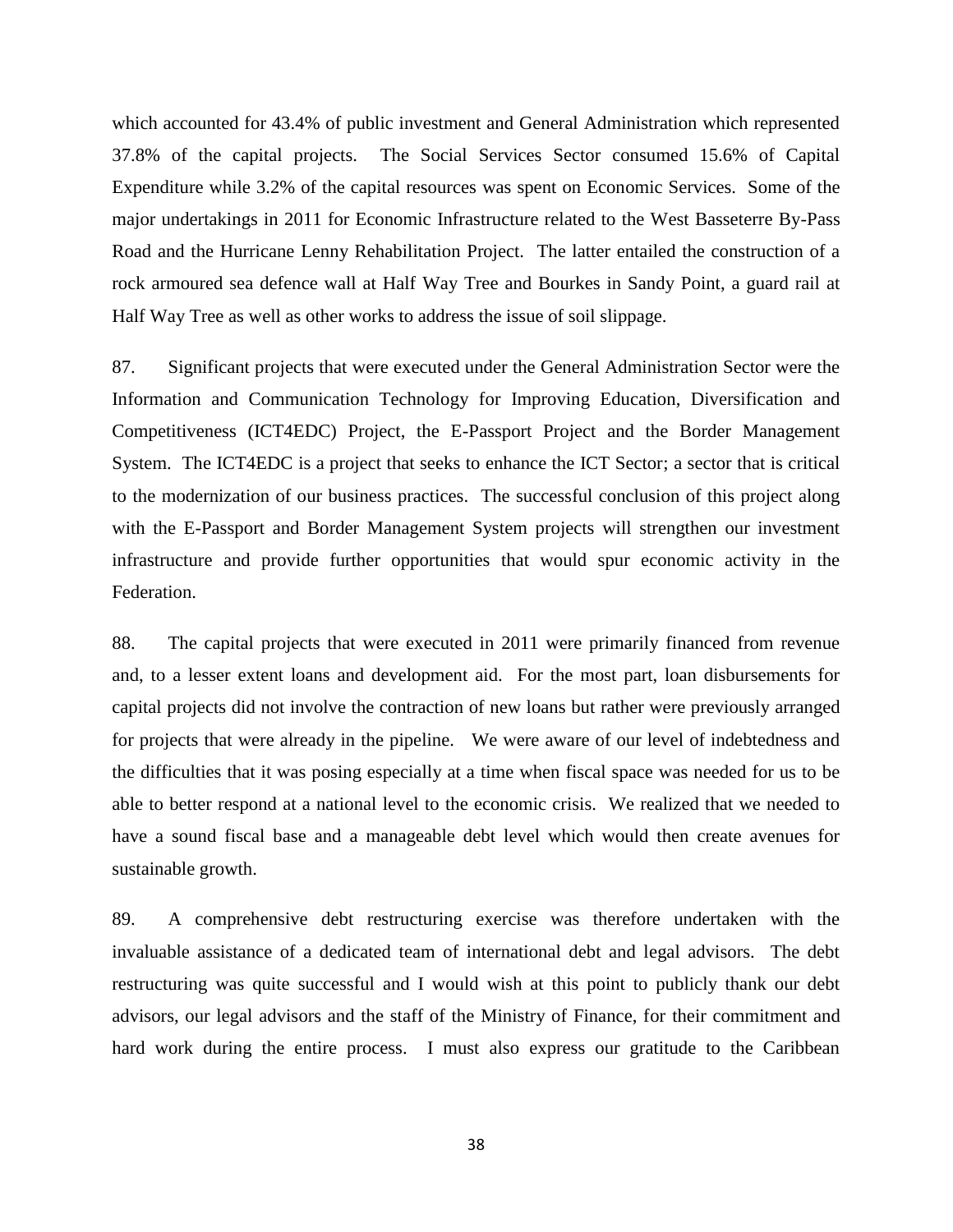Development Bank which aided the process by providing a partial guarantee of the new discount bond.

90. Mr. Speaker, allow me to summarize the outcome of the debt restructuring exercise to date. The debt exchange offer was launched on 27 February 2012 and provided two options. The first option was Discount Bonds with a 50% discount on the face value of original claims, 20-year maturity with monthly mortgage-style repayments and no grace period, step-down coupon rate of 6% for the first four years and 3% thereafter and a partial guarantee of up to US\$12 million from the CDB. The second option was Par Bonds with a 45-year maturity, a 15 year grace period on principal payments and a fixed coupon rate of 1.5%. Unsecured bonds and syndicated loans amounting to US\$137 million (EC\$370 million) were Eligible Claims. Tenders were received from 97% of the holders of Eligible Claims with two-thirds of the tenders electing for the discount option. The activation of Collective Action Clauses increased the percentage of Eligible Claims to be restructured to 100. The exchange offer was closed on 18 April 2012 and the new bond instruments were issued on that date. A month later we began servicing the new instruments and expressed our appreciation to our creditors for their support by way of a goodwill payment.

91. Also on 18 April 2012, we signed a Shareholders' Agreement with our domestic creditors that allow our domestic creditors to monetize encumbered lands through participation in a Special Purpose Vehicle (SPV). The SPV will be professionally managed and will be the appointed agent for land sales. Proceeds from the land sales will be channelled by the SPV to creditors in the form of dividends. Land sale proceeds in excess of the face value of the debt will be passed on to the Government. Under this arrangement, the interest rate will be reduced from an average of 8.6% per annum to 3.5% per annum. Mr. Speaker, it is very important that I reiterate that Government will remain instrumental in determining our policy in respect of the SPV. Priority will be given to nationals before one square foot of land is offered to any foreigner. Our national enterprises and individual citizens will be given the opportunity to purchase any of the designated lands they choose.

92. As it relates to our debt to Paris Club creditor countries, we met with the Paris Club on 24 May 2012 and were able to come to an agreement where the debt to these creditors would be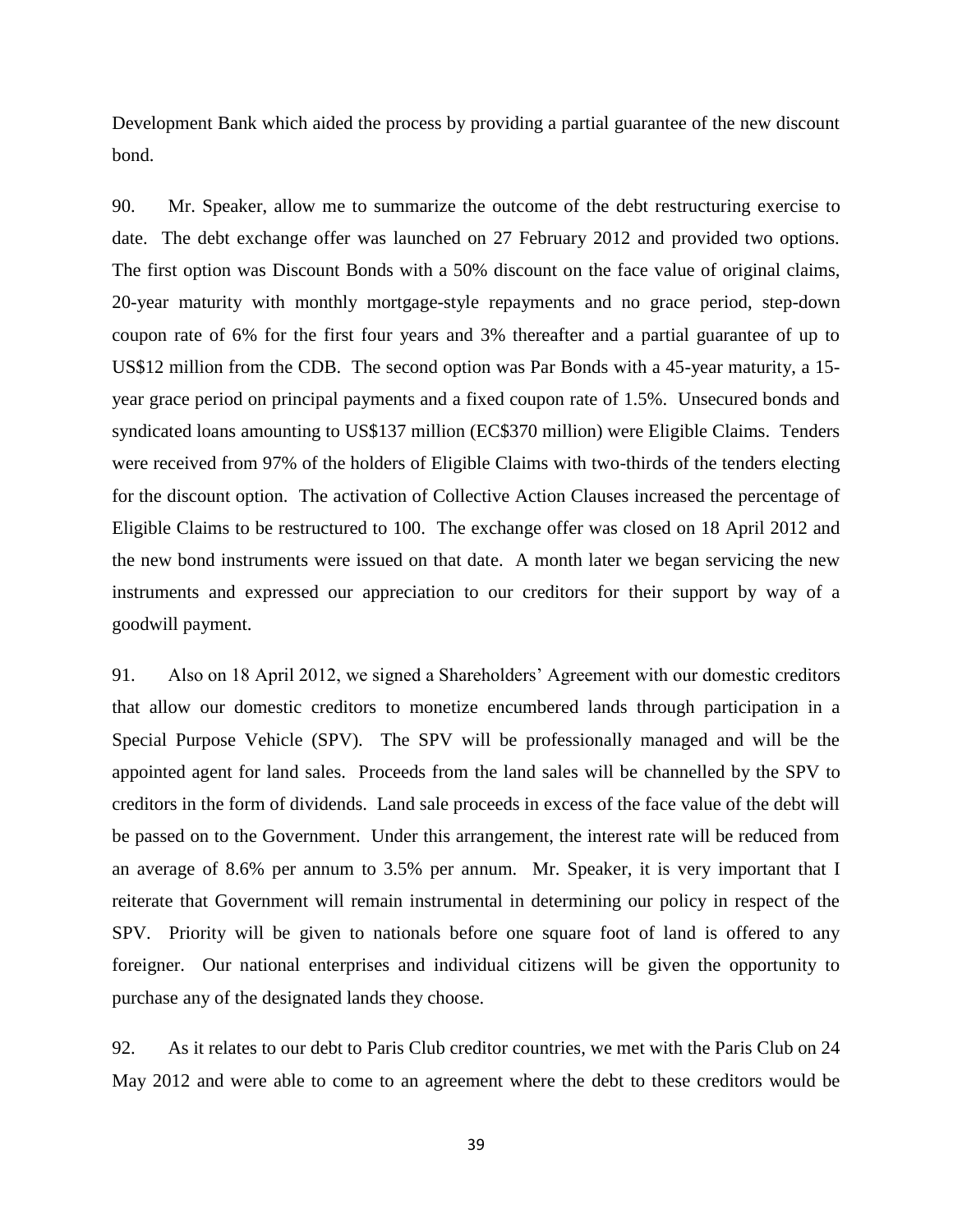rescheduled over 20 years with a 7-year grace period. This essentially reduced our debt service due to our Paris Club creditors by 90% during the current IMF Stand-By Arrangement (SBA). Since that meeting, the UK Department for International Development (DFID), one of our Paris Club creditors, advised us that it had cancelled our debt in full. At the time of the cancellation, the debt outstanding was approximately EC\$9.7 million.

93. Mr. Speaker, when we approached our creditors at the beginning of June 2011 and asked for their support in the restructuring of our debt stock, the Total Public Sector Debt was \$2.8 billion or 140.8% of the rebased GDP. At the end of December 2011 the stock increased marginally by 0.4% to stand at \$2.9 billion (141.4% of GDP). The growth in the debt stock was mainly on account of a loan disbursement from the IMF Stand-By Arrangement. Primarily as a result of the debt restructuring exercise, the Total Public Sector Debt has been reduced from \$2.9 billion at the end of 2011 to \$2.7 billion (129.3% of GDP) at the end of December 2012.

94. The debt of the Central Government at the end of December 2012 stood at \$1.8 billion (87.2% of GDP). This represented a contraction of \$122.9 million (6.3%) when compared to the stock at the end of 2011. Our ability to move the debt of the Central Government down to 87.2% of GDP in such a short time is nothing short of miraculous. We have successfully removed a huge burden from the shoulders of our young people and of the future generation. We have positioned the economy to grasp the opportunity for enhanced growth and economic development. This outstanding achievement has impressed the international community and is worth celebrating throughout the length and breadth of this country. Mr. Speaker, the debt restructuring programme is a comprehensive exercise and is not only for the benefit of the Central Government but also for the Nevis Island Administration (NIA) and the Public Corporations in the Federation. Consequently, the NIA's debt at the end of 2012 declined by \$22.4 million (6.0%) in comparison to its position at the end of 2011 while the debt of the Public Corporations decreased by \$31.4 million (5.7%). The total public sector debt will decline even further when the debt-for-land swap is completed later this year.

95. In terms of the way forward with respect to the debt, we have developed a Medium-Term Debt Management Strategy that will be used as a guide in the management of the debt stock. The strategy will assist us in formulating the optimum structure of the debt portfolio that would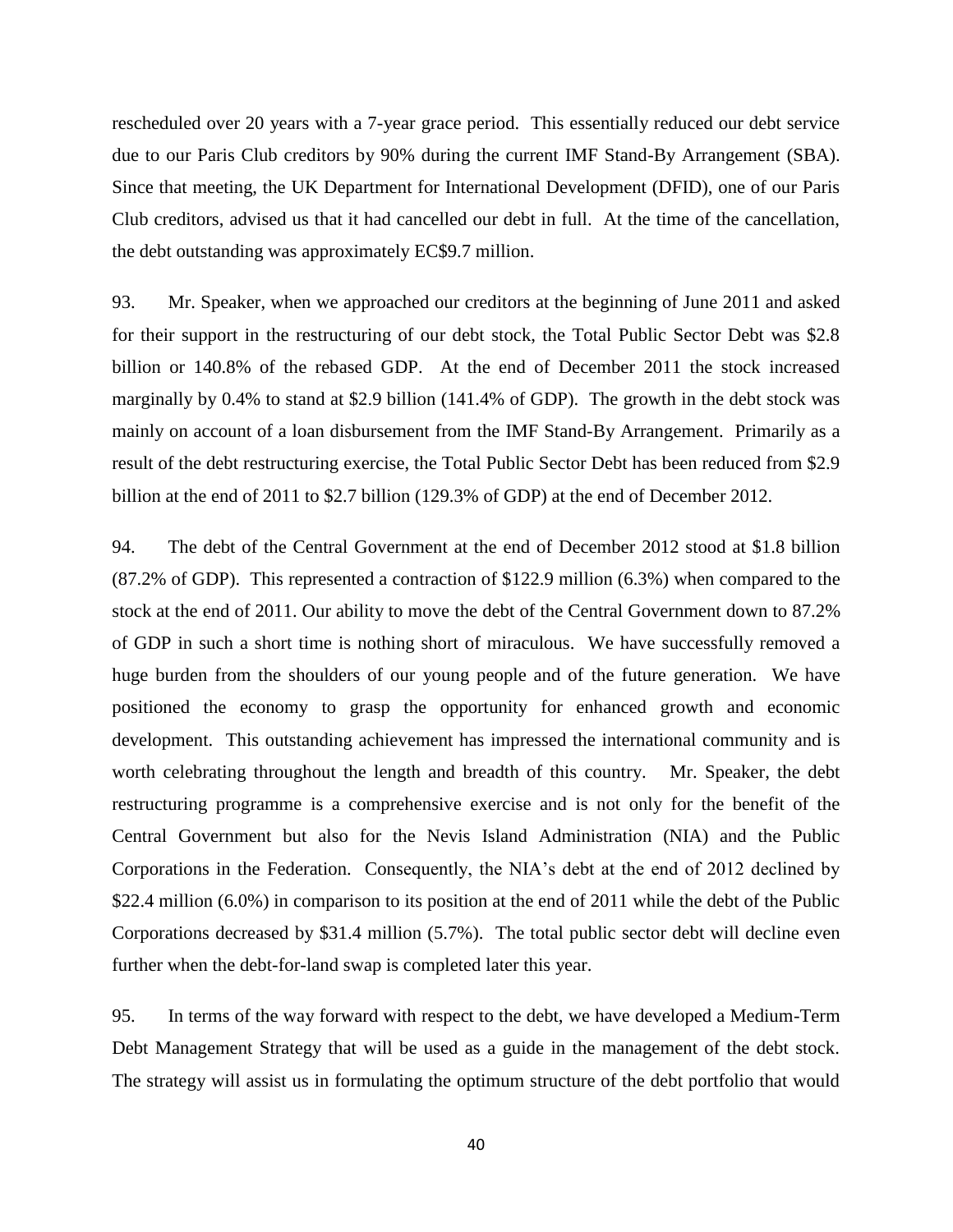minimize cost and risks as well as ensure that public borrowing is within the parameters of our debt servicing capacity. The strategy is an integral part of the budget process and has been laid before this Honourable House along with the 2013 Estimates.

#### **Fiscal Prospects**

96. Mr. Speaker, from all indications we will continue to see the positive impact of our consolidation programme and debt restructuring exercise in both our revenue and expenditure. Consequently, we expect that there will be an ease in the pressure on the fiscal account from 2013 onwards. However, this is not a signal for us to go on a spending spree. Conversely, this positive development is being approached with due care and diligence to ensure that we make the best choices and obtain the best value for public funds. As a consequence, there are no major increases in Recurrent Expenditure but there is a moderate increase in Capital Expenditure over the 2012 level. We have ensured that the Recurrent Expenditure provisions to support critical services such as Education, Healthcare, Safety and Security and Social Assistance have been adequately resourced so that the quality and scope of these services could be maintained. The moderate expansion in Capital Expenditure is in line with our strategy to use the Public Sector Investment Programme to make a direct contribution towards stimulating the economy. The Government's 2013 Capital Programme will twin with projects planned by other public entities and private sector investments to boost growth in the National economy. As the fiscal situation improves, we will dedicate more and more resources to the Capital programme which will target the development of critical infrastructure.

97. Mr. Speaker, our ability to execute our plans as envisioned is of course constrained by our revenue collections. Therefore, before I outline our proposed expenditure allocations for 2013, I will highlight our revenue expectations for the upcoming fiscal year. Recurrent Revenue for 2013 has been projected at \$464,370,444 which is \$63,057,778 or 15.7% above the 2012 Estimates. The increase is attributed to projected increases in the Housing and Social Development Levy, Income Tax, Value Added Tax (VAT) and proceeds from the Citizenship by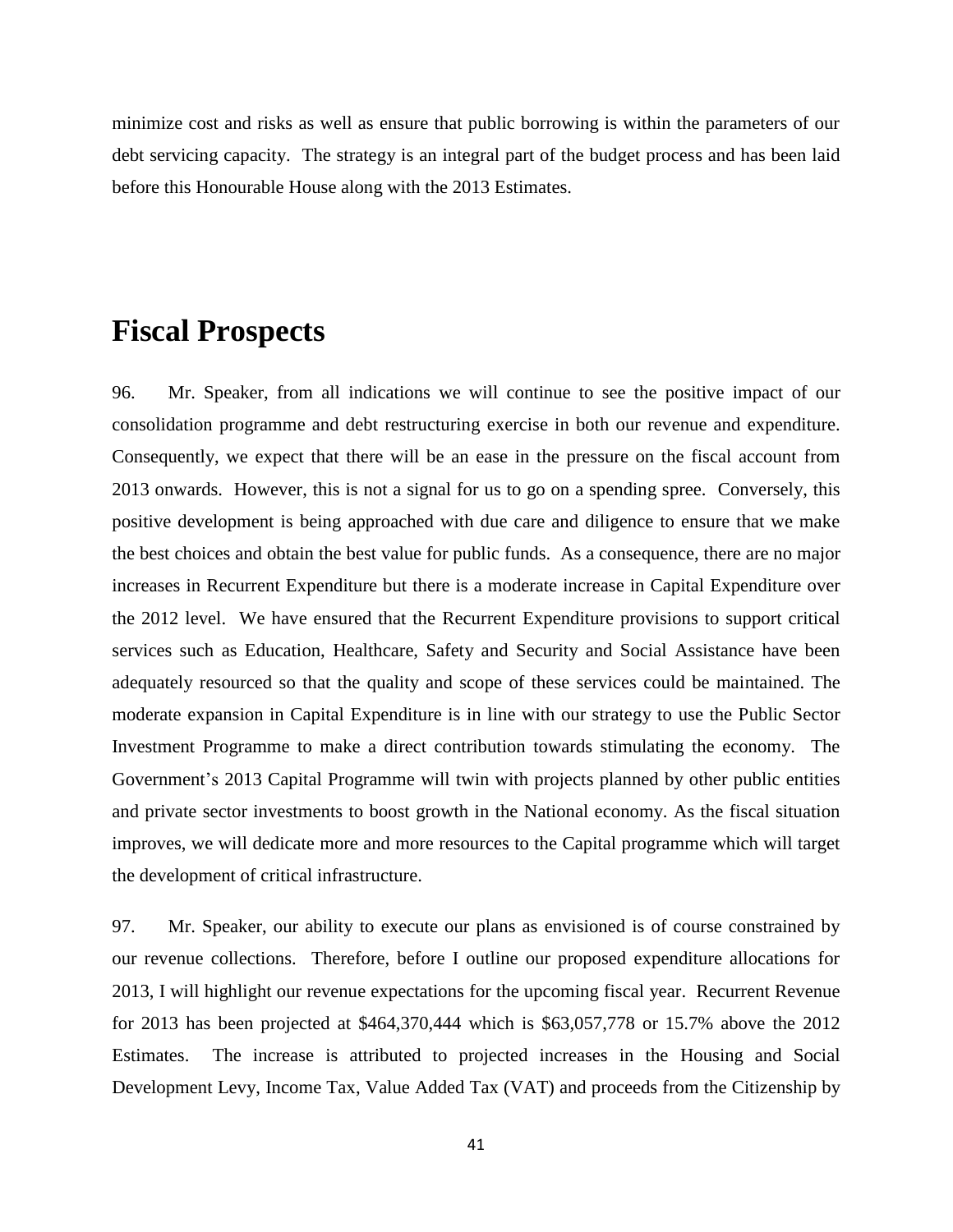Investment Programme. Revenue from taxes is expected to account for 73% of Recurrent Revenue, almost half of which will be derived from Taxes on International Trade and Transactions. Non-Tax Revenue, on the other hand, will contribute 27% to Recurrent Revenue with the major contributor being fees from the Citizenship by Investment Programme.

98. Within this context, Recurrent Expenditure for 2013 (excluding loan principal repayments) has been estimated at \$409,283,516 representing an increase of \$8,363,207 or 2.1% when compared to the 2012 Estimates. The Recurrent Account surplus for 2013 has therefore been estimated at \$55,086,928.

99. Mr. Speaker, details of the programmes and activities of all Ministries are outlined in the Draft Estimates for 2013. Therefore, allow me now the opportunity to highlight only the major initiatives that will be undertaken during 2013.

100. The Ministry of Justice and Legal Affairs has been allocated \$6,316,336 for its Recurrent Expenditure for 2013. This represents an increase of \$1,022,362 or 19.3% over the 2012 Estimate.

101. Mr. Speaker, the rule of law is fundamental to the economic and social development of our Federation. During 2013, this Ministry will therefore continue to steadfastly build on its achievements in upholding the rule of law in our beloved Federation. Work will continue on the Law Revision Project resulting in the publication in 2013 of the revised laws from 2003 to 2009 along with the revised ordinances for Nevis from independence up to the present. Following this, the Ministry of Justice and Legal Affairs will be in a position to update the laws on an annual basis. This will be facilitated by the establishment of a Law Revision Commission in 2013. The Commission will be responsible for law reform and ongoing law revision.

102. The Ministry will also continue its efforts to reform the Criminal Justice System with the formulation of a comprehensive Penal Code. This will enable crime and violence to be addressed more effectively and decisively. Further, the recent appointment of an Assistant Registrar based in Nevis will go a long way in ensuring that court matters on Nevis are handled expeditiously.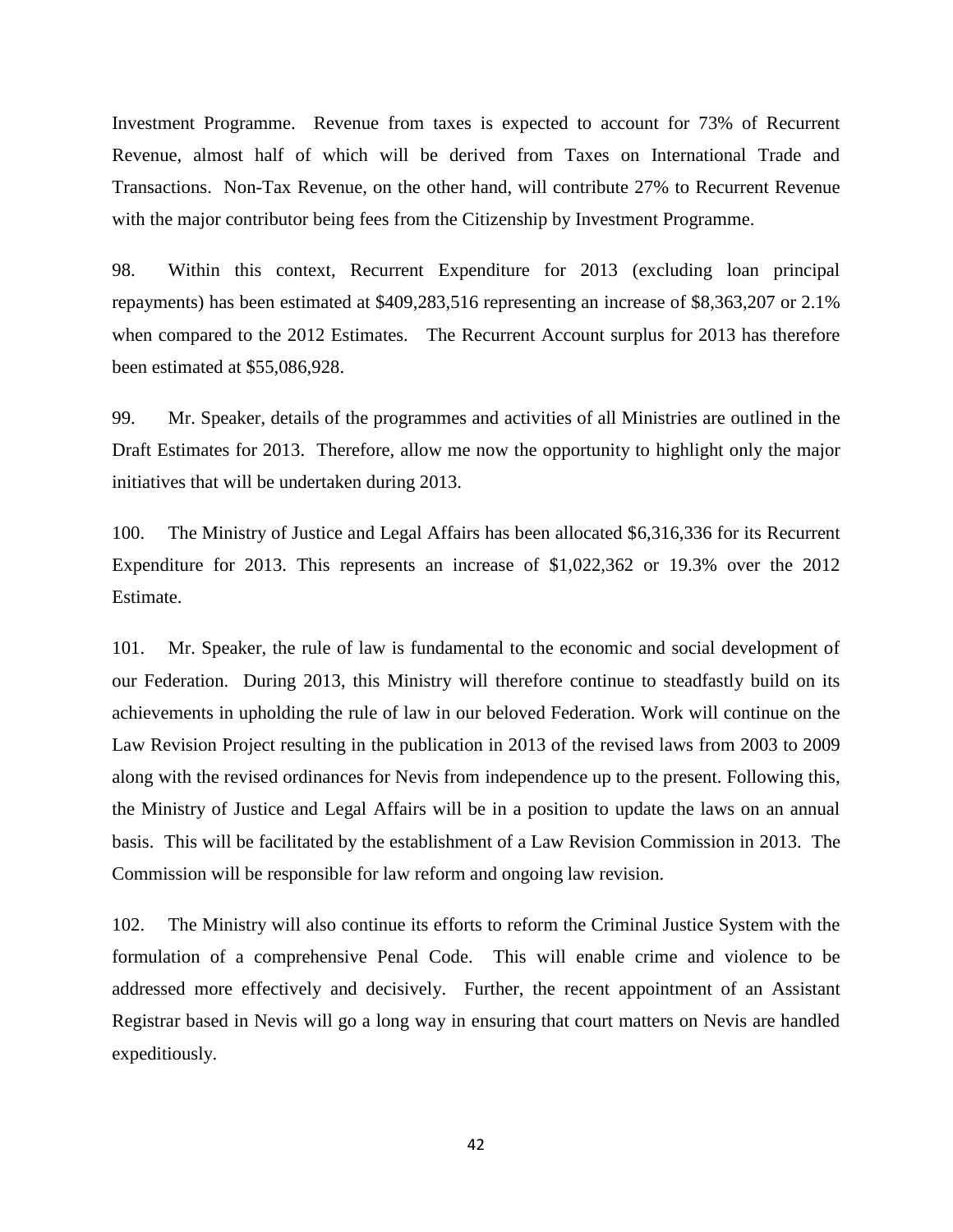103. The Office of the Prime Minister has been allocated \$51,989,115 for 2013 Recurrent Expenditure. This amount represents an increase of \$10,626,398 or 25.7% over the 2012 allocation. Mr. Speaker, Public Service Reform remains a top priority as my Government continues its drive to modernize the public service and make it more responsive, efficient and accountable. In this regard, the Human Resource Management Department of this Ministry will continue to spearhead the Public Sector Reform Program of the Government, building on its achievements in fiscal year 2012. The new Public Service Act 2011 has already been passed before this Honourable House and the accompanying regulations are in the process of being finalized. In this fiscal year the Human Resource Management Department will complete the Government Auxiliary Employees (GAE) plan, and circulate and implement the following Public Services Regulations: (a) Codes of Discipline; (b) Codes of Conduct and Ethics; (c) Recruitment and Employment Codes and (d) the Public Service Standing Orders. The Department will also continue to provide assistance to public service employees on health, financial and work performance matters and, of course, continue the delivery of a comprehensive training programme.

104. Mr. Speaker, our Citizenship by Investment Programme continues to perform beyond expectations and has now gained international recognition as one of the best Citizenship by Investment Programmes in the world. This Programme has already attracted over US\$100 million to the economy for the 2012 fiscal year and continues to play a vital role in bolstering our economy especially during this period of global economic slowdown. In going forward, the thrust of the programme will be on attracting the type of investors who could invest in businesses that support our development pillars and will advance our objectives in respect of alternative energy and job creation. The resources of the Citizenship by Investment Unit have therefore been increased to allow it to discharge its expanding role. This includes resources for due diligence investigations which must be conducted on every applicant to the program.

105. The St. Kitts Investment Promotion Agency (SKIPA) will continue to discharge its role as a one stop window for investors by streamlining the investment process. During 2013, SKIPA will finalize a National Investment Code and Charter and establish an export development programme. SKIPA will also develop a Business Linkages Programme with a view of matching domestic companies with foreign investors. In addition, the Agency will continue building its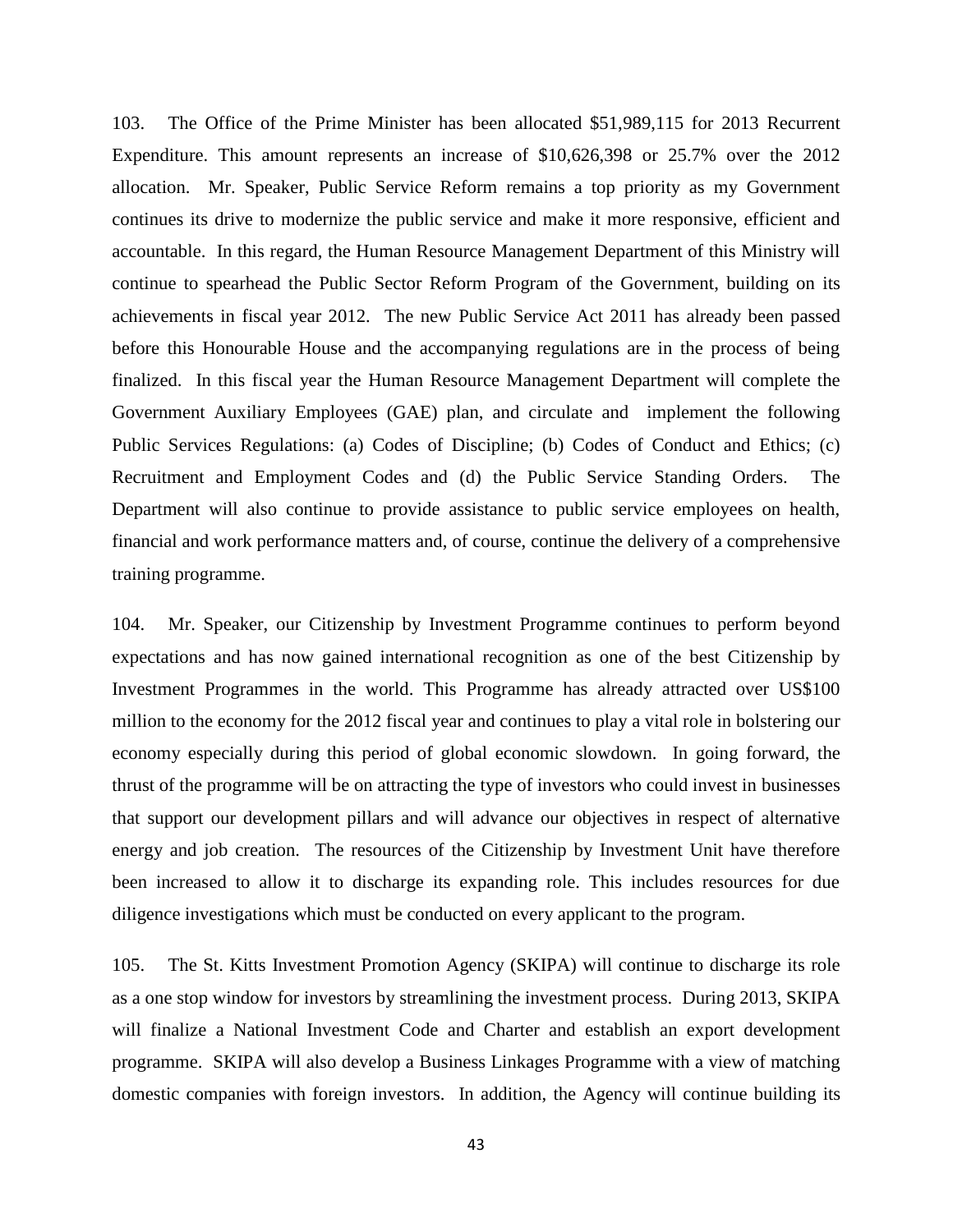capacity in investment promotion, facilitation and aftercare in order to increase domestic investment and job creation.

106. Mr. Speaker, in fiscal year 2013, the Anti-Crime Unit, which falls under the Office of the Prime Minister, will continue to build on its achievements during 2012 which have resulted in the containment in the escalation of crime. It will continue to pursue the core components of its strategic plan namely:

- Maintaining stability to facilitate economic, social and political development
- Containing the escalation of crime
- Cooperation with international and regional entities
- Capacity building through training and technological advancement

107. The Anti-Crime Unit will focus on the implementation of this strategy to address incidents of crime perpetrated in selected communities paying particular attention to recovering firearms from our streets. The visibility of the Security Forces will be stepped up by the employment of additional manpower and by augmenting the fleet of vehicles to assist them in discharging their duties. Other initiatives to be carried out include:

- Increased surveillance at Ports of entry and joint operations by the K-9 units of the Police and Defence Forces, Customs and Port Security which have already proven to be beneficial.
- Increased consultation between the Security Forces and the Private Sector as well as Civil Society on areas of collaboration on crime prevention.
- Town hall meetings to sensitize the public on the function of law enforcement agencies and to build partnerships with communities in addressing issues of crime.
- Restructuring the Intelligence Unit and establishing a repository for information and intelligence. This Unit will be renamed the "Strategic Intelligence Unit" and will be responsible for providing intelligence to support crime fighting operations such as the Delta Unit, Special Branch Division and the INTERPOL Bureau.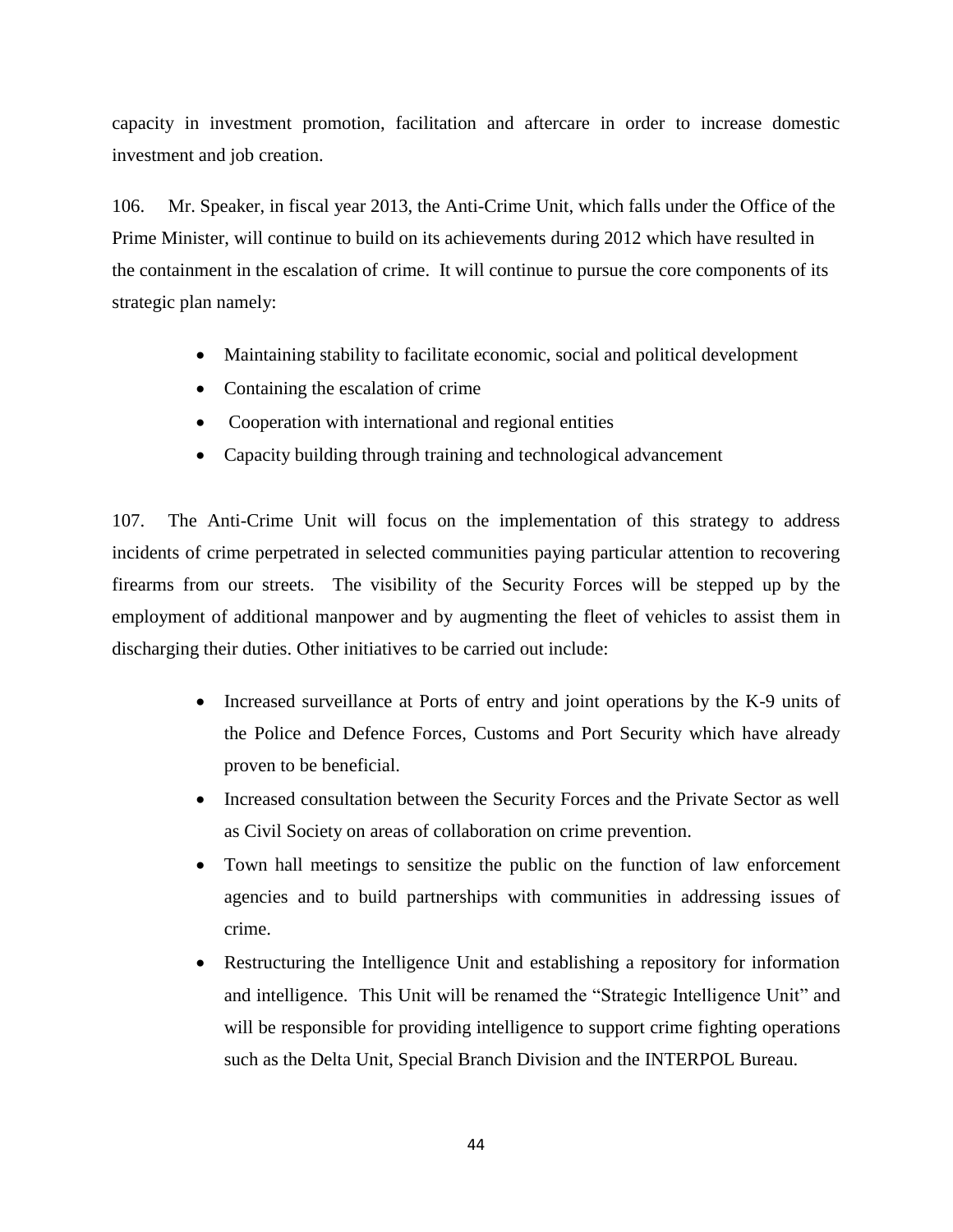108. Mr. Speaker, 2013 will also see the implementation of a number of initiatives aimed at upgrading the security infrastructure in order to keep pace with community expansion and the decentralization of commercial activities away from the urban areas. The National Indicative Programme under the  $10^{th}$  European Development Fund (EDF) has identified safety and security as the focal sector for action in St. Kitts and Nevis. The Safety and Security Improvement Programme will involve three main outputs:

- The enhancement of institutional capacity to prevent, detect and solve crimes,
- The enhancement of effectiveness of the operations with modern infrastructure and equipment, and
- The development of the National Security as the driving force for safety and security collaboration.

109. In the past, substantial resources have been invested in the human resource development of our security agencies. Fiscal year 2013 will be no different. Training and capacity building will be increased during this year so as to improve the productivity, efficiency and effectiveness of our security agencies.

110. Mr. Speaker, the Ministry of Homeland Security and Labour has been allocated \$11,097,220 to carry out its recurrent programmes and activities for fiscal year 2013. This Ministry will continue its role in improving homeland security and transforming labour relations in the context of a diversified economy. During 2013 the Ministry will seek to achieve greater efficiency in its Departments by instituting a number of reforms including reorganizing the Labour Department and improving border security. The Ministry will continue to advance the plans to erect a new prison facility in the near future. This facility will have the capacity to house 400 inmates and will go a long way to ease the present overcrowding situation at the main prison.

111. The Ministry of International Trade, Industry, Commerce and Consumer Affairs has been allocated \$2,776,518 for 2013 representing a 6.7% decrease below the 2012 allocation as a result of the closure of the Supply Office. This Ministry will continue to play a critical role in the implementation of bilateral and multilateral trade agreements including the CSME, the OECS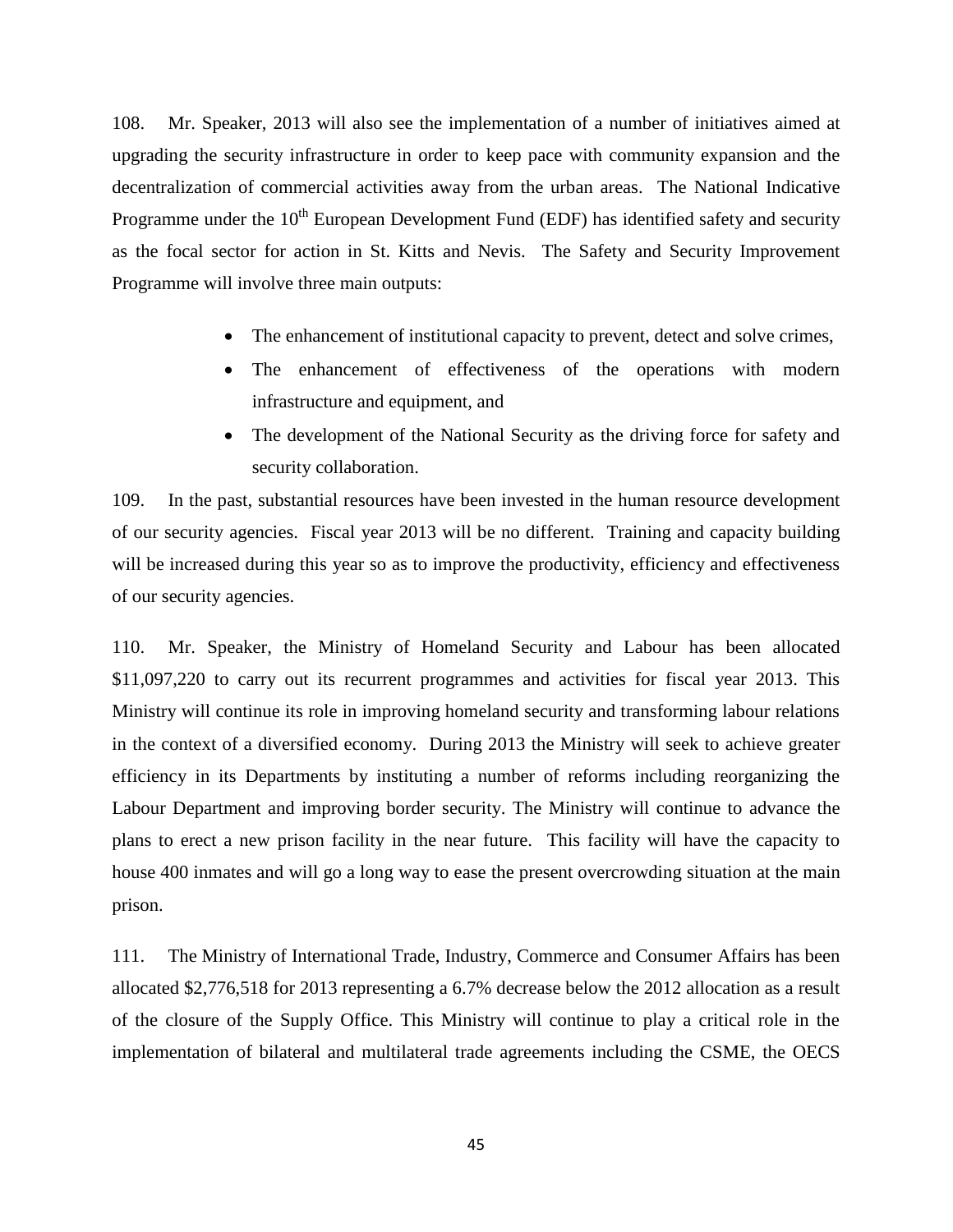Economic Union, the CARIFORUM-EU Economic Partnership Agreement (EPA) and the Brazil/Guyana Partial Scope Agreement.

112. The Ministry will also continue to play an ever increasing role in supporting Small and Medium-size Enterprises (SMEs) by improving the technical capacity of the National Entrepreneurship Development Division (NEDD). During this year, NEDD will provide SMEs with an increased level of technical assistance and training in business management and skills development.

113. The Department of Consumer Affairs will continue to play an active role in protecting consumers through the monitoring of prices of essential products in the basket of goods sold to the public. In 2013 this Department will be provided with additional staff to increase its capacity to discharge its monitoring functions with island wide coverage.

114. Mr. Speaker, the Ministry of Finance's allocation for 2013 is \$161,538,531 for Recurrent Expenditure, a decrease of \$3,279,592 or 2% when compared to the estimate for 2012. This notable decrease is due primarily to lower debt servicing costs which is the direct result of my Government's success in restructuring our public debt, one of the benchmarks in our home grown Economic Recovery Programme which is being supported by the IMF.

115. Going forward, the Ministry of Finance will continue to implement pro-growth policies and policies that promote fiscal and debt sustainability through strong fiscal discipline, more efficient tax administration and prudent management of scarce financial resources.

116. During 2013, the Ministry will also undertake a number of initiatives to achieve the following:

- Implementation of new Finance Administration Regulations;
- Completion of a draft new Corporate Income Tax Act;
- Implementation of the Medium Term Debt Management Strategy;
- Strengthening of Government Public Financial Management Procedures;
- Increased on site support to Line Ministries and Departments;
- Preparation for the migration to the ASYCUDA World System; and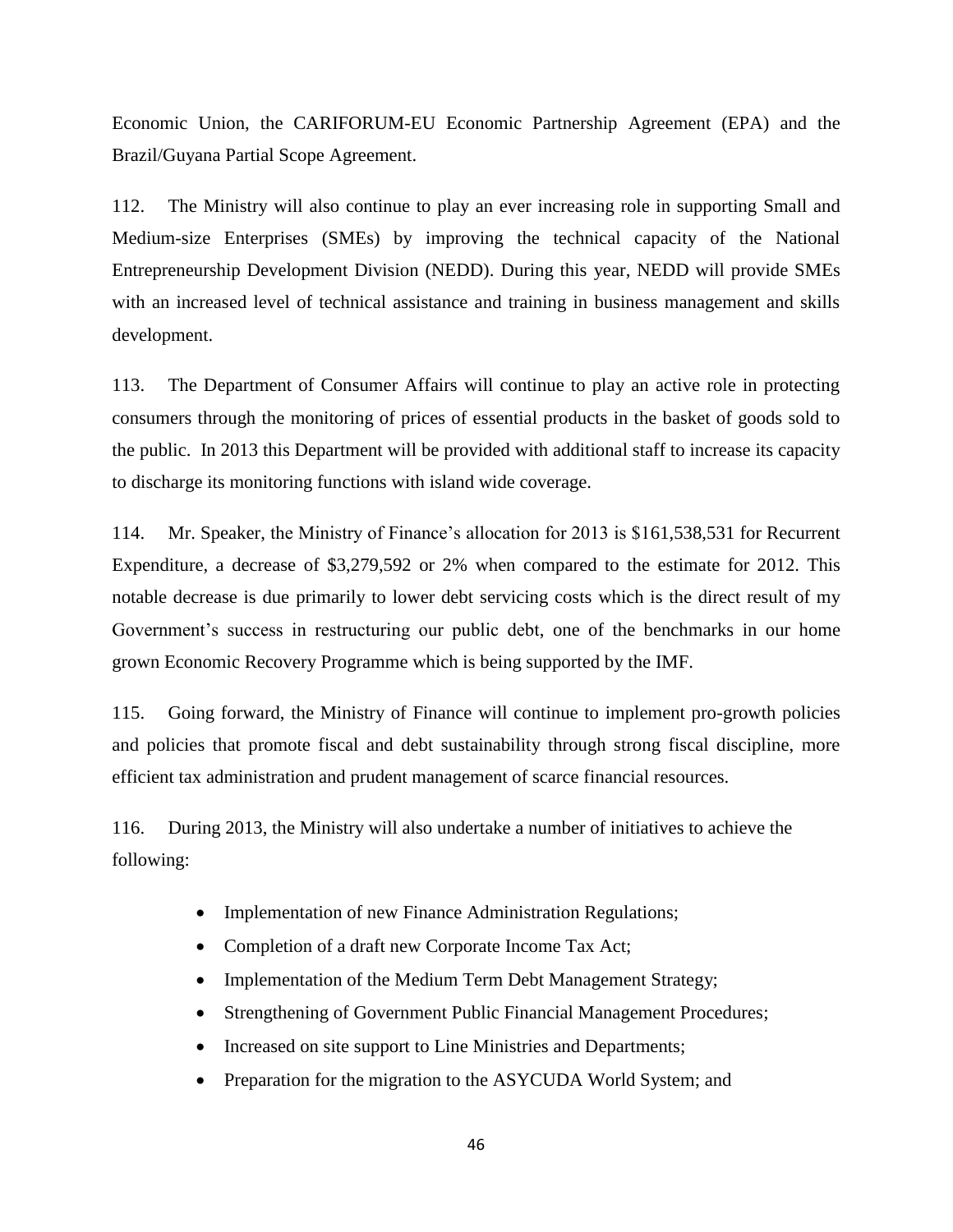Improvement in procurement management systems and operations within the framework of the recently passed legislation.

117. I am pleased to report that the Inland Revenue Department is already in the process of upgrading its IT infrastructure to allow businesses to file their VAT Returns online. This service was launched in December 2012 with a small segment of taxpayers and plans are progressing for the service to be extended to all relevant businesses.

118. Mr. Speaker, the Ministry of Social and Community Development, Culture and Gender Affairs has been allocated \$7,463,096 for Recurrent Expenditure and \$3,906,325 for Capital Expenditure for 2013. This Ministry continues to play a critical role in protecting the most vulnerable persons in our community. During 2013 the Ministry will further advance the implementation of the National Social Protection Strategy. The objective will be to better target social safety net services to the most vulnerable groups. This will include the piloting of the MEND programme. Initiatives will be implemented to facilitate greater community participation by groups such as the elderly and persons living with disabilities and strengthen the capacity of Community Based Organizations (CBOs) and Non-Governmental Organizations (NGO's). Later this year, we will also see the adoption of the National Aging Policy and the Development of a National Parents' Training program.

119. Major capital projects that will be undertaken by the Ministry in 2013 include:

- The renovation of the Charles E. Mills Secondary High School
- The replacement of the roof at Cayon Primary School
- The renovation of the Basseterre High School Biology Lab and restroom facilities
- The construction of road in Parson's Village
- The construction of a health centre in Tabernacle Village.

120. Mr. Speaker, the Ministry of Agriculture, Marine Resources, and Cooperatives has been provided with \$6,531,415 for Recurrent Expenditure for 2013. This represents an increase of \$1,379,437 over its allocation for 2012. This Ministry has an important role to play in implementing initiatives that increase food, livestock, and fish production as well as the creation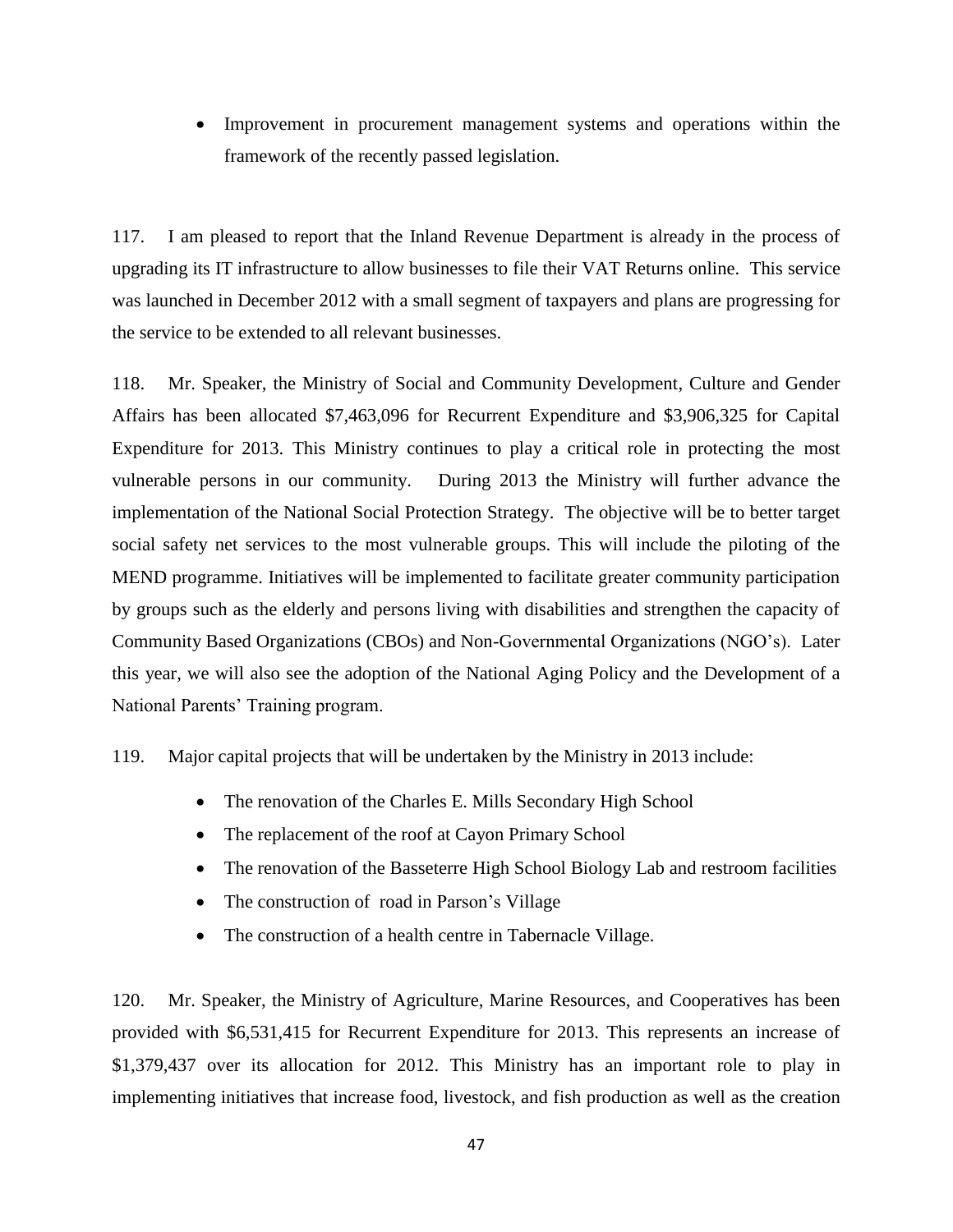of stronger linkages between the Agricultural and Tourism Sectors. In 2013, special focus will be given to water harvesting, protected agriculture, establishing a storage and packing house facility, addressing the lethal Yellowing and Bud Rot diseases in coconut trees and palms and the marketing of agricultural products. Work will also continue to control the Dermatophilosis disease in the livestock population, improve the services delivered by the abattoir and animal healthcare delivery.

121. The Ministry of Tourism and International Transport has been allocated \$17,764,969 to carry out its programs and activities for fiscal year 2013. Tourism continues to be the dominant sector of the economy of St. Kitts and Nevis even though this sector has been experiencing some challenges on account of the global economic downturn. During this fiscal year, this Ministry will continue its drive to grow visitor arrivals and expenditure, to actively promote St. Kitts and Nevis in international markets and facilitate new capital investment initiatives from local and foreign investors.

122. Mr. Speaker, I now turn to the Ministry of Housing, Public Works, Energy and Public Utilities. This Ministry's recurrent allocation for 2013 is \$15,087,437 which represents a decrease of \$10,865,399. The reduction was due to the transfer of resources that were previously allocated to this Ministry for the payment of Government's electricity bills to the Accountant General's Department.

123. In 2013 the Ministry will undertake a major project to resurface the Southeast Peninsula Road. The resurfacing of this road will facilitate the further development of the Southeast Peninsula which is the gateway to tourism related developments. The Ministry will also continue its thrust to diversify the Energy Sector and will continue its home ownership programmes executed by the National Housing Corporation.

124. Mr. Speaker, the Ministry of Education and Information has been allocated \$56,662,112 for Recurrent Expenditure for 2013. This represents an increase of \$2,334,773 or 4.3% over the 2012 allocation. This increase is notable in these challenging economic times and demonstrates my Government's commitment to the education of our citizens at every level.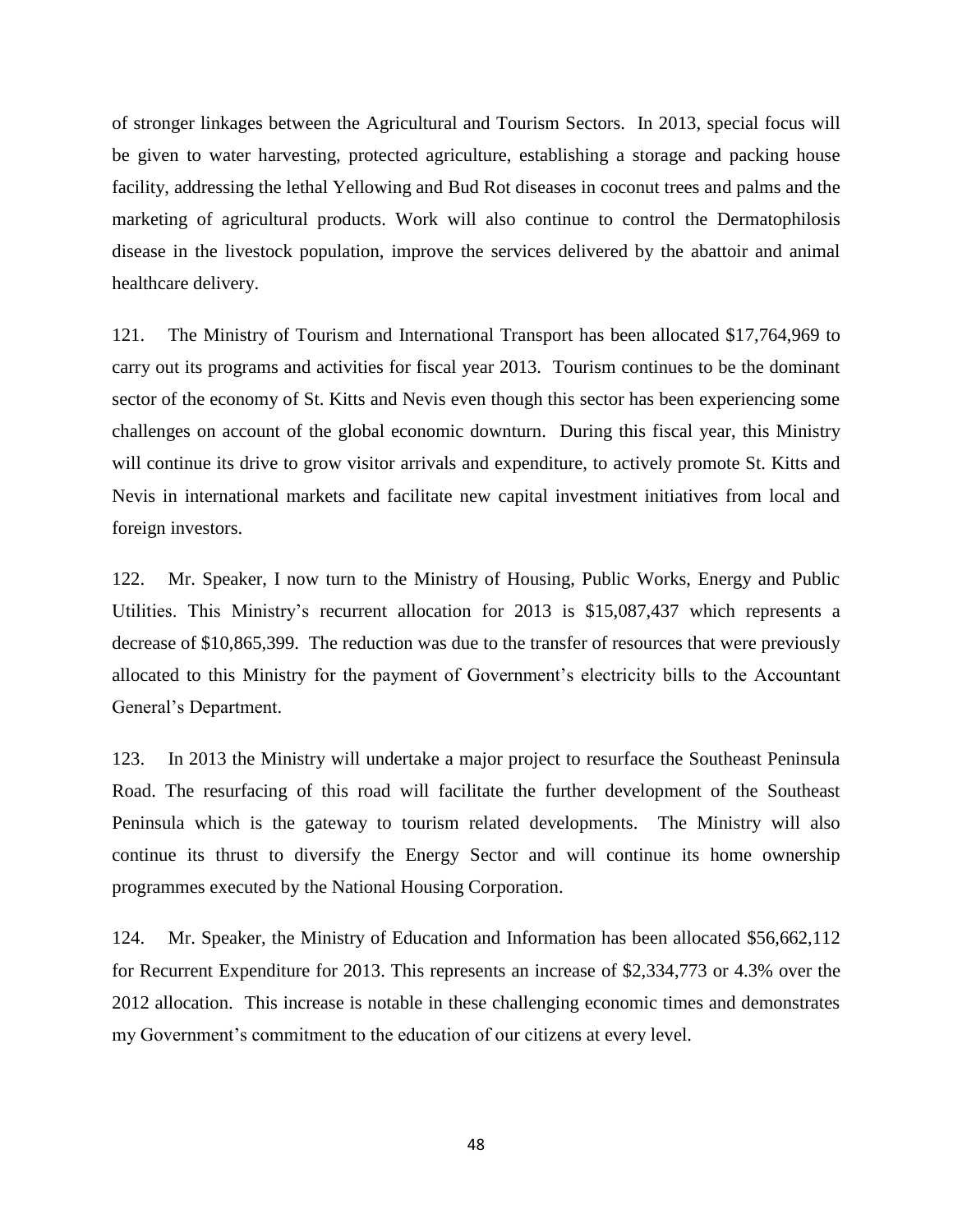125. During 2013 the Ministry of Education will continue with the implementation of its White Paper on Education Development and Policy 2009-2019. In particular, at the secondary level, the Ministry will continue to ensure the achievements of the White Paper's vision that 85% or higher of every cohort of students will have the opportunity to write CXC/CSEC examinations while maintaining a pass rate of at least 80% in each subject area. The teaching of Reading will be given special attention both at the primary and secondary levels. To facilitate this, secondary teachers will be given special training to assist students who are struggling with reading.

126. The Ministry will carry out a number of research projects to further evaluate the impact of the single sex classroom initiative and subject groups for instruction at grade 3 and beyond. Surveys will also be carried out on school climate, students' risk behaviour assessments and school needs assessments to guide in the development of programmes to promote peace in schools.

127. The Ministry will also continue to focus on early childhood education to ensure that the maximum number of children benefit from such education. Initiatives will be undertaken to upgrade and expand early childhood facilities, recruit workers for the new facilities, train new workers, and upgrade some categories of early childhood workers.

128. Increased focus will continue to be placed on technical and vocational education. A Road Map for Technical Vocational Education and Training (TVET) with targets and performance indicators has already been developed and is now ready for implementation. The following activities will be undertaken to facilitate the implementation of the TVET Road Map which includes the delivery of the Caribbean Vocational Education (CVQ) in secondary schools and AVEC:

- The upgrading of facilities;
- The training of more assessors, and internal and external verifiers;
- The strengthening of links with industry; and
- The provision of improved physical facilities for the National Skills Training Programme.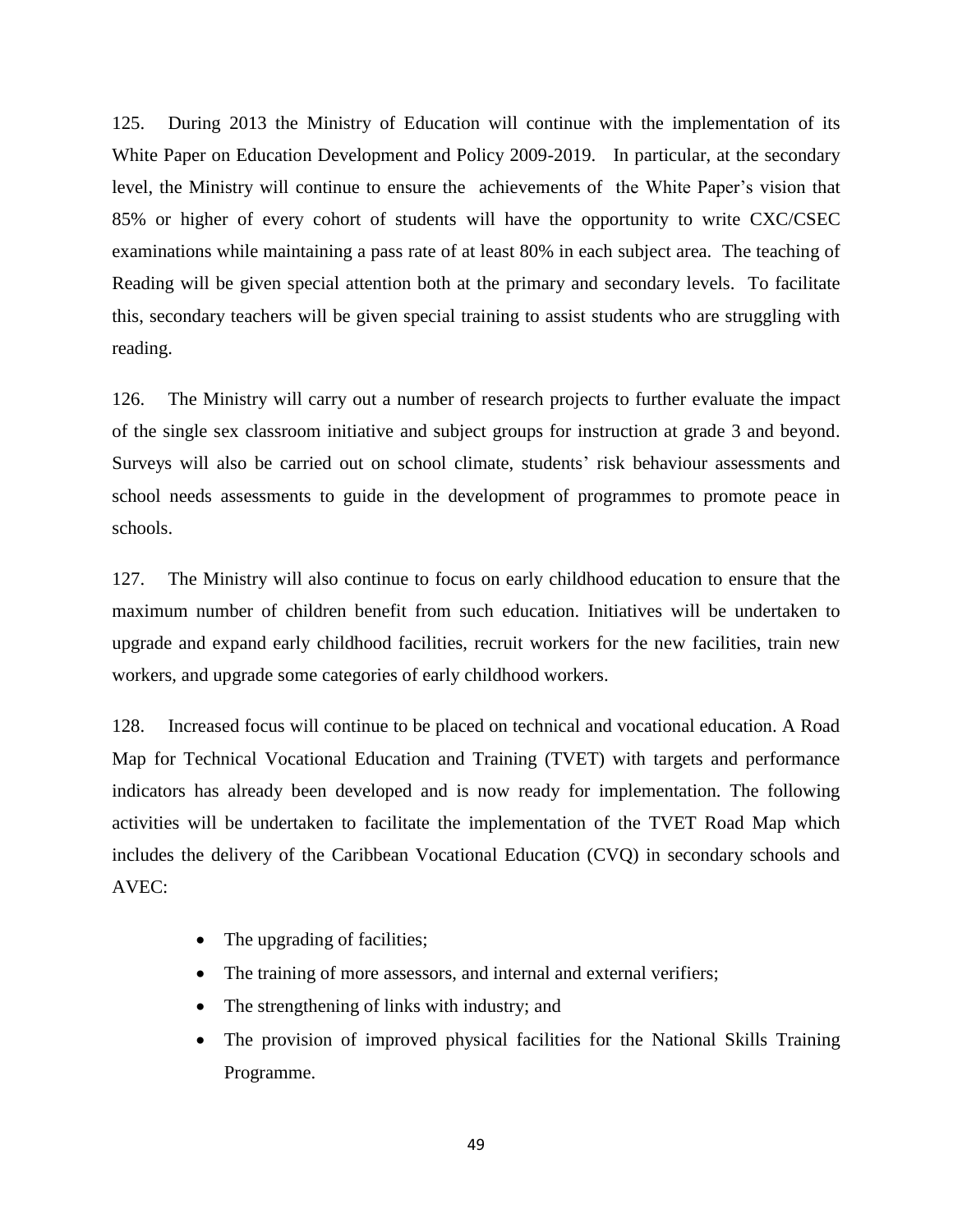129. During 2013, the Ministry of Education will enhance the school maintenance program with increased emphasis on preventative maintenance and will undertake work to upgrade a number of school facilities across the island. In this regard, additional resources in the amount of \$500,000 have been provided in the 2013 Capital Budget exclusively for the upgrading of school facilities. These resources are supplementary to the funds already committed for school maintenance on an ongoing basis under the Ministry's recurrent budget.

130. A new administrative structure has been established for the Clarence Fitzroy Bryant College. The Board of Governors for the College has already been appointed and functioning in accordance with the mandate of the institution. The Ministry of Education will continue to work with the Board to transition the CFBC into an autonomous institution. Meanwhile, a number of activities are being undertaken to improve the quality of instruction and to upgrade infrastructure and equipment to position the CFBC to deliver relevant, high quality programmes.

131. During 2013, efforts to modernize the Government Information System will continue by the acquisition of additional equipment and software required to deliver more efficient and high quality services. This will be complemented by the training of staff for increased productivity and effectiveness.

132. Efforts will also continue with regard to the upgrade and modernization of the Government Printery. These will include improving its digital archiving capacity for long-term storage, retrieval and management of documents.

133. Mr. Speaker, I now turn to the Ministry of Health. This Ministry has been provided with \$34,680,562 for Recurrent Expenditure for 2013, a small increase over the allocation for 2012. My Government has ensured that all of the programmes and activities of this Ministry have been allocated the necessary resources to ensure that health services remain accessible, affordable and of high quality. My Government believes that access to healthcare services is a sacred right of every citizen. We also believe that access to good healthcare should not be dependent on the socioeconomic status of an individual. Therefore this Ministry's actions will continue to be geared towards enhancing family centred care, equity, effectiveness, efficiency, timeliness as well as the well being, safety and security of healthcare recipients and healthcare providers. Further, several pieces of legislation will be enacted to strengthen the legal framework. These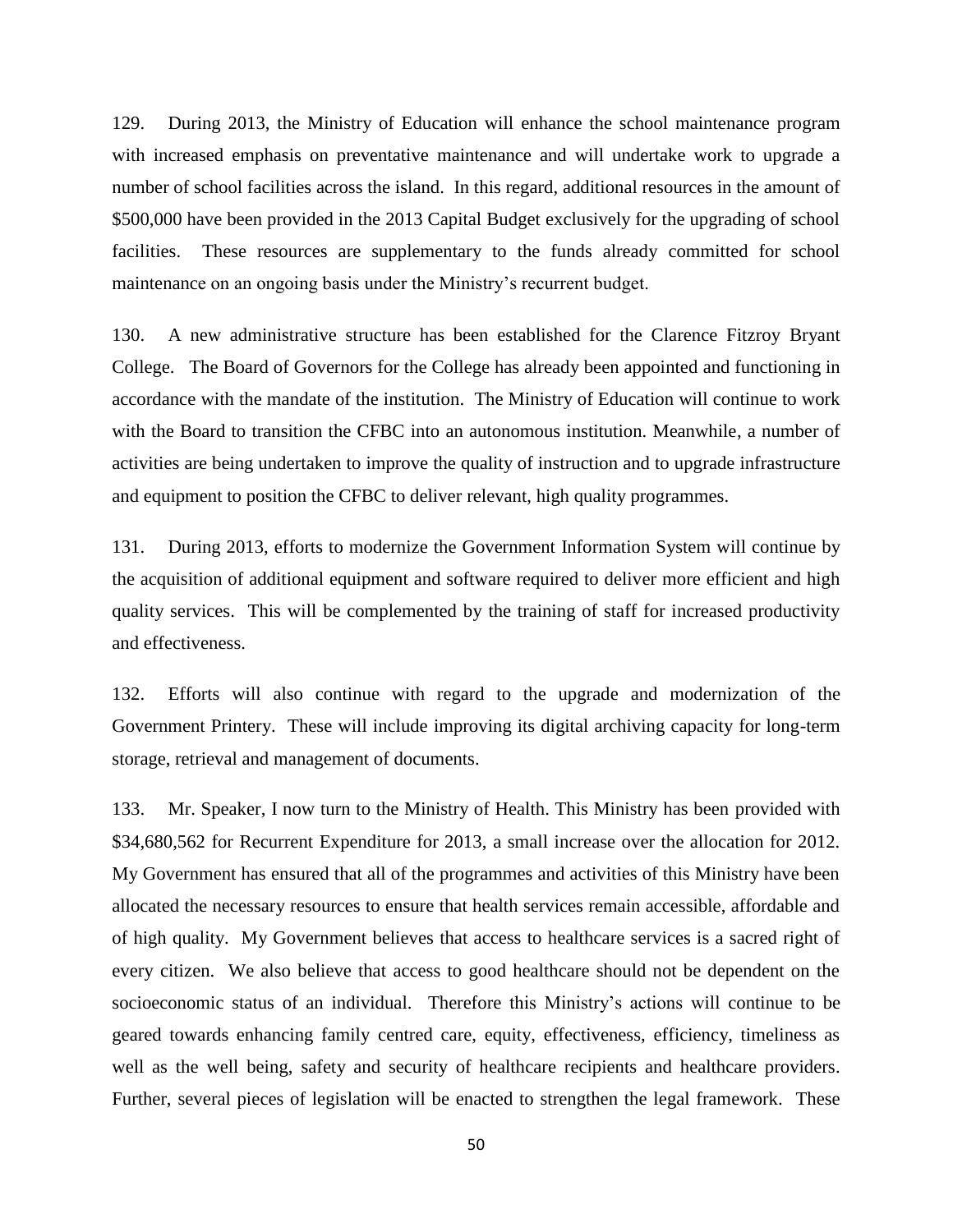will include a new Public Health Bill which will take into consideration national and international health regulations that address health risks such as tobacco and obesity caused by the consumption of unhealthy foods and provisions to strengthen public health reporting. A new Pharmacy Bill and a new Medical Bill will also be tabled.

134. In 2013, the Ministry of Health will aggressively pursue plans for the introduction of Universal Health Coverage as it seeks to protect our people from the devastating and impoverishing effects of catastrophic medical bills and to put the provisions of healthcare services on a more sustainable path. To this end, resources have been allocated in the Ministry of Health's budget for capitalisation of the Universal Health Insurance Scheme. "Health for All" will continue to be the focus of this Ministry.

135. During this year, the Ministry intends to continue investing in the physical plant of the main JNF General Hospital to ensure patient safety and to improve satisfaction with the services provided. The Ministry also intends to repair and upgrade the kitchen facilities at the JNF General Hospital.

136. Mr. Speaker, the Ministry of Youth Empowerment, Sports, Information Technology, Telecommunications and Posts has been provided with \$8,049,532 for Recurrent Expenditure and \$3,220,105 for Capital Expenditure. Youth empowerment remains at the centre of the work of this Ministry. Therefore, in 2013 it will continue to pursue policies and programmes to develop our young people to become productive citizens who can provide for themselves and their families as well as contribute positively to the economic and social development of our beloved Federation. In 2013, this Ministry will establish a Youth Business Trust in order to develop entrepreneurship among our youth. The Ministry will also collaborate with local, regional and international agencies to deliver character and peace building and conflict resolution workshops in various communities to address issues related to youth on youth violence.

137. With regard to Sports, a National Sports Development Policy focusing on governance, sport development, facility management amongst other things, will be ratified and implemented. A number of sporting facilities and playfields will also be upgraded, namely, Trinity/Boyds Playfield, St. Pauls Sporting Complex, the grounds at Half Way Tree, Silver Jubilee Athletic Track and lighting of the Warner Park Cricket Stadium.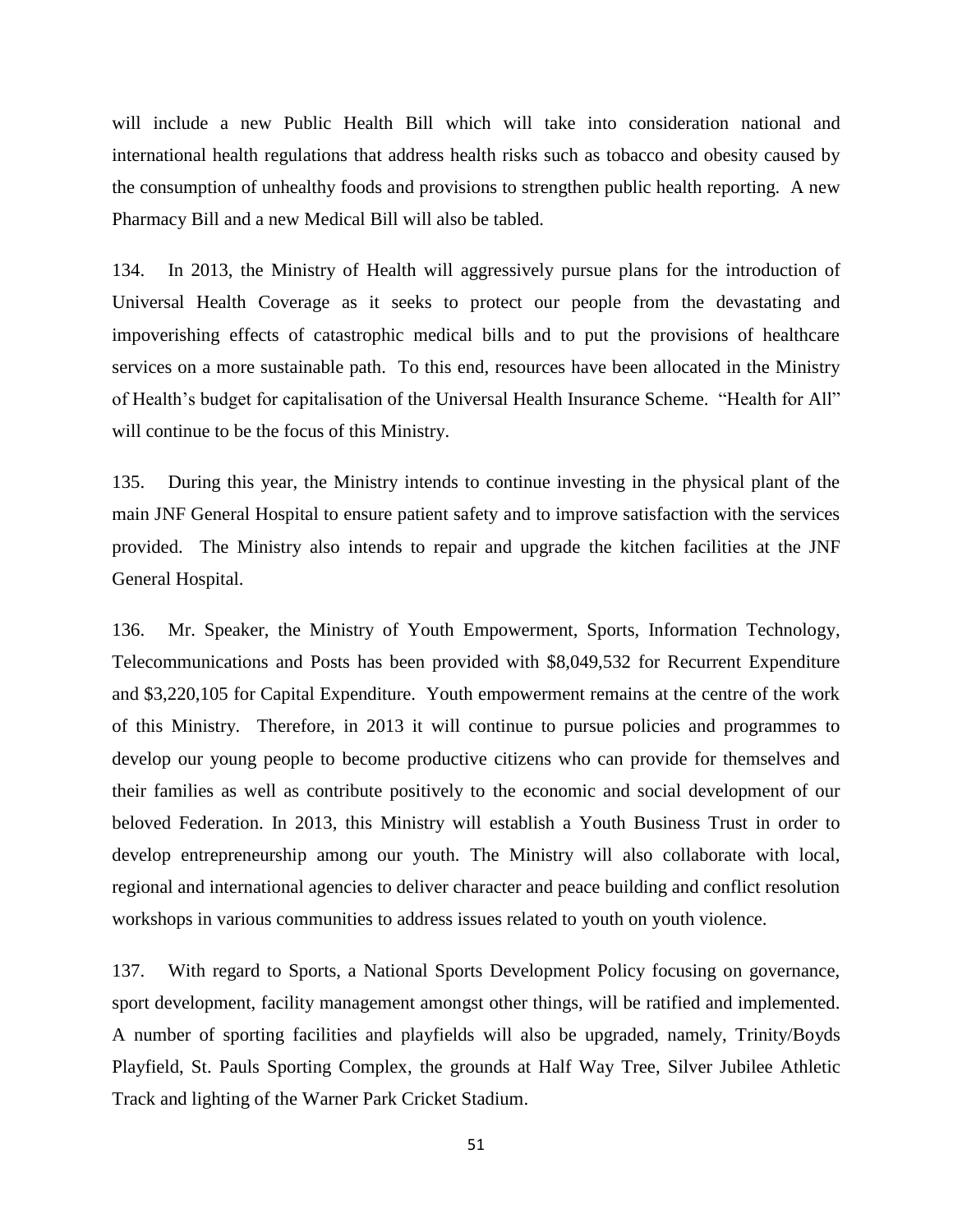138. In this fiscal year, the Information Technology arm of this Ministry will implement a number of initiatives to transform the operation of the Public Sector by the application of ICT enhanced, cost optimizing processes for the provision of customer focused information services and products. This will be facilitated by the installation and commissioning of a Government Wide Area Network (GWAN) which will provide integrated and interactive e-government services. When the GWAN is completely installed the Government will be in a better position to provide services that are not only more efficient but also more accessible by all stakeholders.

139. With regard to Posts, the Dieppe Bay Post Office will be constructed and postal services upgraded to provide cost efficient, high quality physical and electronic postal and related services. These services will be administered by an integrated, interactive business information system.

140. The Ministry of Sustainable Development has been provided with \$4,660,785 for Recurrent Expenditure and \$9,316,715 for Capital Expenditure to carry out its programmes and activities for 2013. The Ministry will continue to focus on economic growth and development initiatives with a view to achieving the objectives outlined in the National Adaptation Strategy and the National Poverty Reduction Strategy. The Ministry will also continue its efforts to build capacity in the area of Monitoring and Evaluation which is critical to the assessment of the effectiveness of public sector programmes and projects.

141. The 2013 allocation for the Ministry of Foreign Affairs is \$14,347,255 for Recurrent Expenditure. These resources will enable the Ministry to continue to pursue a wide range of objectives including the formulation and promotion of foreign policy, safeguard the welfare of our citizens abroad, negotiation of cooperation agreements, participation in multilateral fora, facilitation of visits and meetings and collaboration with the Diaspora in attracting investments to the Federation. Greater effort will also be exercised through our membership in international institutions to leverage benefits for the Federation.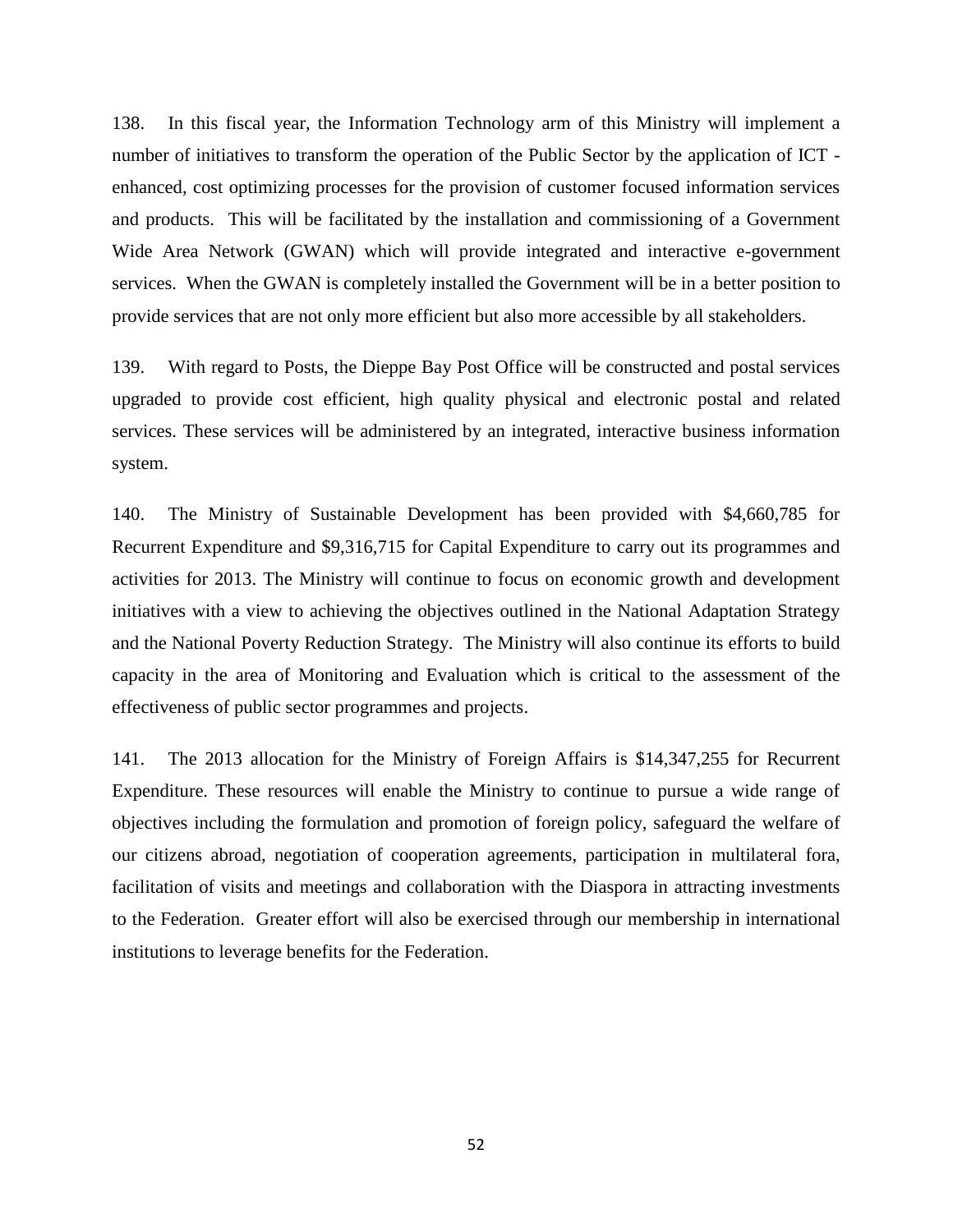### **Fiscal and Other Strategic Measures**

142. Mr. Speaker, I am pleased to indicate that in 2012 my Government was successful in several areas of our multipronged reform agenda. As I mentioned earlier, we have exerted considerable effort over the last several months to tackle the National debt head on. We are now at a stage where we have reduced the burden of our debt overhang and in so doing have effectively relieved the Government from much of the inherent fiscal vulnerabilities associated with unsustainably high debt. As announced in my last Budget Address to this Honourable House, effective January 2012 we allowed Sol to operate and manage the fuel station that supplies Government vehicles with fuel. Undoubtedly, this change in the way we conduct Government's business has proven successful and we intend to maintain these arrangements to the benefit of all concerned. Further, the Supply Office has been closed as planned and I am advised that the transition arrangements for the privatization of this function have been working quite smoothly.

143. I also indicated in my last Budget Address the Government's commitment to the rationalization of the subsidy on liquefied petroleum gas (LPG), a subsidy which costs Government in excess of \$4 million annually. Pursuant to this commitment, in March 2012, Cabinet approved a strategy for bringing the fiscal impact of the subsidy system within sustainable levels while ensuring that the needs of the most vulnerable sections of the population are protected. The first step in this strategy involved a comprehensive review of the functioning of the market for petroleum supplies in the Federation. The findings of this study will inform the design and implementation of policies to improve the functioning of the petroleum market with attendant benefits in the areas of consumer savings, a more transparent pricing regime and the efficiency of public expenditure.

144. The study was undertaken by an Energy Sector consulting firm which was contracted in October 2012. The consultants have completed their field work and recently submitted their final report to the Ministry of Finance. This report will be considered by the Cabinet in the coming weeks and a comprehensive statement on the way forward will be made at a later date.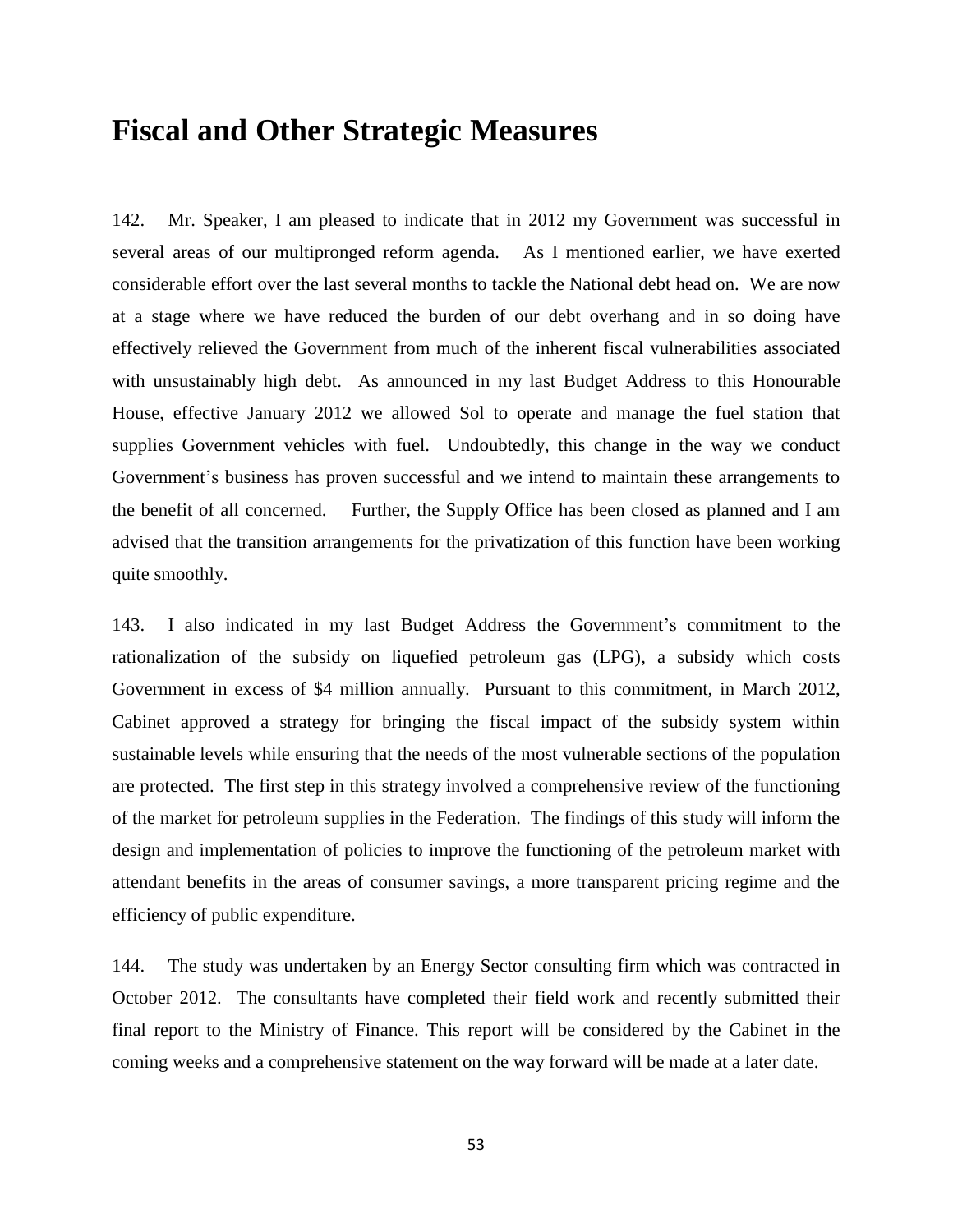145. Mr. Speaker, as part of the Government's efforts to strengthen tax administration and compliance, the Inland Revenue Department launched a major taxpayer public education and awareness campaign in May 2012 with a focus on property taxes. Prior to the launch of this initiative, revenue derived from Property Taxes had traditionally underperformed relative to its target, exhibiting anemic growth and large fluctuations, particularly over the period 2003 to 2011. As a result of the persistent underperformance of the Property Tax portfolio, the Department sought to remedy this trend through improved tax administrative reform.

146. In 2010, property tax receipts rose to \$7.6 million, before declining to \$6.6m in 2011. However, following the implementation of relevant components of our Tax Administrative Reform Strategy, we witnessed a notable turn around in the level of tax collected. In fact, data from the Inland Revenue Department shows that Property Tax collection for 2012 is in the region of \$10.8 million. It is important for all to note that these results were underpinned by a comprehensive public education campaign that was implemented in 2012 and geared towards increasing the general public's awareness and understanding of their civic responsibility as citizens to make their fair contribution in taxes and contribution to Nation building. The Department will continue in 2013 to strengthen its public relations strategy to drive the process of enhancing taxpayer education and awareness in St. Kitts and Nevis. During the forthcoming months, the Department will also work with the Water Services Department to enhance the administrative efficiency of both the Property Tax and water billing system.

147. Mr. Speaker, again as noted in my last Budget Address, we outlined our intent to replace the current Income Tax Act enacted in 1966 with a modernized version in 2012. This is to ensure that we are creating the strongest and most efficient environment in which businesses can thrive, thereby generating jobs and allowing our people to improve their standard of well-being. However, due to capacity constraints we were unable to present the updated draft Income Tax Bill to this Honourable House for debate during the fiscal year 2012. I wish to assure you that we have not been idle neither are we treating this matter lightly. We will continue to fine tune the existing draft and ensure that it is delivered to this National Assembly in the quickest time possible. In the interim Mr. Speaker, we undertook a targeted strategy of tax reform to the Income Tax regime. The aim of this strategy was twofold; (1) to incorporate some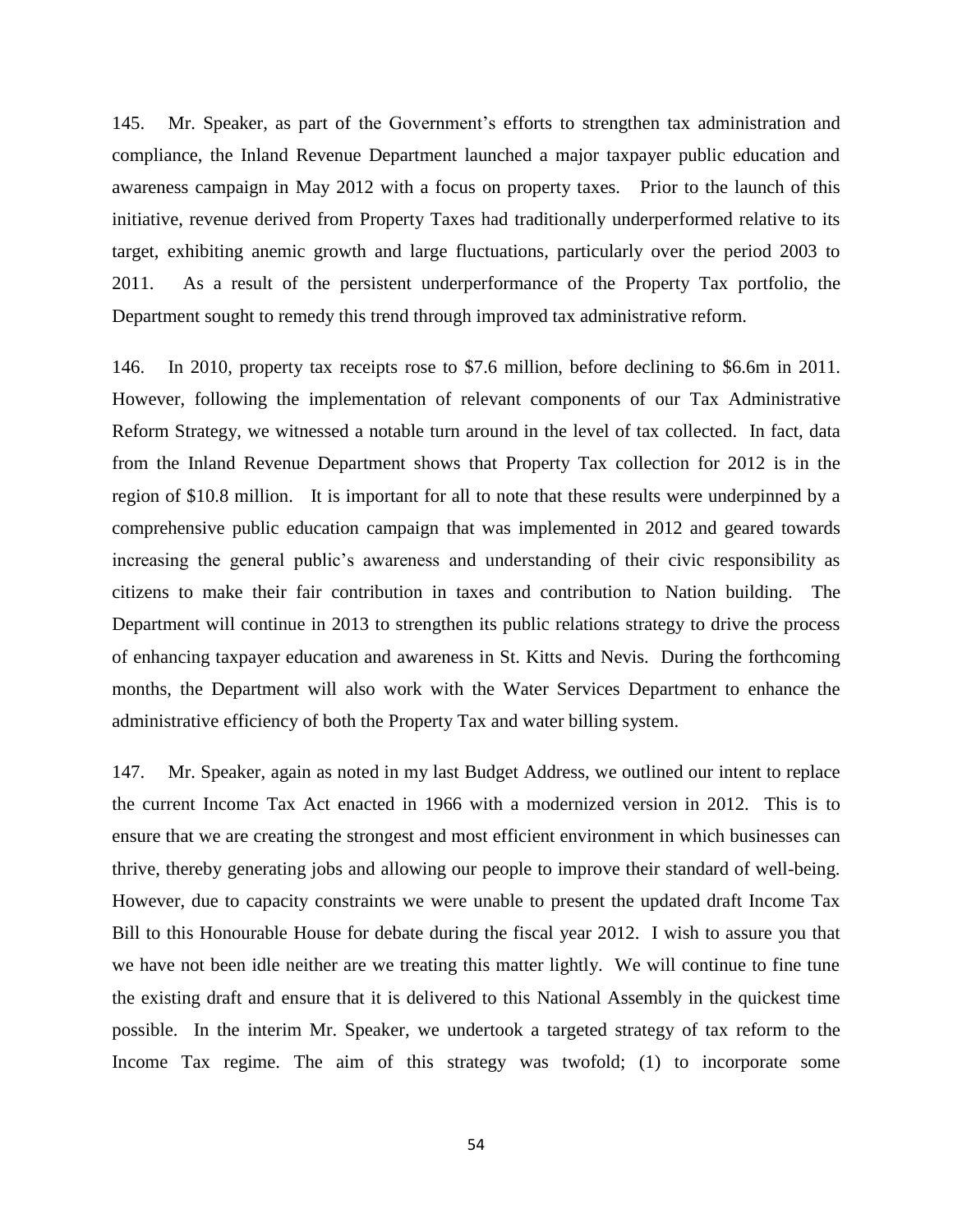recommendations from stakeholders during the National Consultation on the Economy; and (2) to correct obvious tax loopholes in the existing legislation.

148. I should state here Mr. Speaker, that from this year onwards, the Government will require all businesses, including those that are the beneficiaries of tax holiday, to file annual tax returns. This will help us to determine the effectiveness of our tax policy regime and inform our decisionmaking process as we endeavour to ensure that the right sectors are the beneficiaries of our stimulus and growth programmes.

149. Mr. Speaker, my Government has always welcomed sound recommendations that carry the potential to induce investment and stimulate economic output. In this regard, in March 2012, we brought legislation to this Honourable House that increased the amount deductible for management compensation from \$60,000 to \$75,000. This amendment provides a much larger deduction in the form of executive compensation for businesses from their taxable incomes.

150. The second prong of our strategy focused on closing clear tax loopholes and modernizing selected sections of the current Income Tax Act. Mr. Speaker, I am now pleased to note that the closure of these tax loopholes has created some degree of fiscal space. Mr. Speaker, the question is, what should we do with this fiscal space that this strategy has created? Should we focus on providing more tax deductions or should we re-examine our tax rate for corporations which is said to be the highest in the OECS? As a caring Government that listens well, that seeks out opportunities to build partnerships with the private sector where and when possible, I am very pleased to announce to this Honourable House and to the people of St. Kitts and Nevis that it is the intention of my Government to adjust the rate of Corporate Income tax from 35% to 33%. The new rate will be applied to taxes filed in respect of business activities occurring in 2013. Full information on this new measure will be given in further communication.

151. Mr. Speaker, we have deliberated long and hard about the actions Government can take in order to help to stimulate growth in the economy. This is a serious issue confronting most, if not all, countries around the world and the truth is there are no easy answers. We have determined, however, that some of the key elements of our strategy going forward will include support for the Construction Sector, entrepreneurship, and education and skills training. In this regard, I am pleased to announce an extension of the Building Materials Incentive (BMI)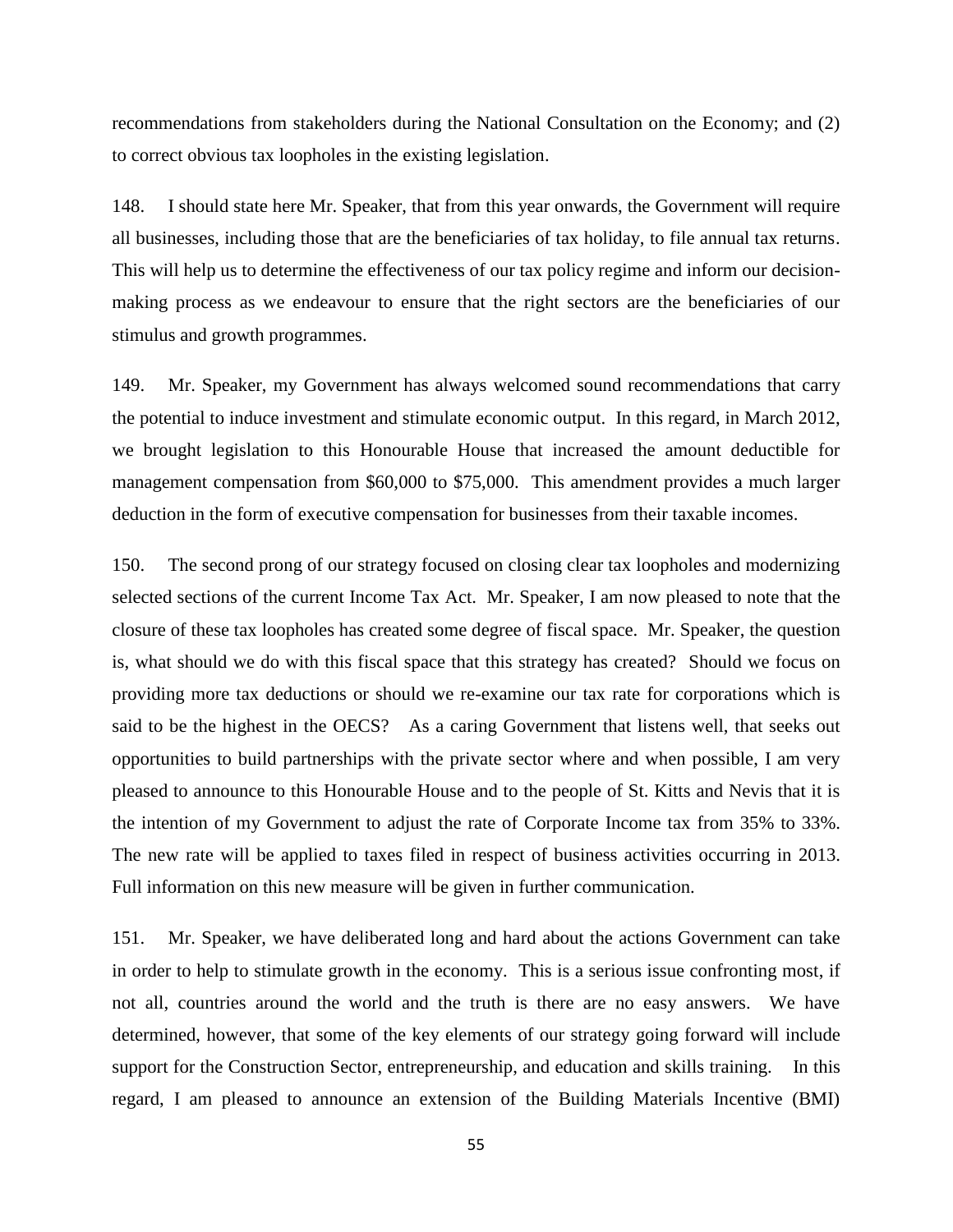programme which was introduced in June 2011 and was scheduled to come to an end in December 2012. The extension is being pursued at this time because there is evidence which indicates that there is still a great need in the country for this programme. Such action will not only support the Construction Sector but help to alleviate the pent-up demand for housing. It is also our intention to discuss and explore with the SIDF possible ways to modify the Fund for the Realization of Economic Empowerment through Subsidized Housing (FREESH) in order to improve access to the resources provided under this scheme.

152. My Government has provided hundreds of acres of land to help first time land owners to change their status from being landless to proud and empowered land owners. It was not our goal to facilitate land ownership for ownership sake but a step towards empowerment and for these individuals to take up the opportunity to move to the next step and build homes. We recognise, however that the lack of adequate infrastructure at the various housing sites can be a deterrent for some individuals who are in a position to build now. In light of this, we will make a concerted effort to accelerate the infrastructure development component in the Special Land Distribution Initiative.

153. Mr. Speaker, we cannot discuss or make plans for improving growth prospects in the Federation without including some measure that involves education and training. Following on my announcement at our National Consultation on the Economy, I am pleased to update you, this Honourable House and the citizens of this country that we have not only developed the specifics of the programme which is called "Preparing People for Employment Project" (PPEP) but have successfully enrolled 2,795 young persons and placed1,412. The majority of these persons have been placed in the private sector. Under this Project, focus will be placed on building vocational skills, social and life skills and entrepreneurship. PPEP is designed to target unemployed youths by providing training and internship opportunities to build skills necessary for the new economy. The core areas of training includes: building trades, beauty services, hotel and tourism, environment, renewable energy, agriculture and ICTs. The Project is being implemented by the National Skills Training Programme (NSTP) in collaboration with partners in training and business. I therefore take the opportunity to appeal to private sector entities to continue to participate in this vital project that will provide real opportunities for our young people to learn,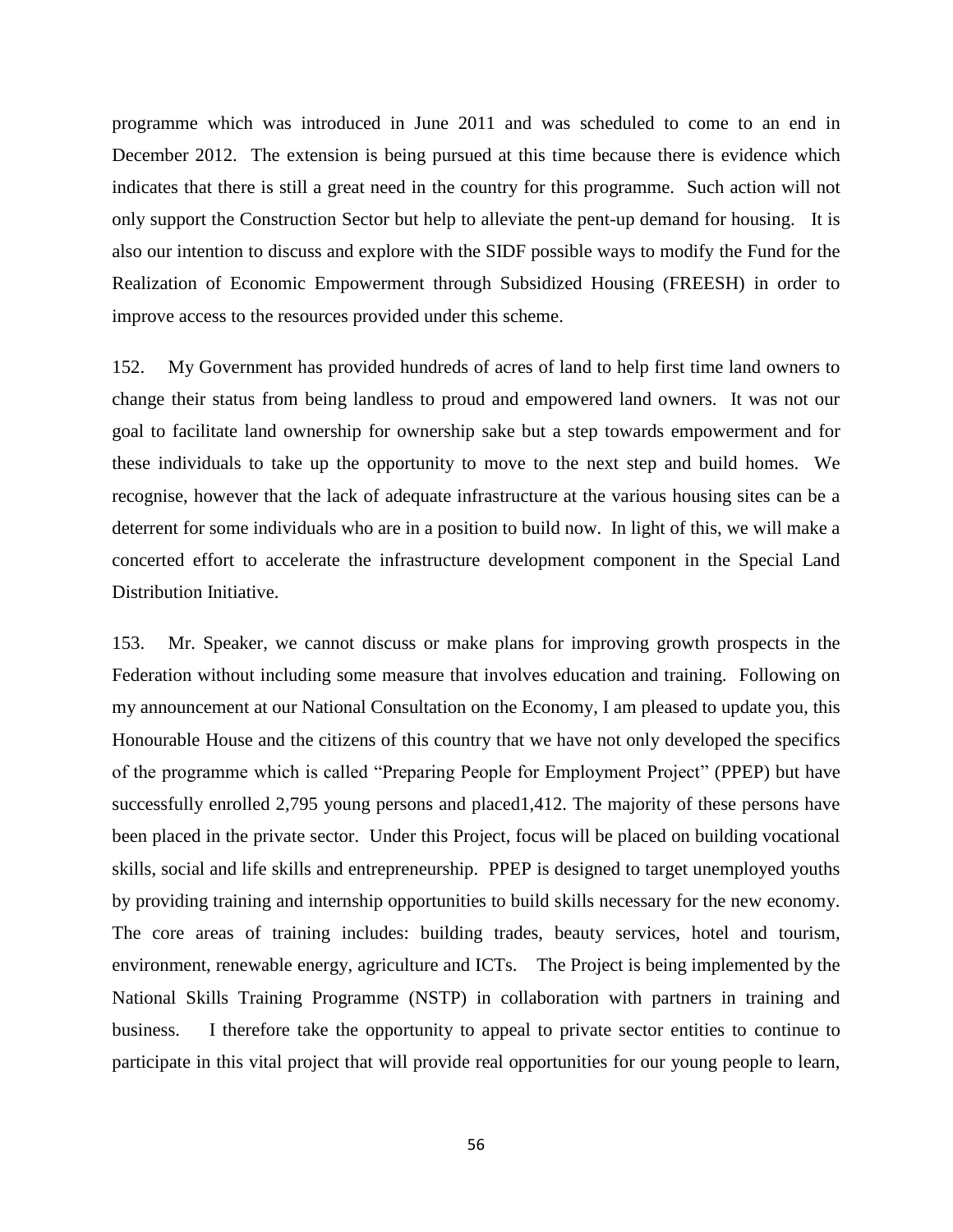to grow and to acquire the necessary skills that will enable them to make their individual and collective contribution to the growth and development of our Nation.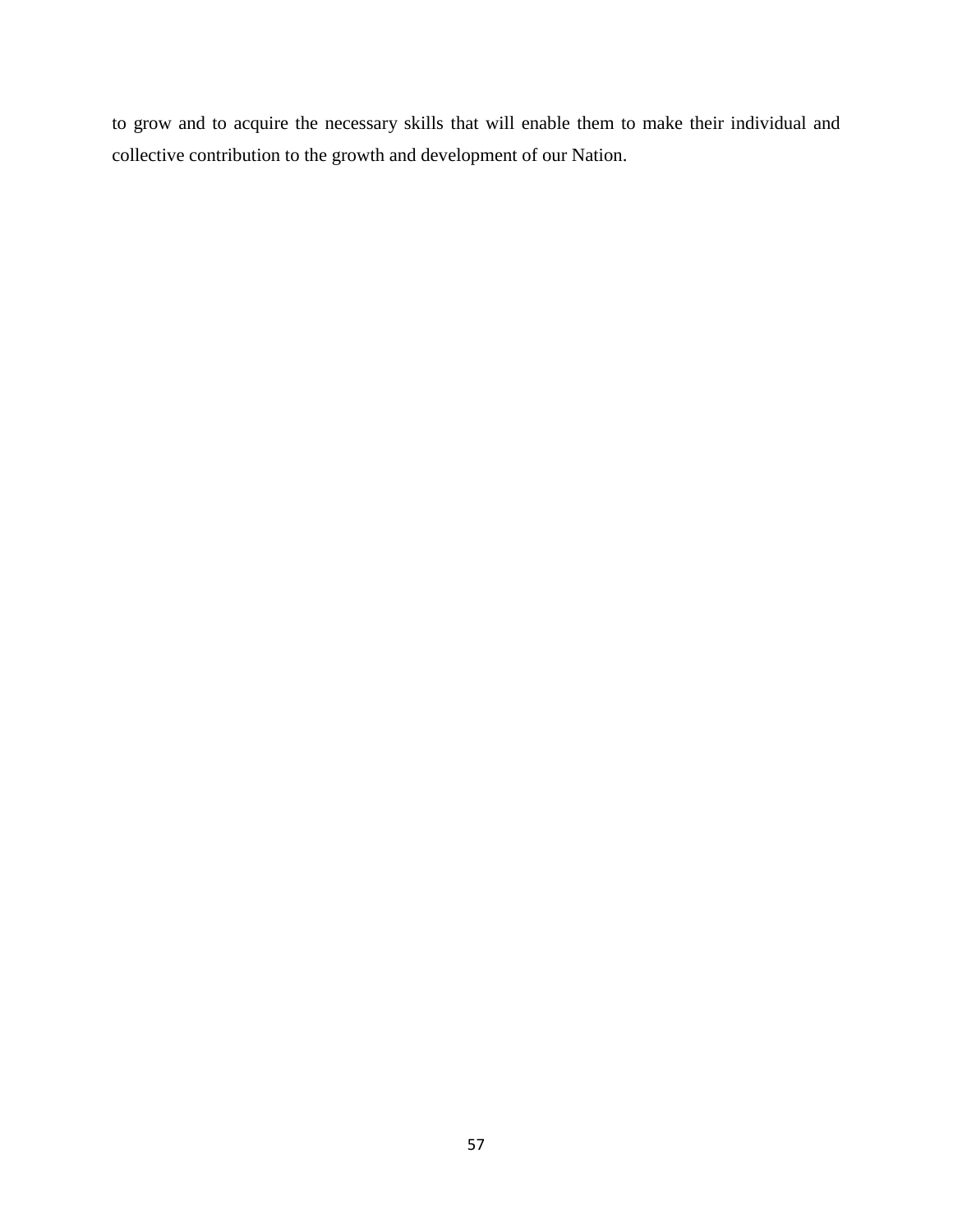# **SUMMARY AND CONCLUSION**

154. Mr. Speaker, it is clear that we are not out of the woods in terms of the dangers that still loom in the global and National economies. It is still quite possible that our economy can suffer repercussions if economic and financial turbulence resurfaces, particularly, events that may affect our major international trade and donor partners. Even as we contemplate such possibilities we must press forward with the job of building our Nation for the benefit of all citizens and residents. Today, I have given you an account of the state of affairs in the economy, summarized the fiscal and debt dynamics as well as provided a preview of the major policy issues, programmes and projects to be pursued by my Government for the rest of the year. There are some early signs that our fiscal discipline has created a little headroom for us to continue to support the main functions of the Government service and to promote important policies planned for implementation in 2013.

155. Our strategic actions are being crafted in line with our budgetary limitations and commitments to our reform agenda. As our systems evolve, we must take time for assessing our actions so that we can have continuous improvements. In this regard, we are working on several fronts with bilateral and international partners to accomplish a number of reforms in tax administration, public financial management and the civil service. We have recently worked with the Fiscal Affairs Department at the IMF to evaluate the performance of the VAT since its launch in 2010. With assistance from the European Union, we have developed a robust Public Financial Management Action Plan to guide reforms over the medium term. In addition, in 2012, we signed a Grant Agreement with the World Bank to implement a project for the enhancement of public sector governance and efficiency. We will continue to implement this important project in 2013.

156. Mr. Speaker, our tax regime is growing from strength to strength in terms of its overall admin capability, customer service orientation and technical expertise. It is our expectation that continuous improvements will serve to boost business confidence and enhance competitiveness of businesses operating in the Federation. With elevated business confidence and the real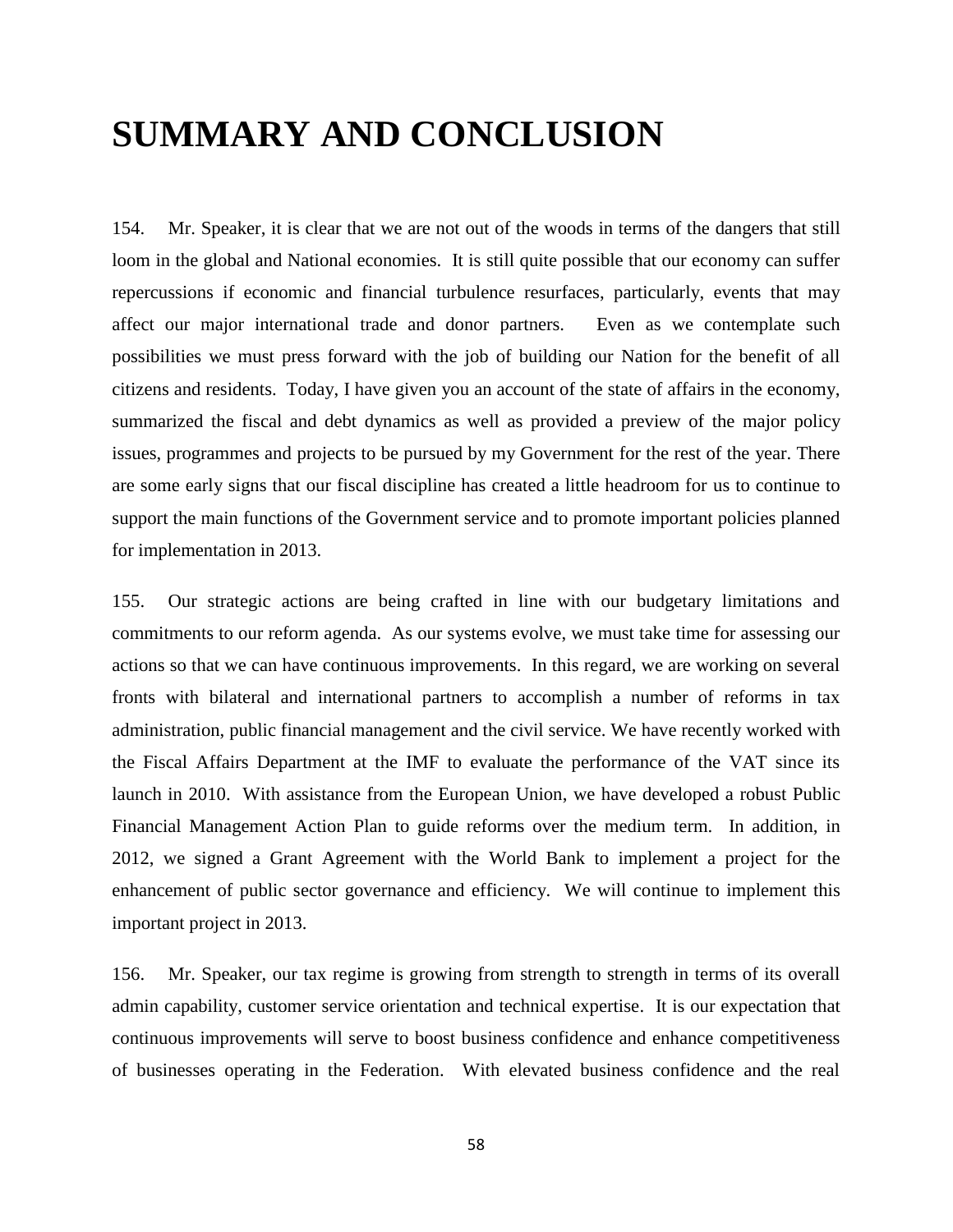opportunity to create financial space for increased investment, our policies and actions can ultimately lead to job creation, lifting of real income, economic growth and increased revenues.

157. The negative effect of the contraction in the Construction Sector must now be treated with renewed energy as we formulate policies and put in motion direct actions that will get it moving again. This will be critical to the achievement of the positive growth levels which we seek. The Government cannot do the transformative work that is required all by itself neither is there any intention to try to go it alone. In fact, we expect that much of the growth in the economy will be generated by the private sector. We also expect that the private sector will take hold of the opportunities that have been created as a result of the resounding success of the Government in crafting a more sustainable outlook for the country.

158. Mr. Speaker, in an effort to foster sustained growth we have approved six (6) investment projects that will be executed in the Federation over the next five (5) to seven (7) years. Taking a combination of these projects, we expect that in excess of \$300 million will be injected into the economy. They have the potential to stimulate growth within and between various sectors such as Construction, Tourism, Wholesale and Retail, and Information and Communication Technology. These projects will also provide well-needed long-term job opportunities for persons in various fields of expertise such as landscape architects, web developers, graphic designers and mechanics. I again emphasise to our people that this Government will continue to do its part but each of you should prepare yourselves to capitalize on the opportunities when they become available.

159. Mr. Speaker, we expect acceleration in the ongoing recovery in the Tourism Sector as indicated by recent data on advanced bookings and tourist arrivals. We expect more positive outcome in construction activity and imports combining to produce stronger growth in 2013. In addition to generating economic activity, the Government's Capital Programme, particularly the infrastructure component of the Special Land Distribution Initiative, will increase the value of the lands. This will translate to greater equity enabling the beneficiary households to negotiate mortgage financing, education facilities and arrange financing for business purposes. As far as possible, all capital projects will be designed to create jobs.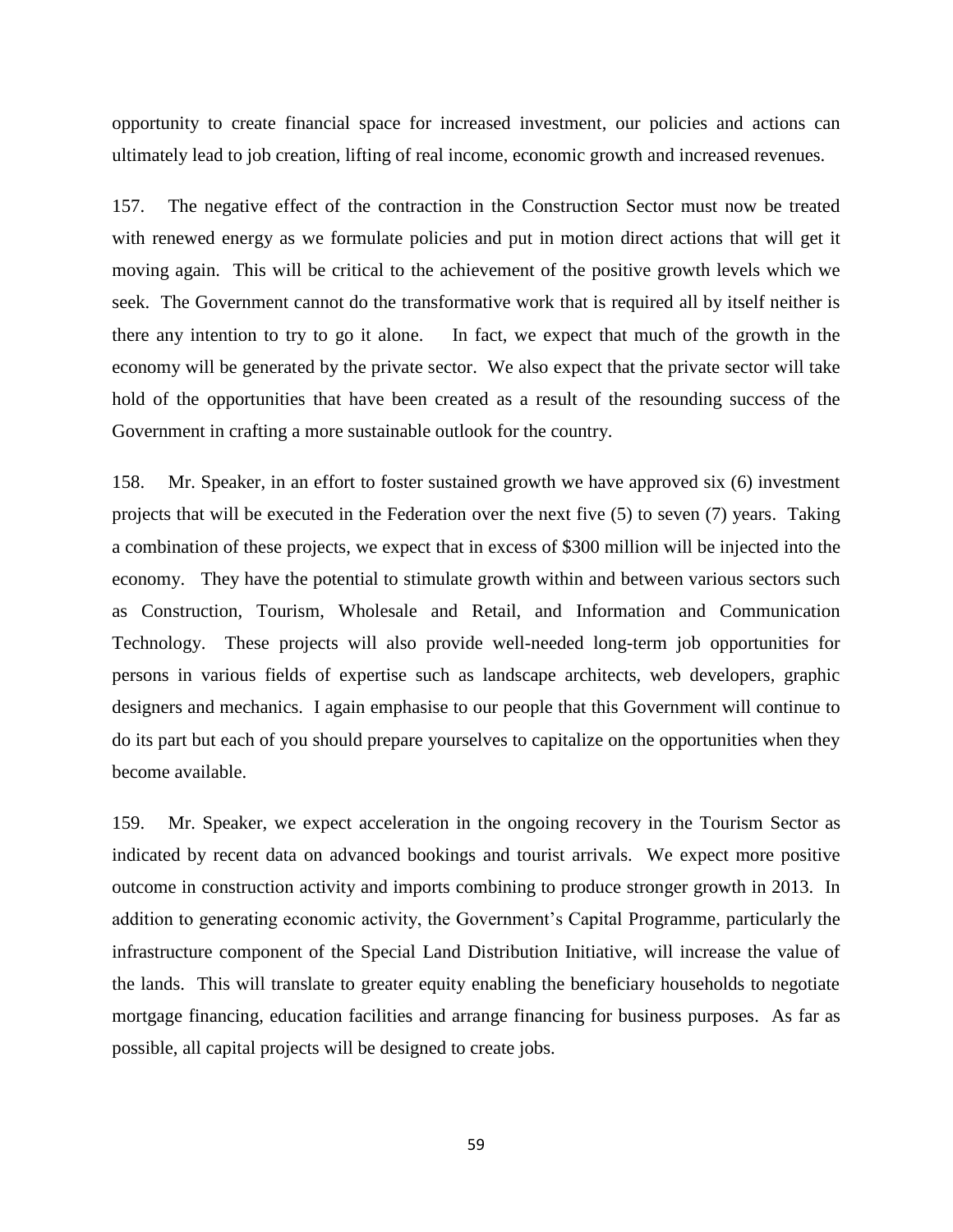160. In closing, it is important to put the policies and programmes that I have presented in the context of the challenge of maintaining high investment levels. Mr. Speaker, investment levels are a significant driver of economic activity and growth in the small economies of the OECS. Indeed, in the case of our Federation, the evidence over the last decade is that investment levels have played an even more important role in GDP than in the rest of the OECS region. As a percentage of GDP, our investment levels have consistently exceeded those recorded in the rest of the region. Moreover, although there is still great uncertainty about the acceleration of the global recovery, one thing that we can be sure about is that the recovery will usher in a much more competitive environment as countries and firms struggle to recover lost ground. It is therefore important that we focus on positioning our economy to compete in this environment. In order to meet this challenge, infrastructure investments by the public sector and product development investments by the private sector will need to complement each other.

161. The initiatives planned for this fiscal year will target the three (3) main actors in our investment environment – the public sector, the domestic private sector and the foreign investors. In the public sector, as I have outlined, the emphasis will be on using available fiscal space to reenergize infrastructure investment. Alongside these investments, we will intensify efforts to strengthen our public investment management systems within the framework of the ongoing public finance management action plan and the recently enacted public procurement legislation. Business climate enhancement issues will be the focus of interventions in the private sector and these will include the planned migration to the ASYCUDA system at the Customs Department and Exercise Department, the introduction of online filing systems at the Inland Revenue Department and, of course, the adjustment in corporate tax levels. In addition, we plan to use the information gleaned from the annual World Bank Doing Business Indicators publication as part of the framework for identifying and prioritizing actions designed to improve the competitiveness of our business climate. In 2013, work should be completed on the design of a new investment code and this will be followed by a comprehensive review of our tax incentive policies. This review will inform the re-engineering of policies in this area as we seek to align them with the requirements of the restructured tax system, the country's accession to the World Trade Organization (WTO) and the European Partnership Agreement (EPA) and the continuing growth in the relative importance of tourism and other service industries.